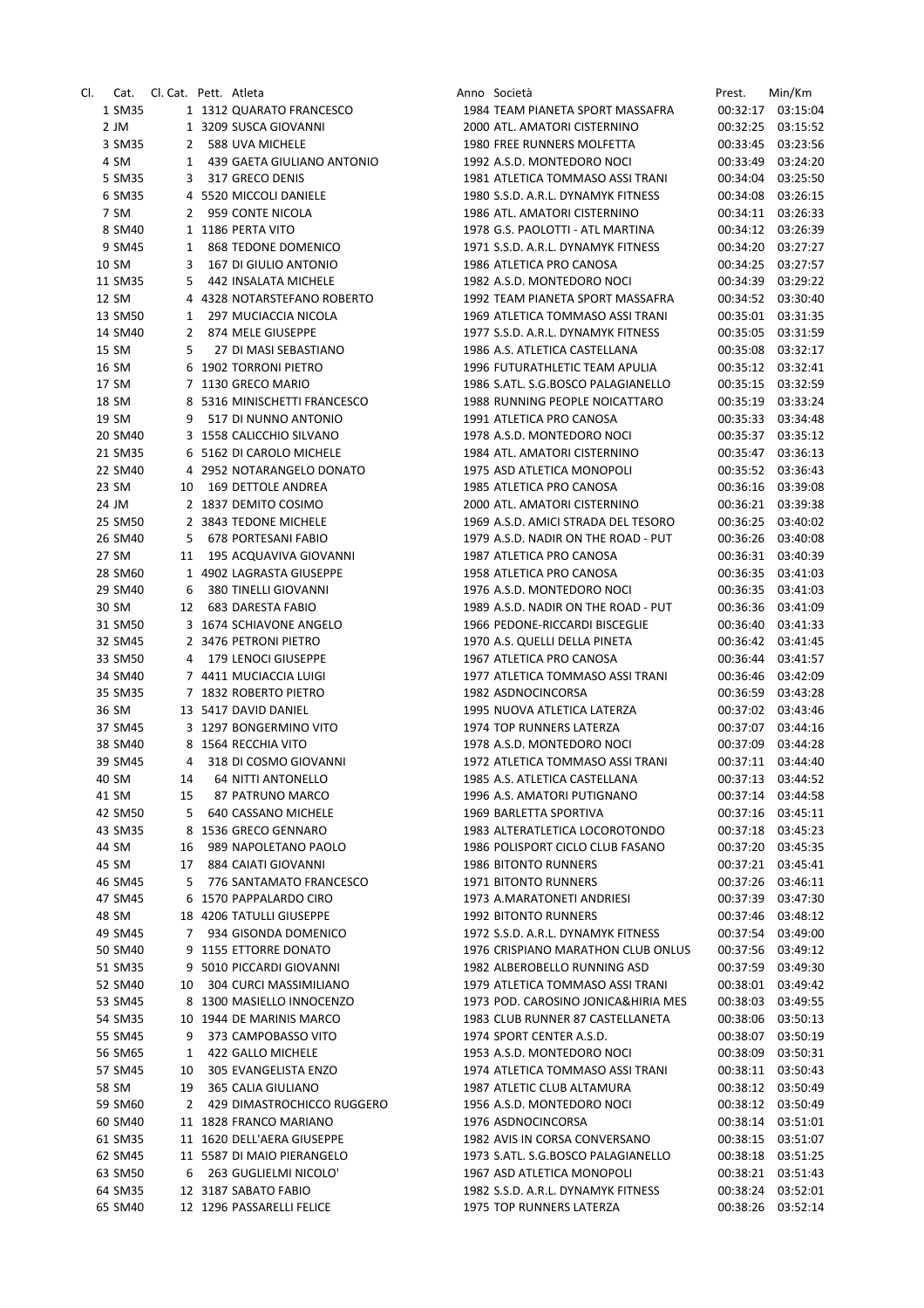| 66 SM40  |              | 13 5436 donghia angelo               | 1977 RunCard                        |                   | 00:38:29 03:52:32 |
|----------|--------------|--------------------------------------|-------------------------------------|-------------------|-------------------|
| 67 SM    |              | 21 3342 MARINO GIUSEPPE              | 1987 A.S.D.FITNESS PODISTICA S.G.J. | 00:38:33          | 03:52:56          |
| 68 SM    |              | 20 3108 COPPOLA GIACOMO              | 1991 ASD POD. FAGGIANO V.P. SERVICE | 00:38:33          | 03:52:56          |
| 69 SM    |              | 22 3323 CLEMENTE MICHELE             | 1992 TOP RUNNERS LATERZA            | 00:38:35          | 03:53:08          |
| 70 SM40  |              | 14 1747 GENTILE VITO                 | 1976 ALBEROBELLO RUNNING ASD        | 00:38:36          | 03:53:14          |
| 71 SM45  |              | 12 1485 PARADISO MICHELE             | 1974 ATLETICA PRO CANOSA            | 00:38:40          | 03:53:38          |
| 72 SM    |              | 23 1314 LADIANA CLAUDIO              | 1991 TEAM PIANETA SPORT MASSAFRA    | 00:38:44          | 03:54:02          |
| 73 SM50  |              | 7 1567 MAYRHOFER MARIO               | 1966 A.S. QUELLI DELLA PINETA       | 00:38:44          | 03:54:02          |
| 74 SM45  | 13           | 102 TRIA IVAN                        | 1972 A.S. AMATORI PUTIGNANO         | 00:38:47          | 03:54:20          |
| 75 SM40  | 15           | 88 ROMANAZZI LUCA                    | 1977 A.S. AMATORI PUTIGNANO         | 00:38:51          | 03:54:45          |
| 76 JM    | 3            | 236 MARIANI MATTIA                   | 2000 G.S.P. III REGIONE AEREA BARI  | 00:38:53          | 03:54:57          |
| 77 SM    |              | 24 1971 CATINIELLO GIOVANNI          | 1994 NUOVA ATLETICA LATERZA         |                   | 00:38:53 03:54:57 |
| 78 SM35  |              | 13 4069 CASTELLANETA GIOVANNI        | 1981 ASD SPITS RUN W & T SAMMICHELE | 00:38:54          | 03:55:03          |
| 79 SM55  | $\mathbf{1}$ | 332 INTRONA ATTILIO                  | 1962 ATLETICA TOMMASO ASSI TRANI    | 00:38:55          | 03:55:09          |
| 80 SM    |              | 25 1319 POLACELLI GIOVANNI FRANCESCO | 1985 TEAM PIANETA SPORT MASSAFRA    | 00:38:56          | 03:55:15          |
| 81 SM45  |              | 14 5268 CORCELLA PIETRO              | 1973 A.S. ATL SPRINT BARLETTA       | 00:38:58          | 03:55:27          |
| 82 SM50  | 8            | 412 FERRARA ANTONIO                  | 1966 A.S.D. MONTEDORO NOCI          | 00:39:00          | 03:55:39          |
| 83 SF35  |              | 1 5564 DE SANCTIS FRANCESCA          | 1982 ATL. CASONE NOCETO             | 00:39:01          | 03:55:45          |
| 84 SM45  |              | 15 5328 SANSONETTI VINCENZO          | 1974 GIOIA RUNNING A.S.D.           | 00:39:02          | 03:55:51          |
|          |              |                                      |                                     |                   |                   |
| 85 SM55  |              | 2 872 SERVIDIO FRANCESCO             | 1961 S.S.D. A.R.L. DYNAMYK FITNESS  | 00:39:04          | 03:56:03          |
| 86 SM35  | 14           | 175 DELL'ISOLA ANDREA                | 1980 ATLETICA PRO CANOSA            | 00:39:05          | 03:56:09          |
| 87 SM    |              | 26 1341 SEMERARO SANDRO              | 1986 ATLETICA CRISPIANO             | 00:39:06          | 03:56:15          |
| 88 SM40  |              | 16 2004 PAVONE GIUSEPPE              | 1975 G.S. PAOLOTTI - ATL MARTINA    | 00:39:07          | 03:56:21          |
| 89 SM40  |              | 17 1582 DELL'AERA FILIPPO STEFANO    | 1978 A.S. DOF AMATORI TURI          | 00:39:09          | 03:56:33          |
| 90 SM    |              | 27 5508 TATULLI ANTONIO              | <b>1988 BITONTO RUNNERS</b>         | 00:39:09          | 03:56:33          |
| 91 SM35  | 15           | 841 LAVARRA MAURIZIO                 | 1982 GIOIA RUNNING A.S.D.           | 00:39:10          | 03:56:39          |
| 92 SM    |              | 28 5567 VENTRELLA VALENTINO          | 1987 A.S.D. GO RUNNING              | 00:39:13          | 03:56:58          |
| 93 SM45  | 16           | 824 PUGLIESE ALESSANDRO              | 1974 GIOIA RUNNING A.S.D.           | 00:39:15          | 03:57:10          |
| 94 SM55  | 3            | 525 BRUNO TRIFONE                    | 1960 DREAM TEAM BARI                | 00:39:16          | 03:57:16          |
| 95 SM55  |              | 4 3193 MORETTI DOMENICO              | 1962 BITONTO SPORTIVA               | 00:39:19          | 03:57:34          |
| 96 SM40  |              | 18 2821 IACOBINO SALVATORE           | 1976 CLUB RUNNER 87 CASTELLANETA    | 00:39:20          | 03:57:40          |
| 97 PM    | 1            | 386 SPORTELLI COSIMO                 | 1997 A.S.D. MONTEDORO NOCI          | 00:39:21          | 03:57:46          |
| 98 SM55  | 5.           | 244 IACOVAZZI FRANCESCO              | 1964 ASD ATLETICA MONOPOLI          | 00:39:24          | 03:58:04          |
| 99 SM55  |              | 6 1073 LUDOVICO GIUSEPPE             | 1963 CLUB RUNNER 87 CASTELLANETA    | 00:39:25          | 03:58:10          |
| 100 SM40 |              | 19 3171 AURICCHIO MICHELANGELO       | 1977 FREE RUNNERS MOLFETTA          | 00:39:28          | 03:58:28          |
| 101 SM45 |              | 17 3790 GRECO DOMENICO               | 1971 G.S.P. III REGIONE AEREA BARI  | 00:39:29          | 03:58:34          |
| 102 SM35 |              | 16 1950 BOVA FABIO                   | 1983 CORRERE E' SALUTE MOTTOLA      |                   | 00:39:31 03:58:46 |
| 103 SM40 |              | 20 3273 CHIANURA BARTOLOMEO          | 1977 A.S.D. PODISTICA GROTTAGLIE    |                   | 00:39:32 03:58:52 |
| 104 SM35 | 17           | <b>656 TORRES VITO ANTONIO</b>       | 1983 A.S.D. NADIR ON THE ROAD - PUT | 00:39:34          | 03:59:04          |
| 105 SM50 | 9            | 330 FERRANTE NICOLA                  | 1967 ATLETICA TOMMASO ASSI TRANI    | 00:39:36 03:59:16 |                   |
| 106 SM   |              | 29 5615 BUZZACCHINO MASSIMO          | 1988 ATLETICA CRISPIANO             |                   | 00:39:37 03:59:23 |
| 107 SM45 | 18           | 598 MARRANO MICHELE                  | 1973 FREE RUNNERS MOLFETTA          |                   | 00:39:38 03:59:29 |
| 108 SM45 |              | 19 2047 PEDACI GIOVANNI              | 1973 POD. CAROSINO JONICA&HIRIA MES | 00:39:38          | 03:59:29          |
| 109 SM55 | 7            | 261 ALTAMURA ANTONIO                 | 1961 ASD ATLETICA MONOPOLI          | 00:39:40          | 03:59:41          |
| 110 SM45 | 20           | 1834 VASCA GAETANO                   | 1974 ASDNOCINCORSA                  | 00:39:45          | 04:00:11          |
| 111 SM35 |              | 18 3436 OCCHINEGRO MARIO             | 1980 S.ATL. S.G.BOSCO PALAGIANELLO  | 00:39:47          | 04:00:23          |
| 112 SM40 |              | 21 5455 IACOVIELLO ALFREDO           | 1979 A.S.D. AMICI STRADA DEL TESORO | 00:39:48          | 04:00:29          |
| 113 SM45 | 21           | 806 SICILIANO MICHELE ALESSANDRO     | 1972 GIOIA RUNNING A.S.D.           | 00:39:51          | 04:00:47          |
| 114 SM45 |              | 22 1732 MILANO GIACINTO              | 1972 GIOIA RUNNING A.S.D.           | 00:39:51          | 04:00:47          |
| 115 SF40 | 1            | 10 MONFREDA DAMIANA                  | 1978 AMATORI ATL. ACQUAVIVA         | 00:39:54          | 04:01:05          |
| 116 SM55 |              | 815 GAZZILLI CARLO                   | 1964 GIOIA RUNNING A.S.D.           | 00:39:59          | 04:01:35          |
|          | 8            |                                      | 1987 S.ATL. S.G.BOSCO PALAGIANELLO  |                   |                   |
| 117 SM   |              | 30 4099 MINARDI MICHELE              |                                     | 00:40:00          | 04:01:42          |
| 118 SM50 | 10           | 93 LATERZA GIOVANNI                  | 1966 A.S. AMATORI PUTIGNANO         | 00:40:01          | 04:01:48          |
| 119 SM55 |              | 9 1306 CAPUTO DAVIDE                 | 1963 POD. CAROSINO JONICA&HIRIA MES | 00:40:03          | 04:02:00          |
| 120 SM   |              | 31 5456 SAPONARO VINCENZO            | 1990 A.S.D. AMICI STRADA DEL TESORO | 00:40:04          | 04:02:06          |
| 121 SM40 | 22           | 384 MASELLI GIULIO                   | 1977 A.S.D. MONTEDORO NOCI          | 00:40:04          | 04:02:06          |
| 122 PM   | 2            | 63 BIANCO SEBASTIANO                 | 1998 A.S. ATLETICA CASTELLANA       | 00:40:06          | 04:02:18          |
| 123 SM40 |              | 23 4282 MASI GIANMATTEO              | 1977 GIOIA RUNNING A.S.D.           | 00:40:08          | 04:02:30          |
| 124 SM50 |              | 11 1423 DE MICHELE PIETRO            | 1968 A.S. ATLETICA CASTELLANA       | 00:40:08          | 04:02:30          |
| 125 SM45 | 23           | 417 CURRI VITANTONIO                 | 1973 A.S.D. MONTEDORO NOCI          | 00:40:09          | 04:02:36          |
| 126 SM35 |              | 19 1694 TINELLI MARIANO              | 1984 A.S.D. NADIR ON THE ROAD - PUT | 00:40:11          | 04:02:48          |
| 127 SM40 | 24           | 713 DURSI STEFANO                    | 1975 A.S.D. NADIR ON THE ROAD - PUT | 00:40:12          | 04:02:54          |
| 128 SM40 |              | 25 1597 CHIANTERA PASQUALE           | 1975 A.S.D. ATLETICA POLIGNANO      | 00:40:13          | 04:03:00          |
| 129 SM40 |              | 26 1060 COLANGELO GIAMBATTISTA       | 1976 CLUB RUNNER 87 CASTELLANETA    | 00:40:17          | 04:03:24          |
| 130 SM50 |              | 12 1229 MANIGRASSI COSIMO            | 1969 A.S.D. MARATHON MASSAFRA       | 00:40:21          | 04:03:48          |
| 131 SM45 | 24           | 240 FILAZZOLA MARIO                  | 1972 G.S.P. III REGIONE AEREA BARI  | 00:40:25          | 04:04:13          |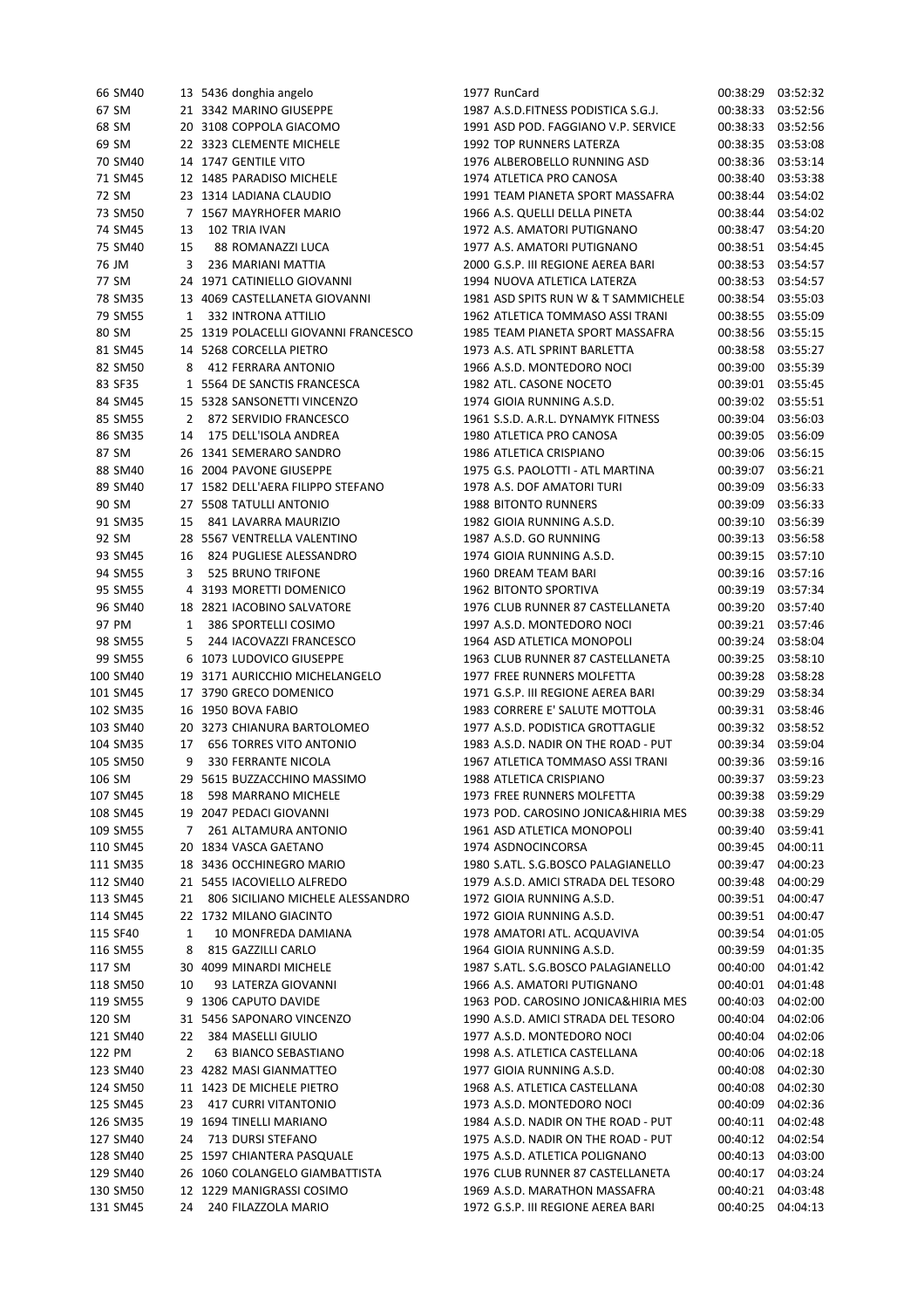| 132 SM45 |    | 25 5529 IGNAZZI LUIGI               | 1970 ASDNOCINCORSA                                     | 00:40:29 04:04:37    |                      |
|----------|----|-------------------------------------|--------------------------------------------------------|----------------------|----------------------|
| 133 SM45 | 26 | 350 LOSURDO GIUSEPPE                | 1974 ATLETIC CLUB ALTAMURA                             | 00:40:32             | 04:04:55             |
| 134 SM35 |    | 20 2038 PASSARELLI ANTONIO          | 1980 TOP RUNNERS LATERZA                               | 00:40:34             | 04:05:07             |
| 135 SM40 | 27 | 614 ANGELINI PASQUALE               | 1979 FREE RUNNERS MOLFETTA                             | 00:40:34             | 04:05:07             |
| 136 SF40 |    | 2 1523 TROPIANO DANIELA             | 1977 ASD ATLETICA MONOPOLI                             | 00:40:35             | 04:05:13             |
| 137 SM55 |    | 10 2040 CAMPO ANGELO                | 1964 POD. CAROSINO JONICA&HIRIA MES                    | 00:40:36             | 04:05:19             |
| 138 SM50 |    | 13 5621 LEONE VINCENZO              | 1969 RUNNERS GINOSA                                    | 00:40:37             | 04:05:25             |
| 139 SM50 |    | 14 5253 DI GIULIO FRANCESCO SAVERIO | 1967 ATLETICA PRO CANOSA                               | 00:40:38             | 04:05:31             |
| 140 SM   |    | 32 5607 FILOMENO LUCA               | 1991 TEAM PIANETA SPORT MASSAFRA                       | 00:40:39             | 04:05:37             |
| 141 SM   |    | 33 2647 LOFANO GIUSEPPE             | 1992 A.S.D. NADIR ON THE ROAD - PUT                    | 00:40:39             | 04:05:37             |
| 142 SM35 | 21 | 53 TAURO DOMENICO                   | 1984 A.S. ATLETICA CASTELLANA                          | 00:40:39             | 04:05:37             |
| 143 SM55 | 11 | 254 GALLIZIA ENZO                   | 1961 ASD ATLETICA MONOPOLI                             | 00:40:41             | 04:05:49             |
| 144 SM35 |    | 22 4048 ABBATANTUONO GAETANO        | 1980 ASD ATLETICA MONOPOLI                             | 00:40:41             | 04:05:49             |
| 145 SM40 | 28 | 361 DAMBROSIO DONATO                | 1978 ATLETIC CLUB ALTAMURA                             | 00:40:44             | 04:06:07             |
| 146 SM50 | 15 | 888 MORETTI FILOMENO                | 1966 BITONTO SPORTIVA                                  | 00:40:45             | 04:06:13             |
| 147 SM45 | 27 | 679 DELFINE ROBERTO                 | 1973 A.S.D. NADIR ON THE ROAD - PUT                    | 00:40:46             | 04:06:19             |
| 148 SF40 | 3  | 950 CASALUCE FILOMENA               | 1975 NUOVA ATLETICA BITONTO                            | 00:40:48             | 04:06:32             |
| 149 SM35 | 23 | 808 SOVERETO SERGIO COSIMO          | 1981 GIOIA RUNNING A.S.D.                              | 00:40:49             | 04:06:38             |
| 150 SM35 | 24 | 176 DELL'ISOLA GIANCARLO            | 1982 ATLETICA PRO CANOSA                               | 00:40:49             | 04:06:38             |
| 151 SM40 | 29 | 814 PANTALEO ALBERTO                | 1975 GIOIA RUNNING A.S.D.                              | 00:40:50             | 04:06:44             |
| 152 SM35 | 25 | 619 TINELLI FRANCESCO               | 1982 ASS. S. D. PINK PANTHER                           | 00:40:51             | 04:06:50             |
| 153 SM45 |    | 28 3882 QUATTROMINI CARLO           | 1970 HAPPY RUNNERS ALTAMURA                            | 00:40:52             | 04:06:56             |
| 154 SM55 | 12 | 379 DE LUCA VITO                    | 1963 A.S.D. MONTEDORO NOCI                             | 00:40:52             | 04:06:56             |
| 155 SM   | 34 | 960 SPINELLI NICOLAS                | 1995 ASD SPITS RUN W & T SAMMICHELE                    | 00:40:53             | 04:07:02             |
| 156 SM35 | 26 | 204 DI NUNNO CELESTINO              | 1980 ATLETICA PRO CANOSA                               | 00:40:56             | 04:07:20             |
| 157 SM45 | 29 | 568 CAVALIERE ANTONIO               | 1973 ATLETICA DISFIDA DI BARLETTA                      | 00:40:57             | 04:07:26             |
| 158 SM40 | 30 | 3114 DELFINI CASAVOLA MICHELE       | 1979 MARTINA FRANCA RUNNING A.S.D.                     | 00:40:57             | 04:07:26             |
| 159 SM   |    | 35 4153 SBLENDORIO EMANUELE         | <b>1988 BITONTO RUNNERS</b>                            | 00:40:58             | 04:07:32             |
| 160 SM45 | 30 | 137 LATERZA MARIO                   | 1971 A.S. AMATORI PUTIGNANO                            | 00:41:00             | 04:07:44             |
| 161 SM60 | 3  | 337 PALUMBO VINCENZO                | 1959 ATLETICA TOMMASO ASSI TRANI                       | 00:41:01             | 04:07:50             |
| 162 SM50 | 16 | 352 LOGRANO GIUSEPPE MARIA ANTON    | 1966 ATLETIC CLUB ALTAMURA                             | 00:41:03             | 04:08:02             |
| 163 SM35 | 27 | 583 LIPPOLIS MAURIZIO               | 1980 A.S. AMATORI PUTIGNANO                            | 00:41:08             | 04:08:32             |
| 164 SM40 |    | 31 4592 LONGO VINCENZO              | 1978 SEI SPORT                                         | 00:41:08             | 04:08:32             |
| 165 SM45 |    | 31 4723 PIEPOLI DANIELE             | 1974 BARI ROAD RUNNERS CLUB                            | 00:41:12             | 04:08:57             |
| 166 SM35 |    | 28 5470 SELICATO MARCO              | 1984 A.S.D. MONTEDORO NOCI                             | 00:41:16             | 04:09:21             |
| 167 SM45 | 32 | 488 NOTARNICOLA FRANCESCO           | 1972 A.S.D. MONTEDORO NOCI                             | 00:41:16             | 04:09:21             |
| 168 SM45 |    | 33 4962 BUCCI VINCENZO              | 1974 G.S.D. ATLETICA AMATORI CORATO                    | 00:41:17             | 04:09:27             |
| 169 SM50 | 17 | 621 POLIGNANO GIUSEPPE              | 1968 ASS, S. D. PINK PANTHER                           | 00:41:19             | 04:09:39             |
| 170 SM40 |    | 32 2036 RISO ALESSANDRO             | 1978 TARANTO SPORTIVA                                  | 00:41:21             | 04:09:51             |
| 171 SM40 | 33 | 170 SANTANGELO GIANCARLO            | 1977 ATLETICA PRO CANOSA                               |                      |                      |
| 172 SM60 |    | 4 5570 PEZZOLLA BENEDETTO           | 1959 A.S.D. PODISTICA GROTTAGLIE                       | 00:41:21<br>00:41:22 | 04:09:51<br>04:09:57 |
|          |    |                                     |                                                        |                      |                      |
| 173 SM35 | 29 | 700 ELBA FILIPPO                    | 1980 A.S.D. NADIR ON THE ROAD - PUT<br>1977 GPDM LECCE |                      | 00:41:22 04:09:57    |
| 174 SM40 |    | 34 2243 FAZZI VALENTINO             |                                                        | 00:41:23             | 04:10:03             |
| 175 SM50 | 18 | 327 VENTURA PASQUALE                | 1968 ATLETICA TOMMASO ASSI TRANI                       |                      | 00:41:25 04:10:15    |
| 176 SM35 | 30 | 336 MANNATRIZIO CLAUDIO             | 1982 ATLETICA TOMMASO ASSI TRANI                       |                      | 00:41:25 04:10:15    |
| 177 SM40 |    | 35 4166 DE SALVIA ALESSANDRO        | 1976 BITONTO SPORTIVA                                  | 00:41:26             | 04:10:21             |
| 178 PF   | 1  | 768 CAZZOLLA ANNARITA               | <b>1998 BITONTO RUNNERS</b>                            | 00:41:26             | 04:10:21             |
| 179 SM50 | 19 | 767 RIZZOTTI MICHELE                | 1968 HAPPY RUNNERS ALTAMURA                            | 00:41:27             | 04:10:27             |
| 180 SM45 |    | 34 2043 DIMAGGIO DANTE              | 1971 POD. CAROSINO JONICA&HIRIA MES                    | 00:41:30             | 04:10:45             |
| 181 SM55 | 13 | 181 GROSSI NICOLA                   | 1964 ATLETICA PRO CANOSA                               | 00:41:31 04:10:51    |                      |
| 182 SM45 |    | 35 5448 COLETTA GIUSEPPE            | 1970 A.S. AMATORI PUTIGNANO                            | 00:41:34             | 04:11:09             |
| 183 SM35 | 31 | 393 D'ANDRIA FRANCESCO              | 1981 A.S.D. MONTEDORO NOCI                             | 00:41:34             | 04:11:09             |
| 184 SM40 |    | 36 5604 DE IURE DOMENICO            | 1975 TOP RUNNERS LATERZA                               | 00:41:35             | 04:11:16             |
| 185 SM50 | 20 | 109 DALENA DOMENICO                 | 1967 A.S. AMATORI PUTIGNANO                            | 00:41:36             | 04:11:22             |
| 186 SM40 |    | 37 1520 NACCI VITO                  | 1979 ASD ATLETICA MONOPOLI                             | 00:41:37             | 04:11:28             |
| 187 SF40 | 4  | 667 DONGHIA ORNELLA                 | 1976 A.S.D. NADIR ON THE ROAD - PUT                    | 00:41:37             | 04:11:28             |
| 188 SF45 | 1  | 108 LAVARRA MARA                    | 1972 A.S. AMATORI PUTIGNANO                            | 00:41:38 04:11:34    |                      |
| 189 SM50 |    | 21 4301 MURAGLIA DOMENICO           | 1968 RUNNING TEAM D'ANGELA SPORT                       | 00:41:38 04:11:34    |                      |
| 190 SM40 | 38 | 659 RONCONI UMBERTO                 | 1975 A.S.D. NADIR ON THE ROAD - PUT                    | 00:41:38             | 04:11:34             |
| 191 SM45 |    | 36 2773 LANZILOTTA MINO             | 1973 OSTUNI RUNNER'S                                   | 00:41:38             | 04:11:34             |
| 192 SM35 |    | 32 5502 LARICCHIUTA GIOVANNI        | 1984 A.S.D. NADIR ON THE ROAD - PUT                    | 00:41:39             | 04:11:40             |
| 193 SM45 |    | 37 5072 BARNABA FRANCESCO           | 1971 ATLETICA CITTA' BIANCA                            | 00:41:42             | 04:11:58             |
| 194 SM40 |    | 39 5241 CASSANO GIANLUCA            | 1977 A.S.D. AMICI STRADA DEL TESORO                    | 00:41:42 04:11:58    |                      |
| 195 SM45 | 38 | 949 VALLA EMANUELE                  | 1970 BITONTO RUNNERS                                   | 00:41:43 04:12:04    |                      |
| 196 SM45 |    | 39 5616 ORLANNDO FRANCESCO          | 1973 IKKOS ATLETI TARANTO A.S.D.                       | 00:41:44             | 04:12:10             |
| 197 SM35 |    | 33 1744 CARRIERA LEONARDO           | 1984 ALBEROBELLO RUNNING ASD                           |                      | 00:41:46 04:12:22    |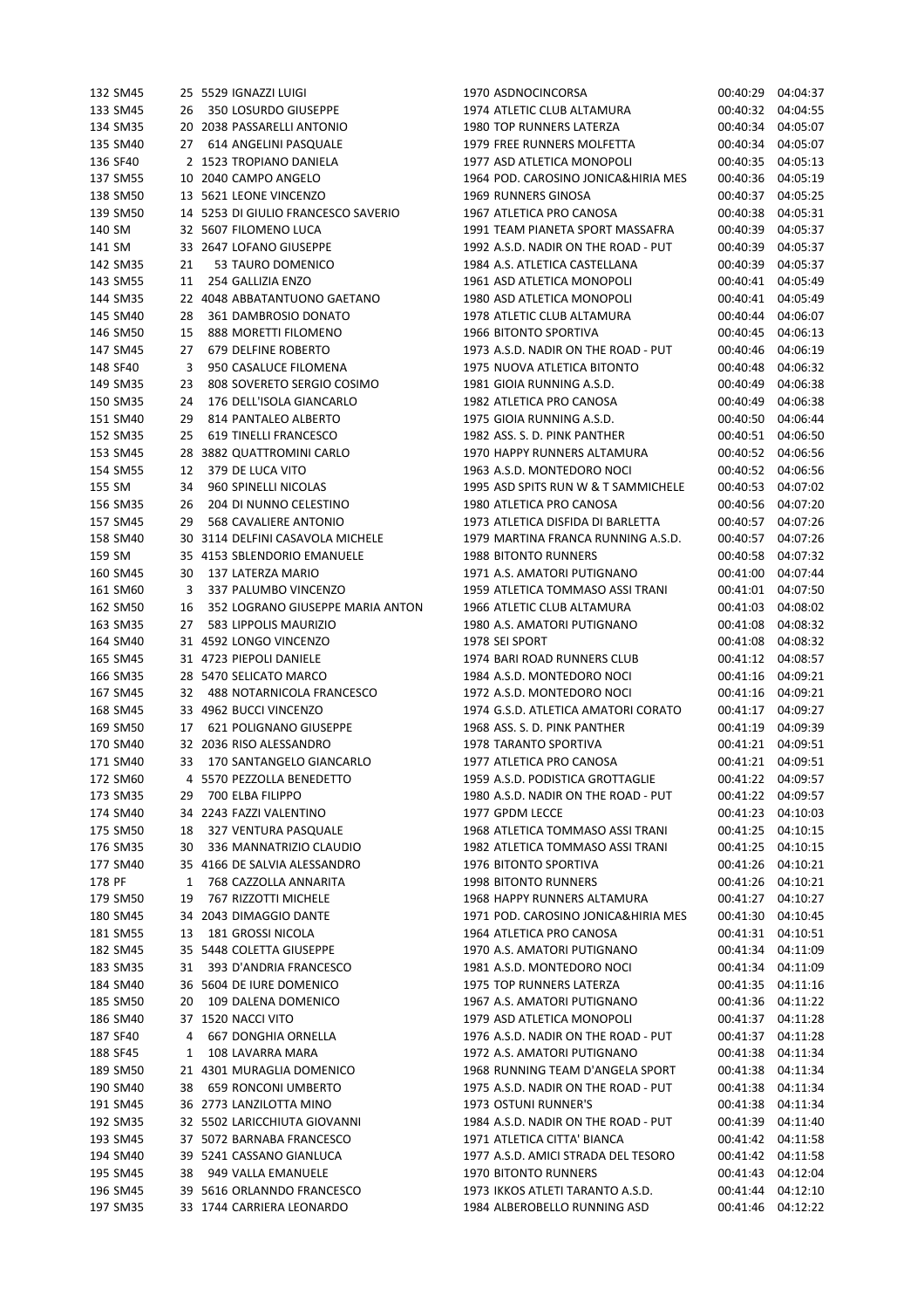| 198 SM   |    | 36 5239 VITTORIONE FRANCESCO     | 1989 A.S. AMATORI PUTIGNANO         |                   | 00:41:50 04:12:46 |
|----------|----|----------------------------------|-------------------------------------|-------------------|-------------------|
| 199 SM45 | 40 | 668 LOSAVIO NICOLA               | 1972 A.S.D. NADIR ON THE ROAD - PUT | 00:41:51          | 04:12:52          |
| 200 SM35 |    | 34 5590 BACHIS ENRICO            | 1980 CRISPIANO MARATHON CLUB ONLUS  | 00:41:53          | 04:13:04          |
| 201 SM   |    | 37 4032 MARINELLI GIANVITO       | 1989 ASD SPITS RUN W & T SAMMICHELE | 00:41:54          | 04:13:10          |
| 202 SM55 | 14 | 716 DAPRILE VITO MAURO           | 1964 A.S.D. NADIR ON THE ROAD - PUT | 00:41:55          | 04:13:16          |
| 203 SM40 |    | 40 5424 PEPE DONATO              | 1977 IKKOS ATLETI TARANTO A.S.D.    | 00:41:55          | 04:13:16          |
| 204 SM45 | 41 | 216 STRIPPOLI FRANCESCO          | 1973 G.S.D. ATLETICA AMATORI CORATO | 00:41:56          | 04:13:22          |
| 205 SF   | 1  | 391 RITI FRANCESCA               | 1988 A.S.D. MONTEDORO NOCI          | 00:41:57          | 04:13:28          |
| 206 SM45 | 42 | 274 CISTULLI GIACOMO             | 1974 ASD ATLETICA MONOPOLI          | 00:41:57          | 04:13:28          |
| 207 SF35 |    | 2 1519 MASTROROSA DELIA          | 1984 ASD ATLETICA MONOPOLI          | 00:41:57          | 04:13:28          |
| 208 JM   | 4  | 61 OTTOMANO ONOFRIO              | 2000 A.S. ATLETICA CASTELLANA       | 00:41:57          | 04:13:28          |
| 209 SM   | 38 | 62 MASTRANGELO GIUSEPPE          | 1991 A.S. ATLETICA CASTELLANA       | 00:41:59          | 04:13:41          |
| 210 SF40 |    | 5 1222 RUSSO MARISA              | 1977 A.S.D. MARATHON MASSAFRA       | 00:41:59          | 04:13:41          |
| 211 SM45 |    | 43 1359 DAMBRUOSO GIACOMO        | 1970 A.S.D. MONTEDORO NOCI          | 00:41:59          | 04:13:41          |
| 212 SM40 |    | 41 1710 SILVANO PAOLO            | 1975 HAPPY RUNNERS ALTAMURA         | 00:41:59          | 04:13:41          |
| 213 SM50 | 22 | 289 DE GREGORIO LUIGI            | 1965 ATLETICA TOMMASO ASSI TRANI    | 00:42:01          | 04:13:53          |
| 214 SM45 | 44 | 648 LIPPOLIS VINCENZO            | 1974 A.S.D. NADIR ON THE ROAD - PUT | 00:42:04          | 04:14:11          |
| 215 SM60 | 5  | 863 TRIGGIANI MATTEO             | 1956 S.S.D. A.R.L. DYNAMYK FITNESS  | 00:42:04          | 04:14:11          |
| 216 SM45 |    | 45 2200 QUARTA GIANLUCA          | 1970 A.S.D. TRE CASALI              | 00:42:05          | 04:14:17          |
| 217 SM60 |    | 6 4741 D'APRILE GIOVANNI         | 1959 ATLETIC CLUB ALTAMURA          | 00:42:05          | 04:14:17          |
| 218 SM45 |    | 46 3539 SCHINO LUIGI             | 1974 FREE RUNNERS MOLFETTA          | 00:42:06          | 04:14:23          |
| 219 SF35 |    | 3 4418 MAGARELLI ANNAMARIA       | 1984 A.S. QUELLI DELLA PINETA       | 00:42:06          | 04:14:23          |
| 220 SM35 |    | 35 1982 ROSATI COSIMO            | 1984 S.ATL. S.G.BOSCO PALAGIANELLO  | 00:42:07          | 04:14:29          |
| 221 SM45 | 47 | <b>680 VINELLA PIETRO</b>        | 1970 A.S.D. NADIR ON THE ROAD - PUT | 00:42:08          | 04:14:35          |
|          |    |                                  |                                     |                   |                   |
| 222 SM   | 39 | 606 DE ROBERTIS DANILO           | 1995 FREE RUNNERS MOLFETTA          | 00:42:09          | 04:14:41          |
| 223 SM50 | 23 | 116 DEROBERTIS GIOVANNI          | 1968 A.S. AMATORI PUTIGNANO         | 00:42:10          | 04:14:47          |
| 224 SM65 |    | 2 1535 APRILE FRANCESCO          | 1954 ALTERATLETICA LOCOROTONDO      | 00:42:10          | 04:14:47          |
| 225 SM50 |    | 24 5240 AMORUSO NICOLA           | 1965 A.S.D. AMICI STRADA DEL TESORO | 00:42:11          | 04:14:53          |
| 226 JM   |    | 5 4740 MESSA ALBERTO             | 2001 A.S.D. ATLETICA POLIGNANO      | 00:42:12          | 04:14:59          |
| 227 SM40 | 42 | 172 SORRENTI ALESSANDRO          | 1978 ATLETICA PRO CANOSA            | 00:42:12          | 04:14:59          |
| 228 SM   |    | 40 1065 MAZZARRINO DANILO        | 1985 CLUB RUNNER 87 CASTELLANETA    | 00:42:14          | 04:15:11          |
| 229 SM45 |    | 48 1975 CITARELLA MASSIMO        | 1972 S.ATL. S.G.BOSCO PALAGIANELLO  | 00:42:14          | 04:15:11          |
| 230 SM35 |    | 36 4361 MERENDA GIOVANNI         | 1981 STRARUNNERS BARI               | 00:42:15          | 04:15:17          |
| 231 SM   |    | 41 5523 SATALINO FRANCESCO       | 1989 SEI SPORT                      | 00:42:16          | 04:15:23          |
| 232 SM50 | 25 | 509 D'AMBROSIO ANTONIO           | 1968 A.MARATONETI ANDRIESI          | 00:42:17          | 04:15:29          |
| 233 SM40 |    | 43 1531 SCOMMEGNA SALVATORE      | 1977 ATLETICA TOMMASO ASSI TRANI    | 00:42:19          | 04:15:41          |
| 234 SM45 | 49 | 786 DI RELLA GRAZIANO            | 1972 DREAM TEAM BARI                | 00:42:20          | 04:15:47          |
| 235 SM55 |    | 15 1801 RICCO NICOLO             | 1961 ASD ATLETICA MONOPOLI          |                   | 00:42:21 04:15:53 |
| 236 SM45 |    | 50 2048 PICCINNI LUCA            | 1974 POD. CAROSINO JONICA&HIRIA MES |                   | 00:42:22 04:16:00 |
| 237 SM65 |    | 3 1299 PAPAPIETRO COSIMO         | 1952 TOP RUNNERS LATERZA            | 00:42:22 04:16:00 |                   |
| 238 SM55 |    | 16 1599 DI MOLA GIUSEPPE         | 1964 A.S.D. ATLETICA POLIGNANO      |                   | 00:42:23 04:16:06 |
| 239 SM55 |    | 17 1057 CARRIERO CARMELO         | 1962 CLUB RUNNER 87 CASTELLANETA    |                   | 00:42:23 04:16:06 |
| 240 SM40 |    | 44 5423 LOCRITANI LUIGI          | 1975 IKKOS ATLETI TARANTO A.S.D.    | 00:42:25          | 04:16:18          |
| 241 SM50 | 26 | 196 MANZI COSIMO                 | 1968 ATLETICA PRO CANOSA            |                   | 00:42:28 04:16:36 |
| 242 SM45 |    | 51 4410 LORIZZO ONOFRIO          | 1973 ATLETICA TOMMASO ASSI TRANI    | 00:42:29          | 04:16:42          |
| 243 SM35 |    | 37 1121 DI STEFANO MARCO         | 1980 NUOVA ATLETICA LATERZA         | 00:42:29          | 04:16:42          |
| 244 SM45 |    | 52 1907 MENGA MARIO              | 1972 OSTUNI RUNNER'S                | 00:42:30          | 04:16:48          |
| 245 SM40 |    | 45 1607 TEOFILO GIUSEPPE         | 1976 A.S.D. ATLETICA POLIGNANO      | 00:42:31          | 04:16:54          |
| 246 SM60 |    | 7 2549 BALDASSARRE FRANCESCO     | 1957 ATLETICA PRO CANOSA            | 00:42:32          | 04:17:00          |
| 247 SF45 |    | 2 1930 DISTANTE MARIA GRAZIA     | 1972 A.S.D. TRE CASALI              |                   | 00:42:32 04:17:00 |
| 248 SM60 | 8  | 47 CAZZOLLA PAOLO                | 1957 A.S. ATLETICA CASTELLANA       |                   | 00:42:34 04:17:12 |
| 249 SM40 |    | 46 4711 LAMONICA ROBERTO ANTONIO | <b>1975 BITONTO RUNNERS</b>         | 00:42:34          | 04:17:12          |
| 250 SM45 |    | 53 2481 LUCIA SIMONE             | 1972 GPDM LECCE                     | 00:42:34          | 04:17:12          |
| 251 SM50 |    | 27 1800 VALENTINO VINCENZO       | 1969 BITONTO SPORTIVA               | 00:42:35          | 04:17:18          |
| 252 SM40 |    | 47 4101 NICOLAU NICOLA           | 1975 TARANTO SPORTIVA               | 00:42:35          | 04:17:18          |
| 253 SM45 |    | 54 5595 TARANTINO MICHELE        | 1974 G.S. PAOLOTTI - ATL MARTINA    | 00:42:35          | 04:17:18          |
| 254 SM50 |    | 28 1281 CANCELLIERI ANTONINO     | 1969 TARANTO SPORTIVA               |                   | 00:42:36 04:17:24 |
| 255 SM45 |    | 55 5317 CHIRONNA GIUSEPPE        | 1974 A.S.D. NADIR ON THE ROAD - PUT |                   | 00:42:37 04:17:30 |
| 256 SM50 |    | 29 1660 CASCELLA VINCENZO        | 1969 BARLETTA SPORTIVA              | 00:42:39          | 04:17:42          |
| 257 SM40 | 48 | 135 DAPRILE VITO SILVANO         | 1979 A.S. AMATORI PUTIGNANO         | 00:42:42          | 04:18:00          |
| 258 SF40 |    | 6 5325 PISCOPO LUANA CHIARA      | 1979 DREAM TEAM BARI                | 00:42:43          | 04:18:06          |
| 259 SF40 | 7  | 862 BRUDAGLIO MARILENA           | 1976 ATLETICA TOMMASO ASSI TRANI    | 00:42:44          | 04:18:12          |
| 260 SM   | 42 | 484 MAGGIPINTO DONATO            | 1986 A.S.D. MONTEDORO NOCI          |                   | 00:42:45 04:18:18 |
| 261 SM60 |    | 9 1568 SIFANNO GAETANO           | 1955 A.S. QUELLI DELLA PINETA       | 00:42:45          | 04:18:18          |
| 262 SM50 |    | 30 5588 SCORPATI REMO            | 1965 S.ATL. S.G.BOSCO PALAGIANELLO  | 00:42:47          | 04:18:31          |
| 263 SM45 |    | 56 110 SPORTELLI ANGELO          | 1971 A.S. AMATORI PUTIGNANO         |                   | 00:42:48 04:18:37 |
|          |    |                                  |                                     |                   |                   |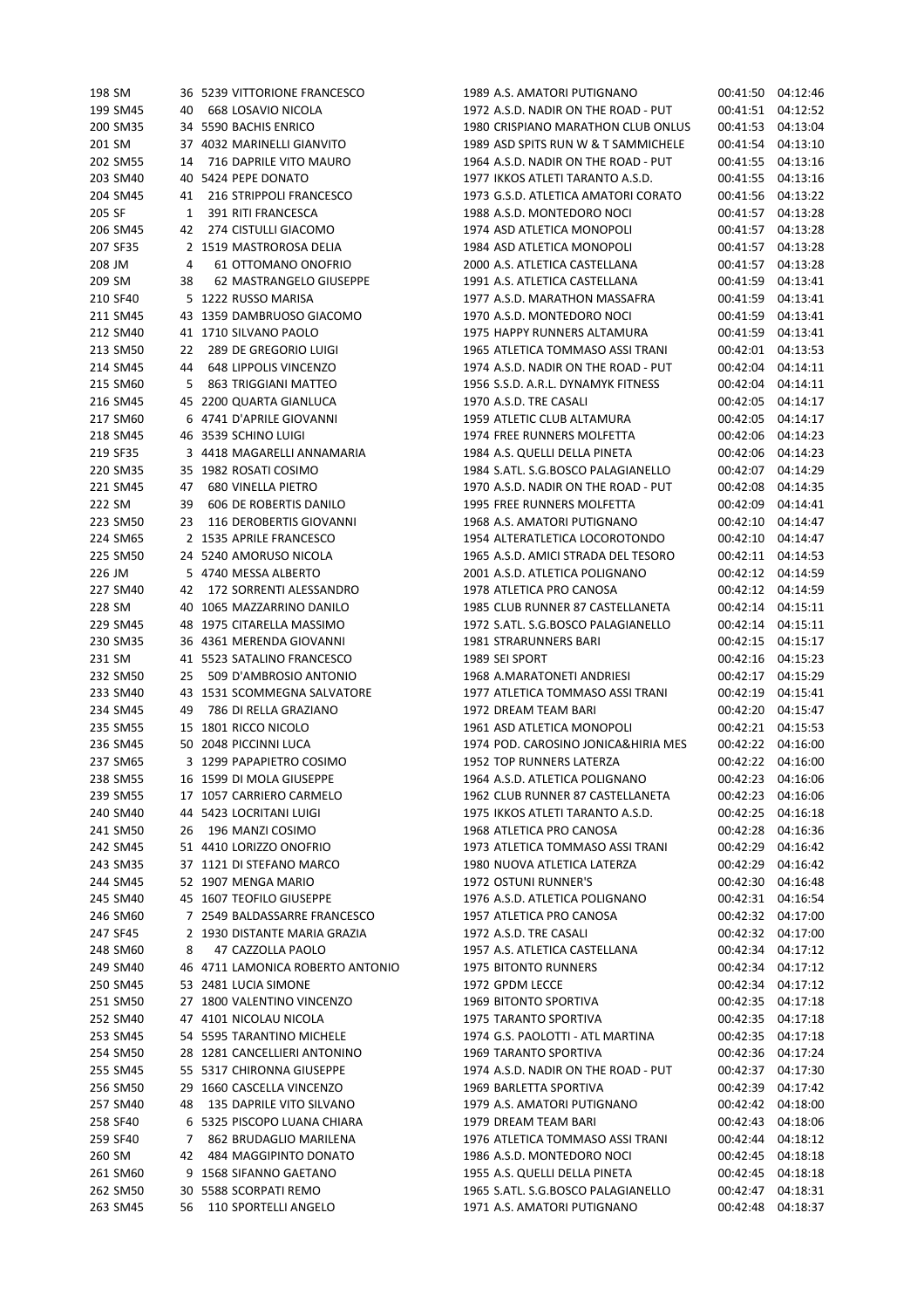| 264 SM35 |    | 38 4907 Lorusso Nicola Michele | 1980 RunCard                        | 00:42:52 04:19:01 |          |
|----------|----|--------------------------------|-------------------------------------|-------------------|----------|
| 265 SM35 |    | 39 1948 MARFEO GIOVANNI        | 1982 CLUB RUNNER 87 CASTELLANETA    | 00:42:52          | 04:19:01 |
| 266 SM35 | 40 | 831 VOGLIOSO LEONARDO          | 1983 GIOIA RUNNING A.S.D.           | 00:42:54          | 04:19:13 |
| 267 SM50 |    | 31 3455 GIMMI PAOLANTONIO      | 1968 ASD ATLETICA MONOPOLI          | 00:43:01          | 04:19:55 |
| 268 SF45 |    | 3 4075 CARELLA MADDALENA       | 1970 A.S.D. LA FENICE               | 00:43:04          | 04:20:13 |
| 269 SM35 |    | 41 3325 RAGNO ELIGIO           | 1980 S.ATL. S.G.BOSCO PALAGIANELLO  | 00:43:04          | 04:20:13 |
| 270 SM40 |    | 49 1534 VALENTE ALESSANDRO     | 1976 ATLETICA TOMMASO ASSI TRANI    | 00:43:04          | 04:20:13 |
| 271 SM40 |    | 50 1561 INTINI NICOLA          | 1975 A.S.D. MONTEDORO NOCI          | 00:43:04          | 04:20:13 |
| 272 SM45 |    | 57 4824 LIBERTI GIUSEPPE       | 1972 RUNNING PEOPLE NOICATTARO      | 00:43:04          | 04:20:13 |
| 273 SM35 |    | 42 4124 MACINA GIUSEPPE        | 1981 A.S.D. AMICI STRADA DEL TESORO | 00:43:05          | 04:20:19 |
| 274 SM   |    | 43 2042 CASTELLI MARCO         | 1988 POD. CAROSINO JONICA&HIRIA MES | 00:43:06          | 04:20:25 |
| 275 SM45 |    | 58 2733 IANTORNI SALVATORE     | 1974 IKKOS ATLETI TARANTO A.S.D.    | 00:43:06          | 04:20:25 |
| 276 SM35 |    | 43 5158 SCATIGNA TOMMASO       | 1982 ALTERATLETICA LOCOROTONDO      | 00:43:06          | 04:20:25 |
| 277 SM50 |    | 32 1332 LAFORNARA MICHELE      | 1966 MARTINA FRANCA RUNNING A.S.D.  | 00:43:07          | 04:20:31 |
| 278 SM   | 44 | 534 NICASSIO TOMMASO           | 1988 A.S. DOF AMATORI TURI          | 00:43:09          | 04:20:44 |
| 279 SM40 |    | 51 2296 NOBILE GIOVANNI        | 1977 ATLETICA CITTA' BIANCA         | 00:43:09          | 04:20:44 |
| 280 SM40 |    | 52 5434 DI CAMPI GAETANO       | 1975 RunCard                        | 00:43:09          | 04:20:44 |
| 281 SF40 | 8  | 265 GIAMPAOLO STELLA           | 1979 ASD ATLETICA MONOPOLI          | 00:43:13          | 04:21:08 |
| 282 SM45 |    | 59 2805 INTERNO' FABRIZIO      | 1973 A.S PODISTICA TARAS            | 00:43:14          | 04:21:14 |
| 283 SM40 |    | 53 1639 GERMINARIO NICOLA      | 1977 FREE RUNNERS MOLFETTA          | 00:43:15          | 04:21:20 |
| 284 SM45 |    | 60 3462 VINO GIANCARLO         | 1973 ATLETICA TOMMASO ASSI TRANI    | 00:43:15          | 04:21:20 |
| 285 SM35 |    | 44 3670 GRANDIERI LUCIANO      | 1981 GIOIA RUNNING A.S.D.           | 00:43:15          | 04:21:20 |
| 286 SM45 |    | 61 1997 DE MATTEIS GIANNI      | 1974 G.S. PAOLOTTI - ATL MARTINA    | 00:43:15          | 04:21:20 |
| 287 SM40 |    | 54 5553 SEMERARO GINO          | 1977 ECOLSERVIZI RUNNERS            | 00:43:15          | 04:21:20 |
| 288 SM40 | 55 | 532 GASPARRO VITO              | 1975 A.S. DOF AMATORI TURI          | 00:43:17          | 04:21:32 |
| 289 SM50 |    | 33 4307 PORFIDO VITANGELO      | 1968 MURGIA MARATHON SANTERAMO      | 00:43:20          | 04:21:50 |
| 290 SM40 |    | 56 1604 PEDOTE GIACOMO         | 1979 A.S.D. ATLETICA POLIGNANO      | 00:43:23          | 04:22:08 |
| 291 PM   |    | 3 5441 Rotondi Roberto         | 1996 RunCard                        | 00:43:23          | 04:22:08 |
| 292 SM50 |    | 34 2075 SOLITO BARTOLOMEO      | 1969 MARTINA FRANCA RUNNING A.S.D.  | 00:43:23          | 04:22:08 |
| 293 SM45 |    | 62 5494 LAMPUGNANI DOMENICO    | 1974 ASS. NAZIONALE BERSAGLIERI BAR | 00:43:24          | 04:22:14 |
| 294 SM50 |    | 35 3204 CORALLO LORENZO        | <b>1965 STRARUNNERS BARI</b>        | 00:43:24          | 04:22:14 |
| 295 SM40 | 57 | 649 CACCIAPAGLIA ANGELO        | 1979 A.S.D. NADIR ON THE ROAD - PUT | 00:43:25          | 04:22:20 |
| 296 SM45 | 63 | 441 ANNESE PASQUALE            | 1970 A.S.D. MONTEDORO NOCI          | 00:43:25          | 04:22:20 |
| 297 SM40 |    | 58 5609 CASTELLANA GIUSEPPE    | 1978 MARTINA FRANCA RUNNING A.S.D.  | 00:43:26          | 04:22:26 |
| 298 SM   | 45 | 390 ARMENISE ALBERTO           | 1988 A.S.D. MONTEDORO NOCI          | 00:43:26          | 04:22:26 |
| 299 SM45 | 64 | 682 MEZZAPESA NICOLA           | 1974 A.S.D. NADIR ON THE ROAD - PUT | 00:43:27          | 04:22:32 |
| 300 SM55 | 18 | 993 ELIA LORENZO               | 1962 ATLETICA CEGLIE MESSAPICA      | 00:43:27          | 04:22:32 |
| 301 SM60 | 10 | 419 SCIACOVELLI BENEDETTO      | 1957 A.S.D. MONTEDORO NOCI          | 00:43:27          | 04:22:32 |
| 302 SM   |    | 46 4377 DE GIOSA ALESSANDRO    | 1990 A.S.D. AMICI STRADA DEL TESORO | 00:43:29          | 04:22:44 |
| 303 SM40 |    | 59 5495 MILELLA NICOLA         | 1975 ASS. NAZIONALE BERSAGLIERI BAR | 00:43:32          | 04:23:02 |
| 304 SM55 |    | 19 3263 CAVALLO VITTORIO       | 1963 A.S.D. PODISTICA GROTTAGLIE    | 00:43:32 04:23:02 |          |
| 305 SM50 |    | 36 5572 SANTORO GAETANO        | 1965 A.S.D. PODISTICA GROTTAGLIE    | 00:43:34          | 04:23:15 |
| 306 SM50 |    | 37 2774 PARISI GIOVANNI        | 1969 ATLETICA CITTA' BIANCA         | 00:43:34          | 04:23:15 |
| 307 SM40 |    | 60 2771 AGRUSTI GAETANO        | 1975 ASDNOCINCORSA                  | 00:43:34          | 04:23:15 |
| 308 SM35 |    | 45 4281 Maggiolini Bartolomeo  | 1981 RunCard                        | 00:43:34          | 04:23:15 |
| 309 SM45 |    | 65 5320 LARUCCIA MICHELE       | 1972 A.S.D. NADIR ON THE ROAD - PUT | 00:43:34          | 04:23:15 |
| 310 SM40 |    | 61 3117 ANTONANTE NICOLA       | 1976 IKKOS ATLETI TARANTO A.S.D.    | 00:43:34          | 04:23:15 |
| 311 SM45 |    | 66 1526 CORRIERI MAURIZIO      | 1972 ATLETICA TOMMASO ASSI TRANI    | 00:43:35          | 04:23:21 |
| 312 SM40 | 62 | 521 CASSANO NICOLA             | 1978 A.S. DOF AMATORI TURI          | 00:43:35          | 04:23:21 |
| 313 SM45 |    | 67 1151 GENTILE GIANLUCA       | 1973 S.ATL. S.G.BOSCO PALAGIANELLO  | 00:43:37          | 04:23:33 |
| 314 SM50 |    | 38 1066 DI PIPPA MAURIZIO      | 1969 CLUB RUNNER 87 CASTELLANETA    | 00:43:37          | 04:23:33 |
| 315 SM40 | 63 | 303 MARINARO DOMENICO          | 1979 ATLETICA TOMMASO ASSI TRANI    | 00:43:38          | 04:23:39 |
| 316 SM60 | 11 | 235 CONVERTINI PIETRO          | 1956 G.S.P. III REGIONE AEREA BARI  | 00:43:38          | 04:23:39 |
| 317 SM50 |    | 39 5447 FRANCHINI DOMENICO     | 1969 A.S. AMATORI PUTIGNANO         | 00:43:38          | 04:23:39 |
| 318 SF   |    | 2 4055 ORLANDO LAVINIA         | 1985 A.S. DOF AMATORI TURI          | 00:43:43          | 04:24:09 |
| 319 SM50 | 40 | 246 CAPRA GIUSEPPE             | 1966 ASD ATLETICA MONOPOLI          | 00:43:43          | 04:24:09 |
| 320 SM45 |    | 68 5036 MELE FABIO             | 1974 ASS. NAZIONALE BERSAGLIERI BAR | 00:43:44          | 04:24:15 |
| 321 SM50 |    | 41 5500 MASTRANGELO MASSIMO    | 1969 A.S.D. NADIR ON THE ROAD - PUT | 00:43:45          | 04:24:21 |
| 322 SM40 |    | 64 4999 COSTANZA FRANCESCO     | 1976 RunCard                        | 00:43:46          | 04:24:27 |
| 323 SM50 | 42 | 316 DI TOMA DOMENICO           | 1967 ATLETICA TOMMASO ASSI TRANI    | 00:43:46          | 04:24:27 |
| 324 SM40 | 65 | 881 BRUNO GIUSEPPE             | 1975 BITONTO SPORTIVA               | 00:43:48          | 04:24:39 |
| 325 SM50 |    | 43 2795 D'AMATO PIETRO         | 1969 A.S.D. PODISTICA GROTTAGLIE    | 00:43:48          | 04:24:39 |
| 326 SM50 |    | 44 1495 DILETTUSO ARCANGELO    | 1965 G.S.P. III REGIONE AEREA BARI  | 00:43:49          | 04:24:45 |
| 327 SM45 |    | 69 2889 GIROLAMO GIORGIO       | 1974 POD. CAROSINO JONICA&HIRIA MES | 00:43:50          | 04:24:51 |
| 328 SM50 |    | 45 2744 FIORE ANGELO           | 1968 HAPPY RUNNERS ALTAMURA         | 00:43:52          | 04:25:03 |
| 329 SM65 |    | 4 1291 BONGIORNO ANTONIO       | 1953 TARANTO SPORTIVA               | 00:43:53          | 04:25:09 |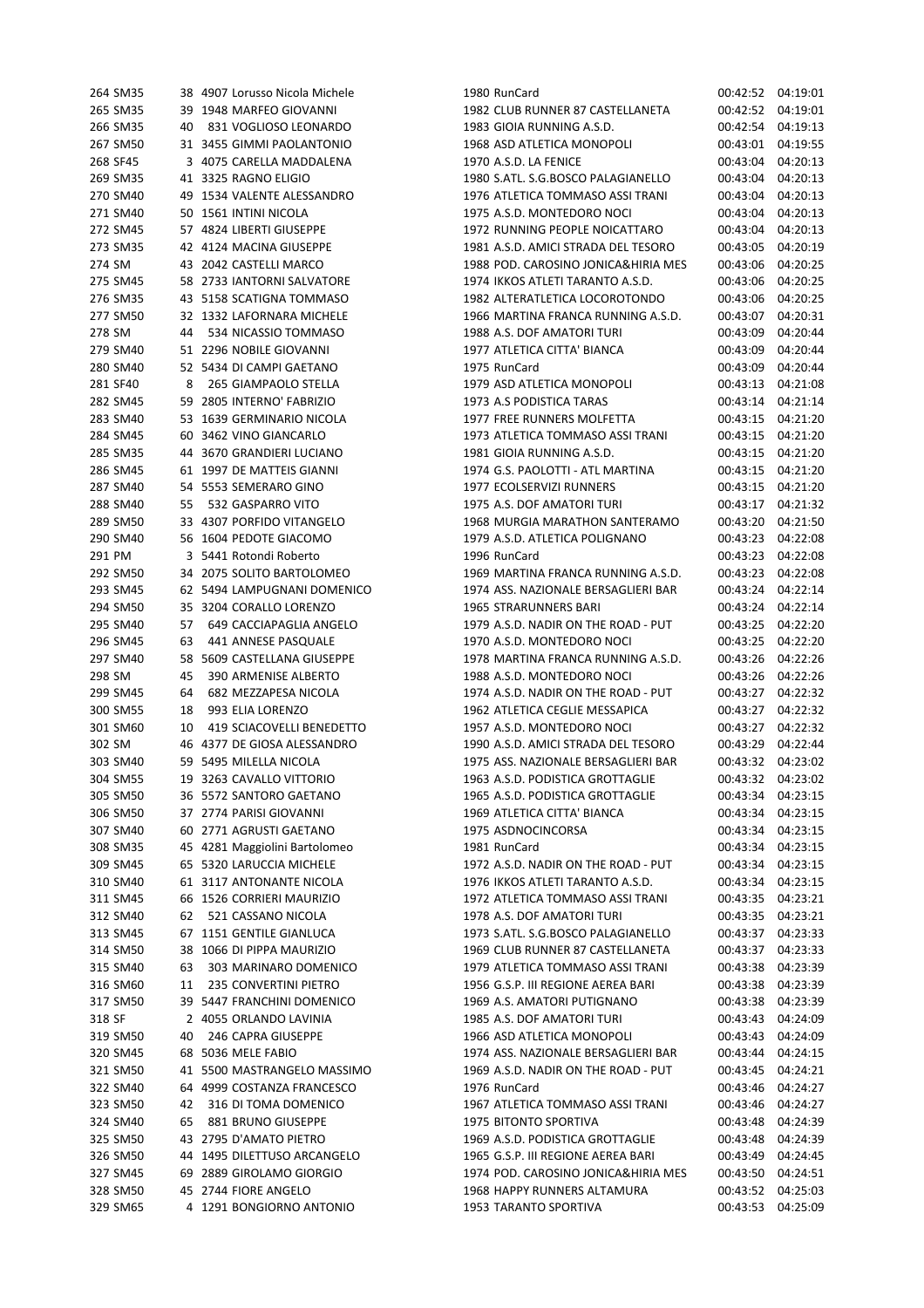| 330 SM50 | 46 | 490 PAPANICE DOMENICO          | 1968 A.S.D. MONTEDORO NOCI          | 00:43:53 | 04:25:09 |
|----------|----|--------------------------------|-------------------------------------|----------|----------|
| 331 SM   | 47 | 462 PASSARO TOMMASO            | 1989 A.S.D. MONTEDORO NOCI          | 00:43:54 | 04:25:15 |
| 332 SM45 |    | 70 1737 RAIMONDI MICHELE       | 1973 GIOIA RUNNING A.S.D.           | 00:43:55 | 04:25:21 |
| 333 SM35 |    | 46 2754 PARCHITELLI CLAUDIO    | 1980 A.S. AMATORI PUTIGNANO         | 00:43:55 | 04:25:21 |
| 334 SM55 |    | 20 5532 LIUZZI ANTONIO         | 1960 ASDNOCINCORSA                  | 00:43:56 | 04:25:27 |
| 335 SM35 | 47 | 378 NOTARNICOLA GIUSEPPE       | 1980 A.S.D. MONTEDORO NOCI          | 00:43:57 | 04:25:34 |
| 336 SM40 |    | 66 1235 MONTANARO CARLO        | 1976 A.S.D. MARATHON MASSAFRA       | 00:43:59 | 04:25:46 |
|          |    |                                |                                     |          |          |
| 337 SF35 |    | 4 5437 Gianvito Putignano      | 1984 RunCard                        | 00:43:59 | 04:25:46 |
| 338 SM50 |    | 47 1224 FEDELE GIOVANNI        | 1968 A.S.D. MARATHON MASSAFRA       | 00:43:59 | 04:25:46 |
| 339 SM35 |    | 48 4367 RACCAH CLAUDIO         | 1982 ATLETICA TOMMASO ASSI TRANI    | 00:43:59 | 04:25:46 |
| 340 SM50 | 48 | 689 CAMPANELLA GIOVANNI        | 1966 A.S.D. NADIR ON THE ROAD - PUT | 00:44:00 | 04:25:52 |
| 341 SM55 |    | 21 2299 VALENTE FRANCESCO      | 1963 ATLETICA CITTA' BIANCA         | 00:44:01 | 04:25:58 |
| 342 SM55 |    | 22 2652 ROMANO GIAMPIERO       | 1964 BITONTO SPORTIVA               | 00:44:01 | 04:25:58 |
| 343 SM35 |    | 49 3823 LENOCI MARCO           | 1980 AMATORI ATL. ACQUAVIVA         | 00:44:01 | 04:25:58 |
| 344 SM40 |    | 67 5319 GIODICE PIETRO         | 1978 A.S.D. NADIR ON THE ROAD - PUT | 00:44:02 | 04:26:04 |
| 345 SM45 |    | 71 1989 NARDELLI VITO          | 1974 ATHLETIC TEAM PALAGIANO        | 00:44:06 | 04:26:28 |
| 346 SM50 | 49 | 719 CACCIOPPOLI PAOLO VINCENZO | 1966 A.S.D. NADIR ON THE ROAD - PUT | 00:44:07 | 04:26:34 |
| 347 SM45 |    | 72 4053 AMBRUOSO EMANUELE      | 1972 A.S.D. MONTEDORO NOCI          | 00:44:07 | 04:26:34 |
| 348 SM45 |    | 73 2928 FORNARO FRANCO         | 1971 RunCard                        | 00:44:08 | 04:26:40 |
| 349 SM55 |    | 23 2551 PASTORE GIUSEPPE       | 1960 ATLETICA PRO CANOSA            | 00:44:09 | 04:26:46 |
| 350 SM50 |    | 50 1127 POMELLA ANTONIO        | 1969 S.ATL. S.G.BOSCO PALAGIANELLO  | 00:44:09 | 04:26:46 |
|          |    |                                |                                     |          |          |
| 351 SM55 |    | 24 5157 ABBINANTE SEBASTIANO   | 1961 BARI ROAD RUNNERS CLUB         | 00:44:11 | 04:26:58 |
| 352 SM45 |    | 74 4596 GALLO LUIGI            | 1970 STRARUNNERS BARI               | 00:44:11 | 04:26:58 |
| 353 SM40 |    | 68 4380 LOTITO FRANCESCO       | 1977 A.S.D. AMICI STRADA DEL TESORO | 00:44:11 | 04:26:58 |
| 354 SF   | 3  | 603 PUMMER EMOKE CSILLA        | 1986 FREE RUNNERS MOLFETTA          | 00:44:12 | 04:27:04 |
| 355 SM60 | 12 | 450 FUSILLO ANTONIO            | 1959 A.S.D. MONTEDORO NOCI          | 00:44:14 | 04:27:16 |
| 356 SM   | 48 | 554 PASCALICCHIO BARTOLO       | 1989 A.S.D. ATLETICA POLIGNANO      | 00:44:16 | 04:27:28 |
| 357 SM   | 49 | 96 POLIGNANO PATRIZIO          | 1988 A.S. AMATORI PUTIGNANO         | 00:44:19 | 04:27:46 |
| 358 SM50 | 51 | 120 LOLIVA VINCENZO            | 1965 A.S. AMATORI PUTIGNANO         | 00:44:19 | 04:27:46 |
| 359 SM45 |    | 75 3176 CARAMIA MICHELE        | 1970 A.S.D. NADIR ON THE ROAD - PUT | 00:44:19 | 04:27:46 |
| 360 SM50 |    | 52 5322 PACE DANIELE           | 1968 A.S.D. NADIR ON THE ROAD - PUT | 00:44:19 | 04:27:46 |
| 361 SM45 |    | 76 2045 MARINELLI COSIMO       | 1972 POD. CAROSINO JONICA&HIRIA MES | 00:44:19 | 04:27:46 |
| 362 SM70 | 1  | <b>643 PERAGINE ANTONIO</b>    | 1947 PEDONE-RICCARDI BISCEGLIE      | 00:44:20 | 04:27:53 |
| 363 SM   |    | 50 5543 BOGGIA LEONARDO        | 1991 POLISPORT CICLO CLUB FASANO    | 00:44:20 | 04:27:53 |
| 364 SM35 |    | 50 4670 CARROZZO STEFANO       | 1980 GPDM LECCE                     | 00:44:20 | 04:27:53 |
|          |    |                                |                                     | 00:44:20 |          |
| 365 SM40 |    | 69 5163 COFANO GIUSEPPE        | 1976 DORANDO PIETRI                 |          | 04:27:53 |
| 366 SM55 |    | 25 1605 SAMELE NICOLA          | 1962 A.S.D. ATLETICA POLIGNANO      | 00:44:21 | 04:27:59 |
| 367 SM45 | 77 | 519 LAERA FRANCO               | 1970 A.S. DOF AMATORI TURI          | 00:44:22 | 04:28:05 |
| 368 SM55 | 26 | 51 MASTRANGELO DOMENICO        | 1960 A.S. ATLETICA CASTELLANA       | 00:44:24 | 04:28:17 |
| 369 SM35 |    | 51 3246 GENTILE GIOVANNI       | 1984 ECOSPORT SB. 2000 MONTE ASC    | 00:44:27 | 04:28:35 |
| 370 SM40 |    | 70 5509 SERVADIO CARMINE       | 1978 DREAM TEAM BARI                | 00:44:30 | 04:28:53 |
| 371 SM45 | 78 | 711 BOLOGNESE DAVIDE           | 1970 ASD ATLETICA MONOPOLI          | 00:44:30 | 04:28:53 |
| 372 SM50 |    | 53 1191 CASTELLANA GIUSEPPE    | 1967 G.S. PAOLOTTI - ATL MARTINA    | 00:44:30 | 04:28:53 |
| 373 SM50 |    | 54 698 MEZZAPESA MICHELANGELO  | 1968 A.S.D. NADIR ON THE ROAD - PUT | 00:44:31 | 04:28:59 |
| 374 SM50 |    | 55 5606 CONTE GIANFRANCO       | 1968 POD. CAROSINO JONICA&HIRIA MES | 00:44:32 | 04:29:05 |
| 375 SM35 |    | 52 4123 ILLUZZI MARCELLO       | 1980 BITONTO SPORTIVA               | 00:44:33 | 04:29:11 |
| 376 SM45 |    | 79 1517 GALANTO GIANCARLO      | 1974 ASD ATLETICA MONOPOLI          | 00:44:34 | 04:29:17 |
| 377 AM   |    | 1 5600 GENTILE NICHOLAS        | 2003 A.S.D. MARATHON MASSAFRA       | 00:44:34 | 04:29:17 |
| 378 SM40 | 71 | 382 BACCARO VITO               | 1979 ASD ATLETICA MONOPOLI          | 00:44:35 | 04:29:23 |
| 379 SM40 | 72 | 408 NOTARNICOLA GIUSEPPE       | 1976 A.S.D. MONTEDORO NOCI          |          | 04:29:59 |
|          |    |                                |                                     | 00:44:41 |          |
| 380 SM45 |    | 80 5490 DRAGONE FRANCESCO      | 1972 ASS. NAZIONALE BERSAGLIERI BAR | 00:44:42 | 04:30:05 |
| 381 SM40 |    | 73 2932 Giannotta Giandonato   | 1975 RunCard                        | 00:44:42 | 04:30:05 |
| 382 SM45 | 81 | 166 D'ALESSANDRO SABINO        | 1971 ATLETICA PRO CANOSA            | 00:44:43 | 04:30:11 |
| 383 SM50 |    | 56 5512 ANGELILLO DONATO       | 1965 GIOIA RUNNING A.S.D.           | 00:44:43 | 04:30:11 |
| 384 SM65 | 5  | 876 SPIONE RICCARDO            | 1954 S.S.D. A.R.L. DYNAMYK FITNESS  | 00:44:43 | 04:30:11 |
| 385 SM50 | 57 | 156 DE LEONARDIS NICOLA        | 1967 A.A.'E. MANZARI' CASAMASSIMA   | 00:44:43 | 04:30:11 |
| 386 SM45 |    | 82 1119 ROSANO GIOVANNI        | 1971 NUOVA ATLETICA LATERZA         | 00:44:43 | 04:30:11 |
| 387 SM45 |    | 83 2783 DONNALOIA GIUSEPPE     | 1970 POLISPORT CICLO CLUB FASANO    | 00:44:43 | 04:30:11 |
| 388 SM40 | 74 | 955 NOTARNICOLA VINCENZO       | 1978 ASDNOCINCORSA                  | 00:44:43 | 04:30:11 |
| 389 SM35 | 53 | 300 GAROFALO MAURO             | 1981 ATLETICA TOMMASO ASSI TRANI    | 00:44:43 | 04:30:11 |
| 390 SM65 |    | 6 1135 BRUNO FRANCO            | 1950 S.ATL. S.G.BOSCO PALAGIANELLO  | 00:44:43 | 04:30:11 |
| 391 SM45 | 84 | 141 DARESTA EMILIANO           | 1974 A.S. AMATORI PUTIGNANO         | 00:44:43 | 04:30:11 |
| 392 SM40 |    | 75 4795 BASSI EMANUELE         | 1979 ATLETICA TOMMASO ASSI TRANI    | 00:44:46 | 04:30:30 |
| 393 SM55 |    | 27 3871 PAGLIARULO ANDREA      | 1962 ASS. S. D. PINK PANTHER        | 00:44:47 | 04:30:36 |
|          |    | 58 1719 CAMPANELLA RAFFAELE    | 1967 BIO AMBRA NEW AGE              |          |          |
| 394 SM50 |    |                                |                                     | 00:44:49 | 04:30:48 |
| 395 SM55 |    | 28 2010 SALLUCE GIUSEPPE       | 1963 RUNNERS GINOSA                 | 00:44:49 | 04:30:48 |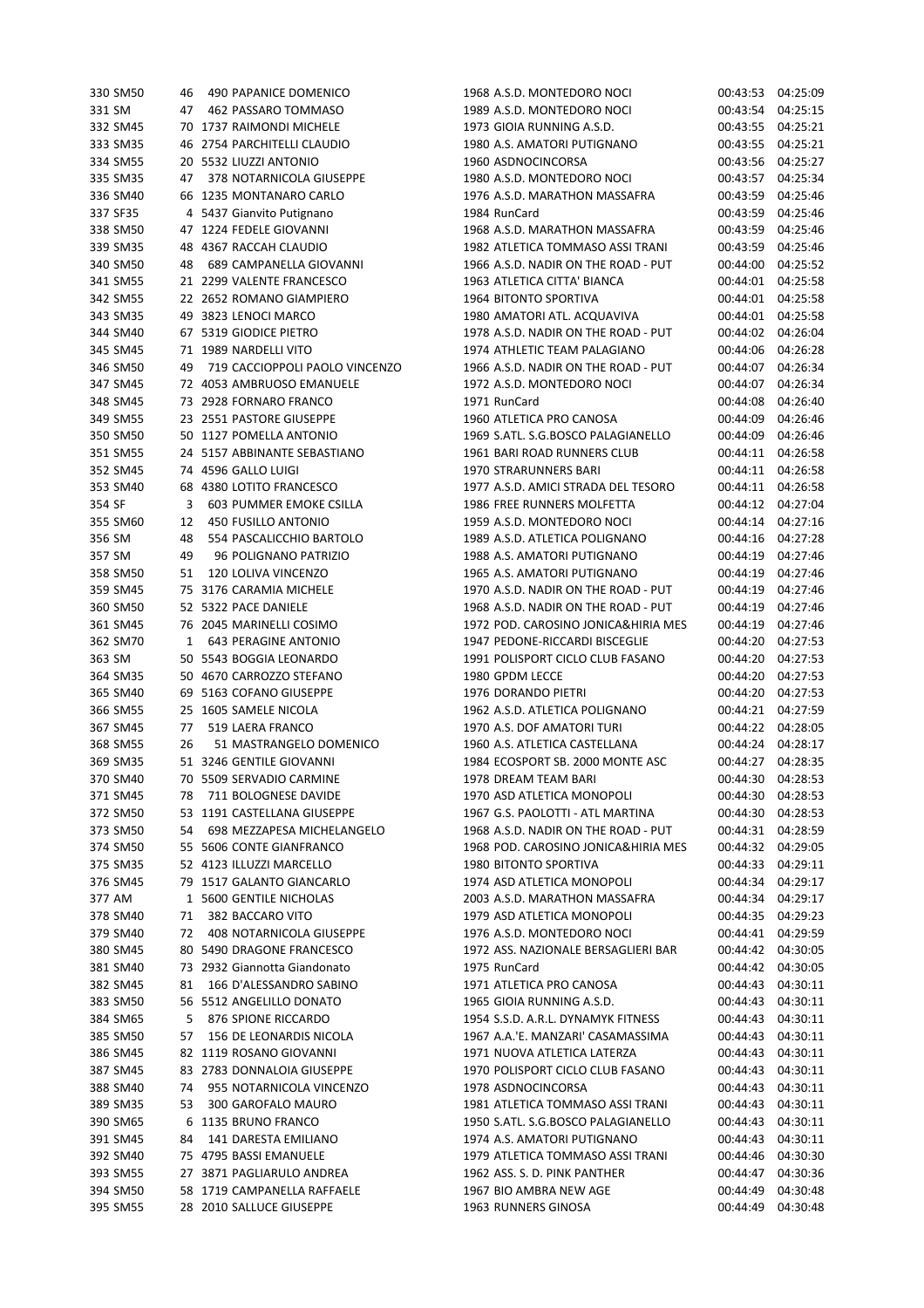| 396 SM45             |    | 85 1205 MALVANI CARMINE                     | 1972 RUNNERS GINOSA                                            |                   | 00:44:50 04:30:54             |
|----------------------|----|---------------------------------------------|----------------------------------------------------------------|-------------------|-------------------------------|
| 397 SF45             | 4  | 676 SIMONE RITA                             | 1973 A.S.D. NADIR ON THE ROAD - PUT                            | 00:44:50          | 04:30:54                      |
| 398 SM45             | 86 | 983 GRASSI PIETRO                           | 1971 POLISPORT CICLO CLUB FASANO                               | 00:44:50          | 04:30:54                      |
| 399 SM45             |    | 87 5482 DAMBRUOSO MARCO                     | 1972 A.S.D. ATLETICA POLIGNANO                                 | 00:44:50          | 04:30:54                      |
|                      |    |                                             |                                                                |                   | 04:31:36                      |
| 400 SM45             | 88 | 734 MASIELLO CARLO                          | 1972 HAPPY RUNNERS ALTAMURA                                    | 00:44:57          |                               |
| 401 SM50             |    | 59 1005 MOLA GIOVANNI                       | <b>1967 OSTUNI RUNNER'S</b>                                    | 00:45:03          | 04:32:12                      |
| 402 SM55             | 29 | 311 ALTIERI ANTONIO                         | 1963 ATLETICA TOMMASO ASSI TRANI                               | 00:45:04          | 04:32:18                      |
| 403 SM45             |    | 89 5491 DRAGONE MARTINO                     | 1973 ASS. NAZIONALE BERSAGLIERI BAR                            | 00:45:04          | 04:32:18                      |
| 404 SM45             |    | 90 1131 LIUZZI DONATO                       | 1971 S.ATL. S.G.BOSCO PALAGIANELLO                             | 00:45:04          | 04:32:18                      |
|                      |    |                                             |                                                                |                   |                               |
| 405 SM40             |    | 76 3373 LATTARULO PALMO                     | 1977 TOP RUNNERS LATERZA                                       | 00:45:04          | 04:32:18                      |
| 406 PM               |    | 4 5432 Curri Gennaro                        | 1997 RunCard                                                   | 00:45:04          | 04:32:18                      |
| 407 SM55             |    | 30 5289 L'ABBATE VITO                       | 1964 A.S.D. ATLETICA POLIGNANO                                 | 00:45:04          | 04:32:18                      |
| 408 SM60             |    | 13 3056 CALABRESE FRANCESCO                 | 1957 OSTUNI RUNNER'S                                           | 00:45:04          | 04:32:18                      |
| 409 SM65             |    | 7 1183 SEMERARO FRANCESCO                   | 1953 G.S. PAOLOTTI - ATL MARTINA                               | 00:45:04          | 04:32:18                      |
|                      |    |                                             |                                                                |                   |                               |
| 410 SM40             |    | 77 5522 SANTORO VITO ANTONIO                | 1975 BITONTO SPORTIVA                                          | 00:45:05          | 04:32:24                      |
| 411 SM55             | 31 | 320 AGHZALA LOTFI                           | 1962 ATLETICA TOMMASO ASSI TRANI                               | 00:45:11 04:33:01 |                               |
| 412 SM50             |    | 60 3264 CALIANDRO PIETRO                    | 1965 A.S.D. PODISTICA GROTTAGLIE                               | 00:45:11 04:33:01 |                               |
| 413 SM55             |    | 32 4287 DORMIO GIUSEPPE                     | 1963 ASD ATLETICA MONOPOLI                                     |                   | 00:45:11 04:33:01             |
| 414 SM35             | 54 | 83 DELFINE DOMENICO                         | 1981 A.S. AMATORI PUTIGNANO                                    | 00:45:11          | 04:33:01                      |
|                      |    |                                             |                                                                |                   |                               |
| 415 SM45             |    | 91 5493 GILIBERTO IVANO                     | 1972 ASS. NAZIONALE BERSAGLIERI BAR                            |                   | 00:45:11 04:33:01             |
| 416 SM35             |    | 55 1338 LIUZZI FRANCESCO                    | 1982 MARTINA FRANCA RUNNING A.S.D.                             | 00:45:12          | 04:33:07                      |
| 417 SM40             | 78 | 672 PUGLIESE ANGELO                         | 1979 A.S.D. NADIR ON THE ROAD - PUT                            | 00:45:12          | 04:33:07                      |
| 418 SM40             |    | 79 1443 CARDONE COSIMO                      | 1975 A.S. AMATORI PUTIGNANO                                    | 00:45:12          | 04:33:07                      |
| 419 SM50             | 61 | 309 CASTROVILLI GIOACCHINO                  | 1965 ATLETICA TOMMASO ASSI TRANI                               |                   | 00:45:12 04:33:07             |
|                      |    |                                             |                                                                |                   |                               |
| 420 SM35             |    | 56 1940 Manghisi Nicola                     | 1983 RunCard                                                   | 00:45:12          | 04:33:07                      |
| 421 SM55             |    | 33 3689 FALCO DOMENICO                      | <b>1963 STRARUNNERS BARI</b>                                   | 00:45:14          | 04:33:19                      |
| 422 SM45             |    | 92 1077 EPIFANI FRANCESCO                   | 1971 CLUB RUNNER 87 CASTELLANETA                               | 00:45:16          | 04:33:31                      |
| 423 SM45             |    | 93 5525 RICUCCI ANTONIO                     | 1972 STRARUNNERS BARI                                          | 00:45:16          | 04:33:31                      |
| 424 SM55             |    | 34 1197 PACENTE FRANCESCO                   | 1961 RUNNERS GINOSA                                            | 00:45:16          | 04:33:31                      |
|                      |    |                                             |                                                                |                   |                               |
| 425 SM40             |    | 80 5514 MAZZIOTTI FRANCESCO                 | 1976 GIOIA RUNNING A.S.D.                                      |                   | 00:45:16 04:33:31             |
| 426 SM55             |    | 35 3372 DELL'AQUILA MICHELE                 | 1963 TOP RUNNERS LATERZA                                       | 00:45:16          | 04:33:31                      |
| 427 SF45             | 5  | 631 LAMACCHIA TIZIANA                       | 1970 LA PIETRA                                                 | 00:45:16          | 04:33:31                      |
| 428 SM40             |    | 81 5467 FIANTANESE RAFFAELE                 | 1979 ATLETICA TOMMASO ASSI TRANI                               | 00:45:16          | 04:33:31                      |
| 429 SM50             |    | 62 5496 ANDREASSI MARIO                     | 1969 A.S.D. AGORA'                                             | 00:45:17          | 04:33:37                      |
| 430 SM60             | 14 | 351 D'ANGELO LUIGI                          | 1959 ATLETIC CLUB ALTAMURA                                     | 00:45:17          | 04:33:37                      |
|                      |    | 36 1695 VAVALLE VALTER                      | 1964 A.S.D. NADIR ON THE ROAD - PUT                            |                   | 04:33:37                      |
| 431 SM55             |    |                                             |                                                                | 00:45:17          |                               |
| 432 SM55             |    | 37 5429 Aspro Francesco                     | 1962 RunCard                                                   | 00:45:17          | 04:33:37                      |
| 433 SM45             |    | 94 1670 TRISCIUZZI LEONARDO                 | 1972 ASD RUNNERS FOR EMERGENCY                                 | 00:45:17          | 04:33:37                      |
| 434 SM35             | 57 | 404 IGNAZZI GIANLUCA                        | 1983 A.S.D. MONTEDORO NOCI                                     | 00:45:18          | 04:33:43                      |
| 435 SM50             |    | 63 5583 CARUSO MASSIMO                      | 1969 ASD POD. FAGGIANO V.P. SERVICE                            |                   | 00:45:19 04:33:49             |
| 436 SM55             | 38 | 220 DE PALMA PIERO                          | 1961 G.S.D. ATLETICA AMATORI CORATO                            | 00:45:19          | 04:33:49                      |
| 437 SM50             | 64 | 891 GIAMPALMO FRANCESCO                     | 1968 BITONTO SPORTIVA                                          | 00:45:19          |                               |
|                      |    |                                             |                                                                |                   | 04:33:49                      |
| 438 SM70             | 2  | 836 INDELLICATI VINCENZO                    | 1946 GIOIA RUNNING A.S.D.                                      | 00:45:19          | 04:33:49                      |
| 439 SF40             |    | 9 1594 ALBANI CARMEN                        | 1979 A.S.D. ATLETICA POLIGNANO                                 | 00:45:19          | 04:33:49                      |
| 440 SM55             | 39 | 282 CALDERARO VITTORIO                      | 1961 ASD ATLETICA MONOPOLI                                     | 00:45:19          | 04:33:49                      |
| 441 SF45             | 6  | 276 VINCIGUERRA ANGELA                      | 1970 ASD ATLETICA MONOPOLI                                     | 00:45:19          | 04:33:49                      |
| 442 SM55             | 40 | 823 GUAGNANO MARIO                          | 1963 GIOIA RUNNING A.S.D.                                      | 00:45:21          | 04:34:01                      |
|                      |    |                                             |                                                                |                   |                               |
| 443 SM45             | 95 | 293 LIVRIERI GIUSEPPE                       | 1971 ATLETICA TOMMASO ASSI TRANI                               |                   | 00:45:22 04:34:07             |
| 444 SM45             |    | 96 5534 VICENTI DOMENICO                    | 1973 ASDNOCINCORSA                                             |                   | 00:45:22 04:34:07             |
| 445 SM55             | 41 | 134 NUDO GIUSEPPE                           | 1961 A.S. AMATORI PUTIGNANO                                    |                   | 00:45:23 04:34:13             |
| 446 SM               |    | 51 1689 LAERA FRANCESCO                     | 1986 A.S.D. NADIR ON THE ROAD - PUT                            | 00:45:23          | 04:34:13                      |
| 447 SM55             | 42 | 536 SIMONE MICHEL                           | 1963 PODISTICA ALBEROBELLO A.S.D.                              | 00:45:23          | 04:34:13                      |
|                      |    |                                             |                                                                |                   |                               |
| 448 SM50             | 65 | 889 CALAMITA GIUSEPPE                       | 1969 BITONTO SPORTIVA                                          | 00:45:24          | 04:34:19                      |
| 449 SM40             |    | 82 4148 RENNA GIOVANNI                      | 1979 A.S.D. NADIR ON THE ROAD - PUT                            | 00:45:25          | 04:34:25                      |
| 450 SM40             | 83 | 292 LEUCI ROBERTO                           | 1978 ATLETICA TOMMASO ASSI TRANI                               | 00:45:25          | 04:34:25                      |
| 451 SM35             | 58 | 844 RESTA PIETRO                            | 1980 ALBEROBELLO RUNNING ASD                                   | 00:45:25          | 04:34:25                      |
| 452 SM50             |    | 66 3341 PERRINI VITO                        | 1965 A.S.D. MARATHON MASSAFRA                                  | 00:45:25          | 04:34:25                      |
| 453 SM45             |    | 97 4233 SPADAVECCHIA FRANCESCO              | 1974 FREE RUNNERS MOLFETTA                                     |                   | 04:34:49                      |
|                      |    |                                             |                                                                | 00:45:29          |                               |
| 454 SM50             |    | 67 1407 PONTRANDOLFO PIETRO                 | 1966 AMATORI ATL. ACQUAVIVA                                    | 00:45:29          | 04:34:49                      |
| 455 SM40             |    | 84 5442 santoro piero                       | 1975 RunCard                                                   | 00:45:30          | 04:34:55                      |
| 456 SM40             |    | 85 1872 RODIO VITO                          | 1975 POLISPORT CICLO CLUB FASANO                               | 00:45:30          | 04:34:55                      |
| 457 SM55             | 43 | 185 MERAFINA NICOLA GIUSEPPE                | 1961 ATLETICA PRO CANOSA                                       |                   | 00:45:31 04:35:02             |
| 458 SM50             |    | 68 1144 PIGNATELLI IGNAZIO                  | 1968 S.ATL. S.G.BOSCO PALAGIANELLO                             | 00:45:32          | 04:35:08                      |
| 459 SM50             | 69 |                                             | 1968 A.S.D. MONTEDORO NOCI                                     | 00:45:33          | 04:35:14                      |
|                      |    | 421 PALMIERI PASQUALE                       |                                                                |                   |                               |
|                      |    |                                             |                                                                |                   |                               |
| 460 SM45<br>461 SM65 | 8  | 98 1527 DI GESO VITO<br>431 SANTORO GENNARO | 1970 ATLETICA TOMMASO ASSI TRANI<br>1951 A.S.D. MONTEDORO NOCI | 00:45:33          | 04:35:14<br>00:45:35 04:35:26 |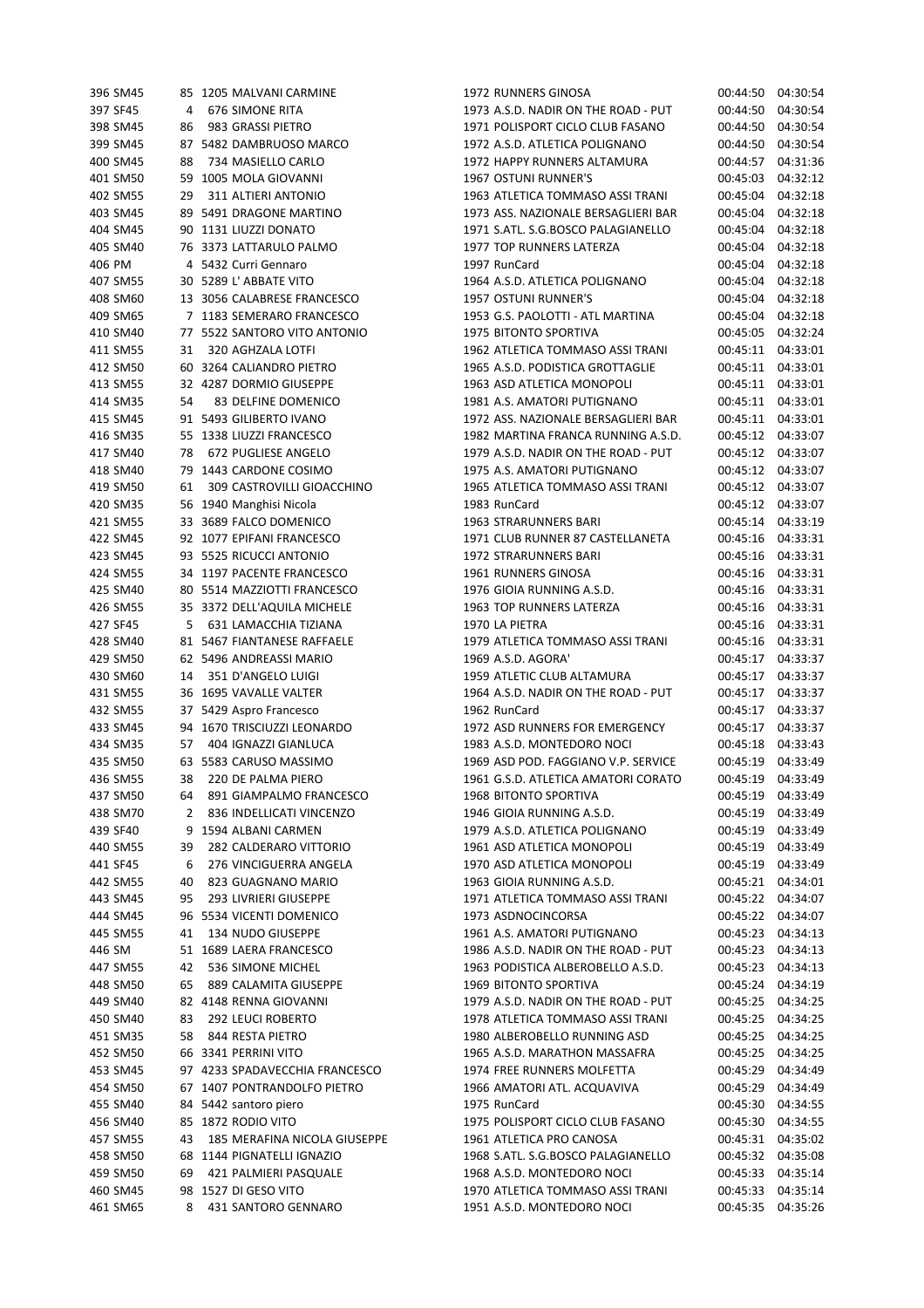| 462 SM50 |     | 70 1455 GENTILE VINCENZO MASSIMILIAN | 1968 A.S. AMATORI PUTIGNANO         |          | 00:45:37 04:35:38 |
|----------|-----|--------------------------------------|-------------------------------------|----------|-------------------|
| 463 SM   |     | 52 3144 MORELLI GIANLUCA ROMANO      | 1968 RunCard                        |          | 00:45:39 04:35:50 |
| 464 SM55 |     | 44 2569 RIEFOLO LUIGI                | 1962 ATLETICA TOMMASO ASSI TRANI    | 00:45:40 | 04:35:56          |
| 465 SM50 |     | 71 1629 PALAZZO ANTONIO              | 1968 AVIS IN CORSA CONVERSANO       |          | 00:45:41 04:36:02 |
| 466 SM45 | 99  | 919 SICOLO NATALE                    | 1971 BITONTO SPORTIVA               |          | 00:45:42 04:36:08 |
| 467 SM40 | 86  | 612 ANGELINI FABIO                   | 1979 FREE RUNNERS MOLFETTA          |          | 00:45:43 04:36:14 |
| 468 SM50 |     | 72 3096 SCOCCIA MARCO                | 1969 S.ATL. S.G.BOSCO PALAGIANELLO  | 00:45:43 | 04:36:14          |
| 469 SM40 |     | 87 1269 VIPERA GIUSEPPE              | 1976 TARANTO SPORTIVA               | 00:45:44 | 04:36:20          |
| 470 SM50 | 73  | 900 DIOLINI DIONIGI                  | 1969 BITONTO SPORTIVA               |          | 00:45:51 04:37:02 |
| 471 SM55 |     | 45 3915 ANCONA VITO                  | 1963 A.S.D. LA FENICE               |          | 00:45:51 04:37:02 |
| 472 SF45 |     | 7 2112 BARBIERI CASSANDRA            | 1974 A.A.'E. MANZARI' CASAMASSIMA   |          | 00:45:51 04:37:02 |
|          |     |                                      | 1966 A.S.D. AMICI STRADA DEL TESORO |          |                   |
| 473 SM50 |     | 74 2544 GRANDOLFO NICOLA             |                                     |          | 00:45:55 04:37:27 |
| 474 SM50 |     | 75 5549 VITALE VITO ANTONIO          | 1969 ATLETICA CEGLIE MESSAPICA      |          | 00:45:55 04:37:27 |
| 475 SM45 |     | 100 1463 LUPPINO ANTONINO            | 1972 A.S. AMATORI PUTIGNANO         | 00:45:56 | 04:37:33          |
| 476 SM   |     | 53 3507 SAMELE GIANLUCA              | 1991 A.S.D. ATLETICA POLIGNANO      | 00:45:57 | 04:37:39          |
| 477 SM50 | 76  | 861 DEL CARMELO CAMILLO              | 1966 S.S.D. A.R.L. DYNAMYK FITNESS  | 00:45:58 | 04:37:45          |
| 478 SM50 |     | 77 5613 LONGOBARDO UMBERTO           | 1966 MARTINA FRANCA RUNNING A.S.D.  |          | 00:45:58 04:37:45 |
| 479 SM   |     | 54 3969 CASTELLANO FRANCESCO         | 1986 CORRERE E' SALUTE MOTTOLA      |          | 00:46:01 04:38:03 |
| 480 SM35 |     | 59 1954 LOMUNNO GIUSEPPE             | 1982 CORRERE E' SALUTE MOTTOLA      | 00:46:03 | 04:38:15          |
| 481 SM45 |     | 101 1165 PETROSILLO STEFANO          | 1973 ATHLETIC TEAM PALAGIANO        | 00:46:03 | 04:38:15          |
| 482 SM50 |     | 78 1441 BIASI GIUSEPPE               | 1968 A.S. AMATORI PUTIGNANO         | 00:46:03 | 04:38:15          |
| 483 SM45 |     | 102 3947 SABINI FILIPPO              | 1974 G.S. ATHLOS MATERA             | 00:46:03 | 04:38:15          |
| 484 SM40 |     | 88 5538 MASTROPAOLO ANGELO           | 1979 ASD SPITS RUN W & T SAMMICHELE | 00:46:03 | 04:38:15          |
| 485 SM55 |     | 46 4037 GIGANTE LUIGI                | 1964 A.S. ATLETICA CASTELLANA       |          | 00:46:05 04:38:27 |
| 486 SM40 |     | 89 3604 AZZOLLINI MICHELE            | 1976 BARLETTA SPORTIVA              |          | 00:46:07 04:38:39 |
| 487 SM65 | 9   | 418 ATTOLICO GIUSEPPE                | 1951 A.S.D. MONTEDORO NOCI          | 00:46:07 | 04:38:39          |
| 488 SM35 |     | 60 1236 NATUZZI FRANCESCO            | 1983 A.S.D. MARATHON MASSAFRA       | 00:46:13 | 04:39:15          |
| 489 SM45 | 103 | 818 AMATULLI VITO                    | 1974 GIOIA RUNNING A.S.D.           | 00:46:14 | 04:39:21          |
| 490 SM50 |     | 79 5504 RICCIARDI GAETANO VITO       | 1965 MURGIA MARATHON SANTERAMO      | 00:46:14 | 04:39:21          |
| 491 SM55 |     | 47 3973 BATTISTA COSIMO              | 1964 TARANTO SPORTIVA               |          | 00:46:16 04:39:33 |
| 492 SM50 | 80  | 832 ROBERTO ANGELO                   | 1968 GIOIA RUNNING A.S.D.           |          | 00:46:17 04:39:39 |
| 493 SF40 |     | 10 4300 LIPPOLIS SANDRA              | 1975 RUNNING TEAM D'ANGELA SPORT    | 00:46:18 | 04:39:45          |
| 494 SM35 |     | 61 1977 LADIANA CARMELO              | 1984 S.ATL. S.G.BOSCO PALAGIANELLO  | 00:46:18 | 04:39:45          |
| 495 SM50 | 81  | 752 BRUNO GIACOMO                    | 1968 HAPPY RUNNERS ALTAMURA         | 00:46:18 | 04:39:45          |
| 496 SM   |     | 55 5469 GALETTA GIUSEPPE             | 1988 ATLETIC CLUB ALTAMURA          | 00:46:18 | 04:39:45          |
| 497 SF50 |     | 1 4787 ATTANASIO ANNA                | 1968 DREAM TEAM BARI                |          | 00:46:18 04:39:45 |
| 498 SM   |     | 56 5342 SUMA ORONZO                  | 1986 ATLETICA CEGLIE MESSAPICA      | 00:46:18 | 04:39:45          |
| 499 SM45 |     | 104 5460 METTA ALBERTO               | 1973 ATLETICA PRO CANOSA            |          | 00:46:21 04:40:04 |
| 500 SM40 | 90  | 887 SECONDO GIUSEPPE                 | 1977 BITONTO SPORTIVA               | 00:46:22 | 04:40:10          |
| 501 SM45 |     | 105 1979 LAVARRA ANTONIO             | 1972 S.ATL. S.G.BOSCO PALAGIANELLO  |          | 00:46:22 04:40:10 |
| 502 SM35 | 62  | 174 DEL VENTO ANTONIO MOSE'          | 1980 ATLETICA PRO CANOSA            |          | 00:46:22 04:40:10 |
| 503 SM50 | 82  | 163 SODANO ONOFRIO                   | 1965 A.S.D. AMICI STRADA DEL TESORO |          | 00:46:22 04:40:10 |
| 504 SM45 |     | 106 3477 CIOCE FRANCESCO             | 1974 A.S. QUELLI DELLA PINETA       |          | 00:46:22 04:40:10 |
| 505 SM55 | 48  | 570 GADALETA VINCENZO                | 1962 ATLETICA DISFIDA DI BARLETTA   |          | 00:46:22 04:40:10 |
| 506 SM40 |     | 91 5574 GIANCOLA COSIMO              | 1976 A.S.D. PODISTICA GROTTAGLIE    | 00:46:27 | 04:40:40          |
| 507 SM35 |     | 63 1162 D'AURIA DOMENICO             | 1980 ATHLETIC TEAM PALAGIANO        | 00:46:27 | 04:40:40          |
| 508 SM40 |     | 92 5431 CAVALLO VINCENZO             | 1975 RunCard                        | 00:46:27 | 04:40:40          |
| 509 SM45 |     | 107 5586 MINEI PIETRO                | 1972 NUOVA ATLETICA LATERZA         | 00:46:27 | 04:40:40          |
| 510 SM45 | 108 | 206 SORRENTI ANTONIO                 | 1972 ATLETICA PRO CANOSA            | 00:46:28 | 04:40:46          |
| 511 SM35 | 64  | 247 DIBELLO ANTONIO                  | 1984 ASD ATLETICA MONOPOLI          | 00:46:29 | 04:40:52          |
| 512 SM45 | 109 | 296 RIEFOLO MICHELE                  | 1974 ATLETICA TOMMASO ASSI TRANI    | 00:46:29 | 04:40:52          |
| 513 SM55 |     | 49 3130 DEROBERTIS LUIGI             | 1961 RunCard                        | 00:46:29 | 04:40:52          |
| 514 SM45 |     | 110 5492 GALLO VITO                  | 1974 ASS. NAZIONALE BERSAGLIERI BAR | 00:46:29 | 04:40:52          |
| 515 SM45 | 111 | 730 VENTURA VINCENZO                 | 1970 MURGIA MARATHON SANTERAMO      | 00:46:34 | 04:41:22          |
| 516 SM55 | 50  | <b>187 CARUCCI PIETRO</b>            | 1963 ATLETICA PRO CANOSA            |          | 00:46:38 04:41:46 |
| 517 SM   | 57  | 684 MASTRANGELO LORENZO DOMENICO     | 1986 A.S.D. NADIR ON THE ROAD - PUT | 00:46:39 | 04:41:52          |
| 518 SM45 |     | 112 3837 CAPUTO PIETRO               | 1970 A.S.D. AMICI STRADA DEL TESORO | 00:46:42 | 04:42:11          |
| 519 SM55 |     | 51 1496 DURANTE PASQUALE             | 1964 G.S.P. III REGIONE AEREA BARI  | 00:46:42 | 04:42:11          |
| 520 SF   |     | 4 5245 SAVINO LUCIANA                | 1986 A.S.D. AMICI STRADA DEL TESORO | 00:46:42 | 04:42:11          |
| 521 SM35 | 65  | <b>685 BIANCO GIANGIUSEPPE</b>       | 1983 A.S.D. NADIR ON THE ROAD - PUT | 00:46:42 | 04:42:11          |
| 522 SM50 |     | 83 2969 MACCURO MASSIMO              | 1967 GIOIA RUNNING A.S.D.           | 00:46:42 | 04:42:11          |
| 523 SM50 | 84  | 98 LOSAVIO FRANCESCO PAOLO           | 1968 A.S. AMATORI PUTIGNANO         |          | 00:46:42 04:42:11 |
| 524 SF55 | 1   | 190 DE CORATO GRAZIA                 | 1961 ATLETICA PRO CANOSA            | 00:46:42 | 04:42:11          |
| 525 SM35 | 66  | 458 RECCHIA LUIGI ANGELO             | 1980 A.S.D. MONTEDORO NOCI          | 00:46:42 | 04:42:11          |
| 526 SM40 |     | 93 2266 Cerminara Giuseppe           | 1978 RunCard                        |          | 00:46:42 04:42:11 |
| 527 SM55 |     | 52 3179 FERRANTE NICOLA              | 1962 RUNNERS DEL LEVANTE            |          | 00:46:42 04:42:11 |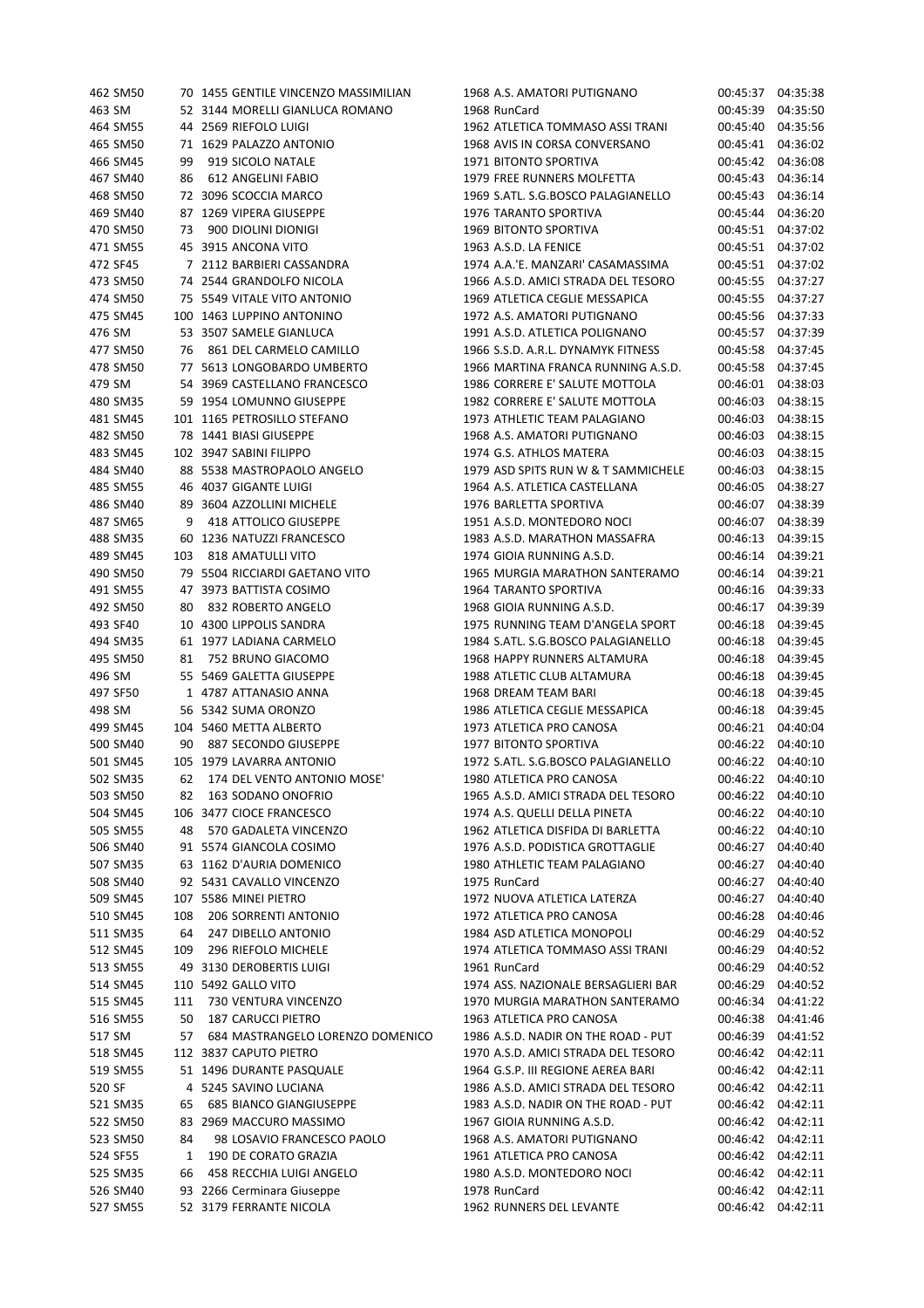| 528 SM55 |     | 53 2849 MARTELLOTTI GIUSEPPE    | 1961 CRISPIANO MARATHON CLUB ONLUS  | 00:46:42 04:42:11 |          |
|----------|-----|---------------------------------|-------------------------------------|-------------------|----------|
| 529 SM55 |     | 54 4293 D'ABBICCO DONATO        | 1963 DREAM TEAM BARI                | 00:46:42 04:42:11 |          |
| 530 SM40 | 94  | 285 COLELLA VITO                | 1975 ASD ATLETICA MONOPOLI          | 00:46:42          | 04:42:11 |
| 531 SM45 | 113 | 720 ROMANAZZI GIUSEPPE          | 1974 A.S.D. NADIR ON THE ROAD - PUT | 00:46:42          | 04:42:11 |
| 532 SM40 |     | 95 3855 FAVIA NICOLA            | 1976 A.S. DOF AMATORI TURI          | 00:46:42          | 04:42:11 |
| 533 SM45 |     | 114 5335 SALIERNO GAETANO       | 1971 BITONTO SPORTIVA               | 00:46:46          | 04:42:35 |
| 534 SM50 |     | 85 1074 RIZZI ARCANGELO         | 1967 CLUB RUNNER 87 CASTELLANETA    | 00:46:47          | 04:42:41 |
| 535 SM65 | 10  | 325 DEL VENTO VITO              | 1952 ATLETICA TOMMASO ASSI TRANI    | 00:46:47          | 04:42:41 |
| 536 SM40 | 96  | 428 CARIELLO FRANCESCO          | 1975 A.S.D. MONTEDORO NOCI          | 00:46:52          | 04:43:11 |
| 537 SM55 |     | 55 2958 CANTACESSI NICOLA       | 1960 A.S. DOF AMATORI TURI          | 00:46:54          | 04:43:23 |
| 538 SF45 |     | 8 2851 RICCI ANGELA             | 1974 CRISPIANO MARATHON CLUB ONLUS  | 00:46:54          | 04:43:23 |
| 539 SM50 |     | 86 5262 MARTULLI SALVATORE      | 1965 ASD ATLETICA MONOPOLI          | 00:46:55          | 04:43:29 |
| 540 SM50 | 87  | 485 NOTARNICOLA GIOVANNI        | 1965 A.S.D. MONTEDORO NOCI          | 00:46:55          | 04:43:29 |
| 541 PM   |     | 5 5439 Liuzzi Nuccio            | 1986 RunCard                        | 00:46:55          | 04:43:29 |
| 542 SM50 | 88  | 869 Moretti Giovanni            | 1965 RunCard                        | 00:46:55          | 04:43:29 |
| 543 SM75 | 1   | 641 TRAVERSA NICOLA VITO        | 1944 PEDONE-RICCARDI BISCEGLIE      | 00:46:55          | 04:43:29 |
| 544 SM55 |     | 56 1285 SPINELLI DOMENICO       | 1963 TARANTO SPORTIVA               | 00:46:55          | 04:43:29 |
| 545 SM55 | 57  | 999 CAVALLO ARMANDO             | 1961 OSTUNI RUNNER'S                | 00:46:56          | 04:43:35 |
| 546 SM35 |     | 67 4466 GRAVINA MICHELE         | 1982 ASS. NAZIONALE BERSAGLIERI BAR | 00:46:57          | 04:43:41 |
| 547 SM55 |     | 58 3007 BAGORDA ORONZO          | 1962 POLISPORT CICLO CLUB FASANO    | 00:47:00          | 04:43:59 |
| 548 SM40 |     | 97 3008 OLIVE STEFANO           | 1978 POLISPORT CICLO CLUB FASANO    | 00:47:00          | 04:43:59 |
| 549 SM45 |     | 115 1251 SCARANO ORAZIO         | 1971 A.S.D. MARATHON MASSAFRA       | 00:47:02          | 04:44:11 |
| 550 SM45 | 116 | 454 LAFORGIA VALENTINO          | 1974 A.S.D. MONTEDORO NOCI          | 00:47:03          | 04:44:17 |
| 551 SM50 | 89  | 994 LERNA ANTONIO               | 1965 ATLETICA CEGLIE MESSAPICA      | 00:47:03          | 04:44:17 |
| 552 SM   |     | 58 1237 SARDARO MARIO           | 1987 A.S.D. MARATHON MASSAFRA       | 00:47:03          | 04:44:17 |
| 553 SM40 |     | 98 1919 ZIZZI VITANTONIO        | 1975 DORANDO PIETRI                 | 00:47:03          | 04:44:17 |
| 554 SM45 | 117 | 271 PETROSILLO GIANFRANCO       | 1971 ASD ATLETICA MONOPOLI          | 00:47:05          | 04:44:29 |
| 555 SM40 |     | 99 1524 ZAZZERA ANDREA          | 1979 ASD ATLETICA MONOPOLI          | 00:47:06          | 04:44:36 |
| 556 SM40 | 100 | 456 D'ELIA GIOVANNI             | 1975 ASD ATLETICA MONOPOLI          | 00:47:11          | 04:45:06 |
| 557 SM50 |     | 90 2094 FUMAROLA DOMENICO       | 1968 RunCard                        | 00:47:11          | 04:45:06 |
| 558 SM50 | 91  | 148 CAMPANELLA FRANCESCO        | 1966 A.S. AMATORI PUTIGNANO         | 00:47:11          | 04:45:06 |
| 559 SM35 |     | 68 5536 MORGESE GIANFRANCO      | 1980 ASD SPITS RUN W & T SAMMICHELE | 00:47:11          | 04:45:06 |
| 560 SM65 |     | 11 5013 FORNARELLI GAETANO      | 1950 A.A.'E. MANZARI' CASAMASSIMA   | 00:47:11 04:45:06 |          |
| 561 SM40 | 101 | 990 CACUCCI PASQUALE            | 1977 POLISPORT CICLO CLUB FASANO    | 00:47:11          | 04:45:06 |
| 562 SM45 | 118 | 188 PARISI PASQUALE             | 1971 ATLETICA PRO CANOSA            | 00:47:14          | 04:45:24 |
| 563 SM50 |     | 92 2778 DI BARI VITO            | 1968 POLISPORT CICLO CLUB FASANO    | 00:47:14          | 04:45:24 |
| 564 SM50 | 93  | 709 SBIROLI VITO                | 1969 A.S.D. NADIR ON THE ROAD - PUT | 00:47:14          | 04:45:24 |
| 565 SM45 |     | 119 1275 STAGNI GIUSEPPE        | 1972 TARANTO SPORTIVA               | 00:47:14 04:45:24 |          |
| 566 SM40 |     | 102 1685 TACCOGNA VITO          | 1975 RUNNING PEOPLE NOICATTARO      | 00:47:15          | 04:45:30 |
| 567 SM70 |     | 3 5409 GUIDO COSIMO             | 1949 A.S. ACTION RUNNING MONTERONI  | 00:47:15 04:45:30 |          |
| 568 SM70 |     | 4 432 PACE LUIGI GUGLIELMO      | 1949 A.S.D. MONTEDORO NOCI          | 00:47:15 04:45:30 |          |
| 569 SM45 |     | 120 4933 GIAMPETRUZZI CLAUDIO   | 1971 MURGIA MARATHON SANTERAMO      | 00:47:16 04:45:36 |          |
| 570 SM35 |     | 69 3966 ROCCO VINCENZO          | 1981 CLUB RUNNER 87 CASTELLANETA    | 00:47:16 04:45:36 |          |
| 571 SM40 |     | 103 198 PACIOLLA MARIO          | 1978 ATLETICA PRO CANOSA            | 00:47:16 04:45:36 |          |
| 572 SM55 |     | 59 273 PIRRELLI ANTONIO         | 1960 ASD ATLETICA MONOPOLI          | 00:47:16 04:45:36 |          |
| 573 SF55 |     | 2 2479 GARGIULO MARIA           | 1962 GPDM LECCE                     | 00:47:17 04:45:42 |          |
| 574 SF35 |     | 5 514 PARADISO ALTOMARE         | 1982 A.MARATONETI ANDRIESI          | 00:47:18 04:45:48 |          |
| 575 SM60 | 15  | 43 MOREA PAOLO                  | 1959 A.S. ATLETICA CASTELLANA       | 00:47:18 04:45:48 |          |
| 576 SM45 |     | 121 5243 PARRULLI FERDINANDO    | 1974 A.S.D. AMICI STRADA DEL TESORO | 00:47:19          | 04:45:54 |
| 577 SM45 |     | 122 1431 ROTOLO VINCENZO        | 1973 A.S. ATLETICA CASTELLANA       | 00:47:20          | 04:46:00 |
| 578 SM45 |     | 123 5075 ROSATO GIACOMO         | 1973 POLISPORT CICLO CLUB FASANO    | 00:47:21 04:46:06 |          |
| 579 SM45 |     | 124 4549 DIGESU' LUCA           | 1970 HAPPY RUNNERS ALTAMURA         | 00:47:21 04:46:06 |          |
| 580 SM55 |     | 60 2011 CAPOROSSO ALESSANDRO    | 1962 A.S.D. MARATHON MASSAFRA       | 00:47:21 04:46:06 |          |
| 581 SM55 |     | 61 1295 PINTO GIUSEPPE          | 1960 TOP RUNNERS LATERZA            | 00:47:27 04:46:42 |          |
| 582 SM65 |     | 12 5582 MARINO' MICHELE         | 1953 ASD POD. FAGGIANO V.P. SERVICE | 00:47:29          | 04:46:55 |
| 583 SM45 |     | 125 5498 PINTO DOMENICO LUCIANO | 1972 A.S.D. ASOPICO RUNNING BARI    | 00:47:30          | 04:47:01 |
| 584 SM55 |     | 62 3980 DE MARIO PIETRO         | 1962 RUNNERS DEL LEVANTE            | 00:47:31 04:47:07 |          |
| 585 SM55 |     | 63 590 SCARDIGNO SERGIO         | 1961 FREE RUNNERS MOLFETTA          | 00:47:31 04:47:07 |          |
| 586 SM50 |     | 94 5511 FICO FRANCESCO          | 1969 GIOIA RUNNING A.S.D.           | 00:47:31 04:47:07 |          |
| 587 JM   |     | 6 2839 CASTRONOVI GIUSEPPE      | 2000 S.ATL. S.G.BOSCO PALAGIANELLO  | 00:47:34 04:47:25 |          |
| 588 SM45 |     | 126 1152 GUIDA RUGGIERO         | 1973 S.ATL. S.G.BOSCO PALAGIANELLO  | 00:47:34          | 04:47:25 |
| 589 SM65 |     | 13 984 SIBILIO CARMELO          | 1954 POLISPORT CICLO CLUB FASANO    | 00:47:34          | 04:47:25 |
| 590 SM40 |     | 104 4164 ALIBERTI CARLO         | 1978 BITONTO SPORTIVA               | 00:47:35 04:47:31 |          |
| 591 SM55 |     | 64 1117 TRIA VINCENZO           | 1961 NUOVA ATLETICA LATERZA         | 00:47:35 04:47:31 |          |
| 592 SF45 |     | 9 3277 LOMBARDI ROSA            | 1970 A.S PODISTICA TARAS            | 00:47:37          | 04:47:43 |
| 593 SM50 |     | 95 3177 LORUSSO VITANTONIO      | 1968 A.S.D. NADIR ON THE ROAD - PUT | 00:47:39 04:47:55 |          |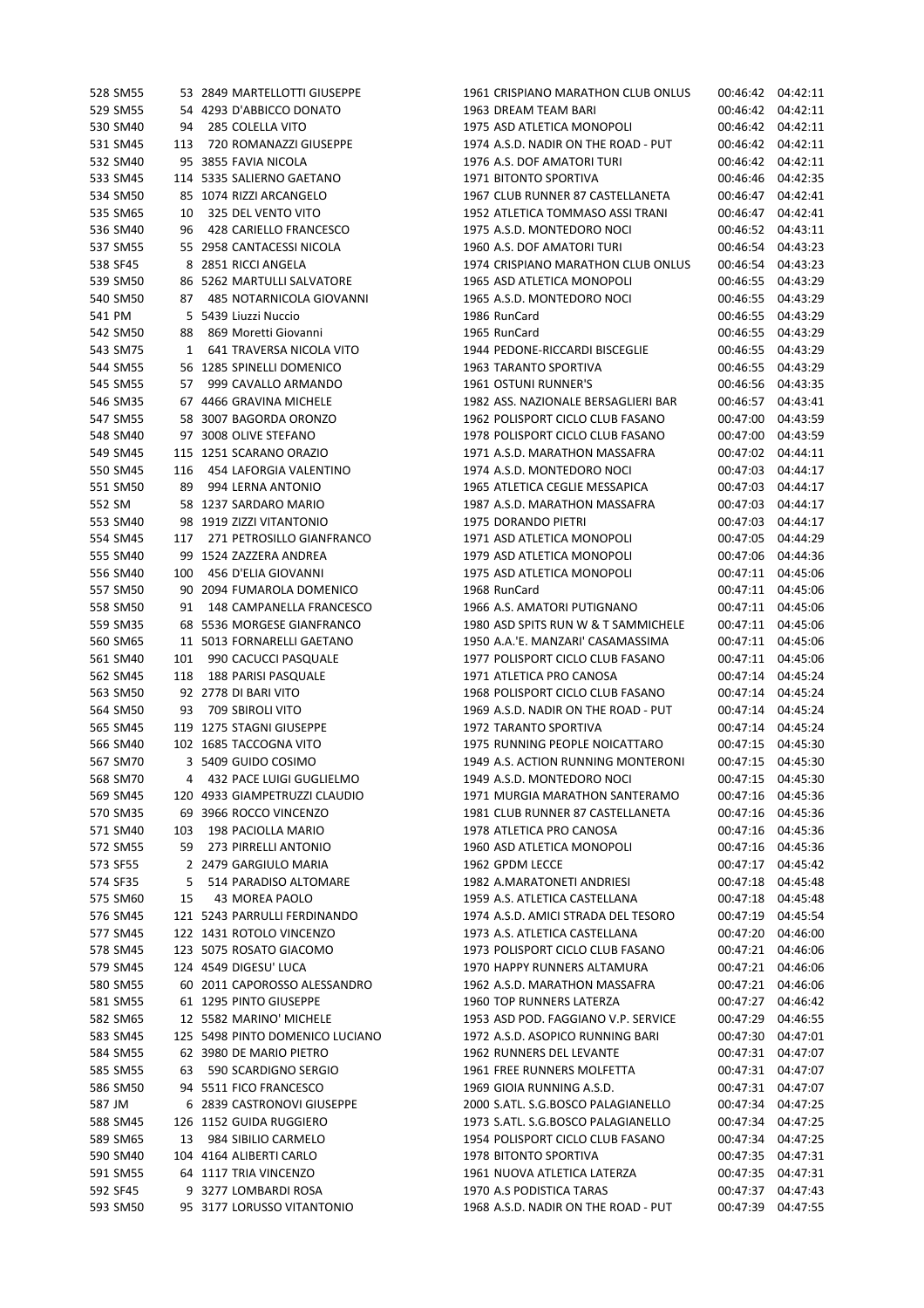| 594 SM55 | 65  | 264 GIMMI STEFANO                              | 1961 ASD ATLETICA MONOPOLI                              |          | 00:47:40 04:48:01    |
|----------|-----|------------------------------------------------|---------------------------------------------------------|----------|----------------------|
| 595 SM55 |     | 66 5326 ANTONICELLI FEDERICO                   | 1963 GIOIA RUNNING A.S.D.                               |          | 00:47:40 04:48:01    |
| 596 SM45 | 127 | 294 BASSI LEONARDO                             | 1973 ATLETICA TOMMASO ASSI TRANI                        | 00:47:40 | 04:48:01             |
| 597 SM45 | 128 | <b>41 TODISCO PIETRO</b>                       | 1970 A.S. ATLETICA CASTELLANA                           |          | 00:47:42 04:48:13    |
| 598 SM35 | 70  | 671 LATERZA GIOVANNI                           | 1981 A.S.D. NADIR ON THE ROAD - PUT                     |          | 00:47:42 04:48:13    |
| 599 SM55 | 67  | 968 PARISI PIETRO                              | 1961 ATLETICA CITTA' BIANCA                             |          | 00:47:44 04:48:25    |
| 600 SM55 |     | 68 1059 GRANILE VITTORIO                       | 1961 CLUB RUNNER 87 CASTELLANETA                        |          | 00:47:45 04:48:31    |
| 601 SM50 |     | 96 5535 SAVINO NICOLA                          | 1967 ASD SPITS RUN W & T SAMMICHELE                     |          | 00:47:46 04:48:37    |
| 602 SM50 | 97  | 755 MAGGI SEBASTIANO                           | 1966 HAPPY RUNNERS ALTAMURA                             |          | 00:47:47 04:48:43    |
| 603 SM50 |     | 98 3987 ZERMO COSIMO DAMIANO                   | 1968 HAPPY RUNNERS ALTAMURA                             |          | 00:47:47 04:48:43    |
| 604 SM50 | 99  | 677 DI BARI OTTAVIO                            | 1966 ASD ATLETICA MONOPOLI                              |          | 00:47:47 04:48:43    |
| 605 SM45 |     | 129 4027 ANTONACCI IGNAZIO                     | 1973 RunCard                                            |          | 00:47:47 04:48:43    |
| 606 SF   |     | 5 5581 MANDORINO GIUSEPPINA                    | 1989 CORRERE E' SALUTE MOTTOLA                          |          | 00:47:47 04:48:43    |
| 607 SM40 |     | 105 5545 LOMBARDI MARCO                        | 1976 POLISPORT CICLO CLUB FASANO                        | 00:47:47 | 04:48:43             |
| 608 SM55 |     | 69 3093 BIANCHI QUERO GIOVANNI                 | 1960 CORRERE E' SALUTE MOTTOLA                          |          | 00:47:48 04:48:49    |
| 609 SM55 |     | 70 1219 MASTRONUZZI GIROLAMO                   | 1964 A.S.D. MARATHON MASSAFRA                           | 00:47:49 | 04:48:55             |
| 610 SF40 |     | 11 5248 GISMONDI FRANCESCA                     | 1979 A.S.D. AMICI STRADA DEL TESORO                     |          | 00:47:50 04:49:01    |
| 611 SM60 |     | 16 4011 PERRONE ANTONIO                        | 1957 A.S PODISTICA TARAS                                |          | 00:47:51 04:49:07    |
| 612 SF40 | 12  | 654 MAZZARELLI VITA MARIA                      | 1978 A.S.D. NADIR ON THE ROAD - PUT                     |          | 00:47:51 04:49:07    |
| 613 SM45 |     | 130 1258 FUMAROLA CARMELO                      | 1974 LA PALESTRA ASD-MARTINA FRANCA                     |          | 00:47:52 04:49:13    |
| 614 SM45 | 131 | 280 CARLUCCI DONATELLO                         | 1972 ASD ATLETICA MONOPOLI                              |          | 00:47:53 04:49:20    |
| 615 SM50 |     | 100 2623 TASCA ANTONIO                         | 1968 FREE RUNNERS MOLFETTA                              | 00:47:53 | 04:49:20             |
| 616 SM50 | 101 | 527 MONTEMURRO CIRO                            | 1969 A.S. DOF AMATORI TURI                              |          | 00:47:53 04:49:20    |
| 617 SM50 |     | 102 4309 RAGONE FILIPPO                        | 1967 HAPPY RUNNERS ALTAMURA                             |          | 00:47:55 04:49:32    |
| 618 SF50 | 2   | 203 D'AMBRA ROSANNA                            | 1969 ATLETICA PRO CANOSA                                |          | 00:47:56 04:49:38    |
| 619 SM40 |     | 106 5269 D'ONGHIA GRAZIANO                     | 1979 A.S.D. MONTEDORO NOCI                              |          | 00:47:56 04:49:38    |
| 620 SM35 |     | 71 1428 PERTOSA NICOLA                         | 1981 A.S. ATLETICA CASTELLANA                           | 00:48:03 | 04:50:20             |
| 621 SM55 |     | 71 1943 CORNACCHIA GIUSEPPE                    | 1961 CLUB RUNNER 87 CASTELLANETA                        | 00:48:03 | 04:50:20             |
|          |     |                                                |                                                         |          |                      |
| 622 SM60 |     | 17 5603 GUIDA FRANCESCO<br>72 5584 MATERA VITO | 1956 TOP RUNNERS LATERZA<br>1960 NUOVA ATLETICA LATERZA | 00:48:03 | 04:50:20<br>04:50:20 |
| 623 SM55 |     |                                                |                                                         | 00:48:03 |                      |
| 624 SF60 |     | 1 5425 CAMASSA ALESSANDRA                      | 1955 GPDM LECCE                                         | 00:48:03 | 04:50:20             |
| 625 SM40 |     | 107 3902 SCHIAVONE PAOLO                       | 1978 GIOIA RUNNING A.S.D.                               | 00:48:04 | 04:50:26             |
| 626 SM35 | 72  | 396 MANCINI CARMELO                            | 1983 A.S.D. MONTEDORO NOCI                              |          | 00:48:04 04:50:26    |
| 627 SM35 |     | 73 1267 PALUMMIERI ALESSIO                     | 1984 IKKOS ATLETI TARANTO A.S.D.                        | 00:48:05 | 04:50:32             |
| 628 SM60 |     | 18 1683 SANTAMARIA VITO LEONARDO               | 1957 RUNNING PEOPLE NOICATTARO                          | 00:48:05 | 04:50:32             |
| 629 SM45 |     | 132 1429 PINTO LORENZO                         | 1974 A.S. ATLETICA CASTELLANA                           | 00:48:06 | 04:50:38             |
| 630 SM50 |     | 103 1483 FARFALLA MASSIMO ANTONIO              | 1966 ATLETICA PRO CANOSA                                |          | 00:48:06 04:50:38    |
| 631 SM45 |     | 133 467 LORENZINI EMANUELE                     | 1971 A.S.D. MONTEDORO NOCI                              |          | 00:48:08 04:50:50    |
| 632 SM60 |     | 19 1072 SEMERARO FRANCESCO                     | 1959 CLUB RUNNER 87 CASTELLANETA                        | 00:48:10 | 04:51:02             |
| 633 SM40 |     | 108 5528 VIOLANTE GIACOMO                      | 1979 A.S.D. WELLRUNNERS BITETTO                         |          | 00:48:10 04:51:02    |
| 634 SM40 | 109 | 537 D'ORIA MARIO                               | 1976 PODISTICA ALBEROBELLO A.S.D.                       | 00:48:10 | 04:51:02             |
| 635 SM50 |     | 104 1793 MARINELLI VITO                        | 1966 STRARUNNERS BARI                                   |          | 00:48:13 04:51:20    |
| 636 SF35 |     | 6 2257 SONNANTE FABIANA                        | 1982 CRISPIANO MARATHON CLUB ONLUS                      |          | 00:48:15 04:51:32    |
| 637 SM40 |     | 110 1011 GALIZIA GIUSEPPE                      | 1977 OSTUNI RUNNER'S                                    |          | 00:48:18 04:51:51    |
| 638 SF45 | 10  | 726 RECCHIA PASQUA                             | 1974 A.S.D. NADIR ON THE ROAD - PUT                     |          | 00:48:18 04:51:51    |
| 639 SM60 |     | 20 2877 CHIOCCHIA VITO                         | <b>1955 TARANTO SPORTIVA</b>                            |          | 00:48:18 04:51:51    |
| 640 SM45 |     | 134 1720 BUTTIGLIONE LEONARDO                  | 1970 GIOIA RUNNING A.S.D.                               |          | 00:48:18 04:51:51    |
| 641 SF45 | 11  | 846 SABATELLI ANGELA                           | 1973 ALBEROBELLO RUNNING ASD                            |          | 00:48:18 04:51:51    |
| 642 SM40 |     | 111 4475 PUCINISCHI JONATHAN                   | 1977 FREE RUNNERS MOLFETTA                              |          | 00:48:21 04:52:09    |
| 643 SM55 |     | 73 4179 GRANIER MARIO ANGELO                   | <b>1960 BITONTO SPORTIVA</b>                            |          | 00:48:26 04:52:39    |
| 644 SF50 |     | 3 1067 PAVONE MARIA DOMENICA                   | 1965 CLUB RUNNER 87 CASTELLANETA                        |          | 00:48:26 04:52:39    |
| 645 SM65 | 14  | 256 PASSIATORE FRANCO                          | 1954 ASD ATLETICA MONOPOLI                              |          | 00:48:27 04:52:45    |
| 646 SM   |     | 59 5551 PASCARIELLO ANGELO                     | 1985 OSTUNI RUNNER'S                                    |          | 00:48:27 04:52:45    |
| 647 SM45 | 135 | 991 PETRUZZI VINCENZO                          | 1971 POLISPORT CICLO CLUB FASANO                        |          | 00:48:27 04:52:45    |
| 648 SM   |     | 60 3958 PERGOLA ROBERTO                        | 1995 ATLETICA CORREREPOLLINO                            |          | 00:48:29 04:52:57    |
| 649 SM45 |     | 136 4421 CACCIAPAGLIA PAOLO ANTONIO            | 1970 DREAM TEAM BARI                                    |          | 00:48:29 04:52:57    |
| 650 SM65 |     | 15 3449 TARALLO ANTONIO                        | 1951 BARI ROAD RUNNERS CLUB                             |          | 00:48:29 04:52:57    |
| 651 SM55 | 74  | 487 DELLA CORTE GIOVANNI                       | 1962 ASDNOCINCORSA                                      | 00:48:29 | 04:52:57             |
| 652 SM45 |     | 137 1134 MAPPA GIUSEPPE                        | 1970 S.ATL. S.G.BOSCO PALAGIANELLO                      |          | 00:48:29 04:52:57    |
| 653 SM50 |     | 105 1581 DAMATO GIOVANNI                       | 1966 A.S. DOF AMATORI TURI                              | 00:48:29 | 04:52:57             |
| 654 SM55 |     | 75 4071 Pontrandolfo Giovanni                  | 1960 RunCard                                            |          | 00:48:30 04:53:03    |
| 655 SM40 |     | 112 1148 PETRERA VINCENZO                      | 1975 S.ATL. S.G.BOSCO PALAGIANELLO                      |          | 00:48:31 04:53:09    |
| 656 SM40 | 113 | 940 CAMPANILE GIANLUCA                         | 1976 ASD RUTIGLIANO ROAD RUNNERS                        |          | 00:48:32 04:53:15    |
| 657 SF45 |     | 12 3316 LA TORRE PAMELA                        | 1973 IKKOS ATLETI TARANTO A.S.D.                        |          | 00:48:33 04:53:21    |
| 658 SM60 | 21  | 306 CASTRO ROBERTO                             | 1958 ATLETICA TOMMASO ASSI TRANI                        |          | 00:48:34 04:53:27    |
| 659 SM55 |     | 76 1529 MAGRONE LUIGI                          | 1963 ATLETICA TOMMASO ASSI TRANI                        |          | 00:48:35 04:53:33    |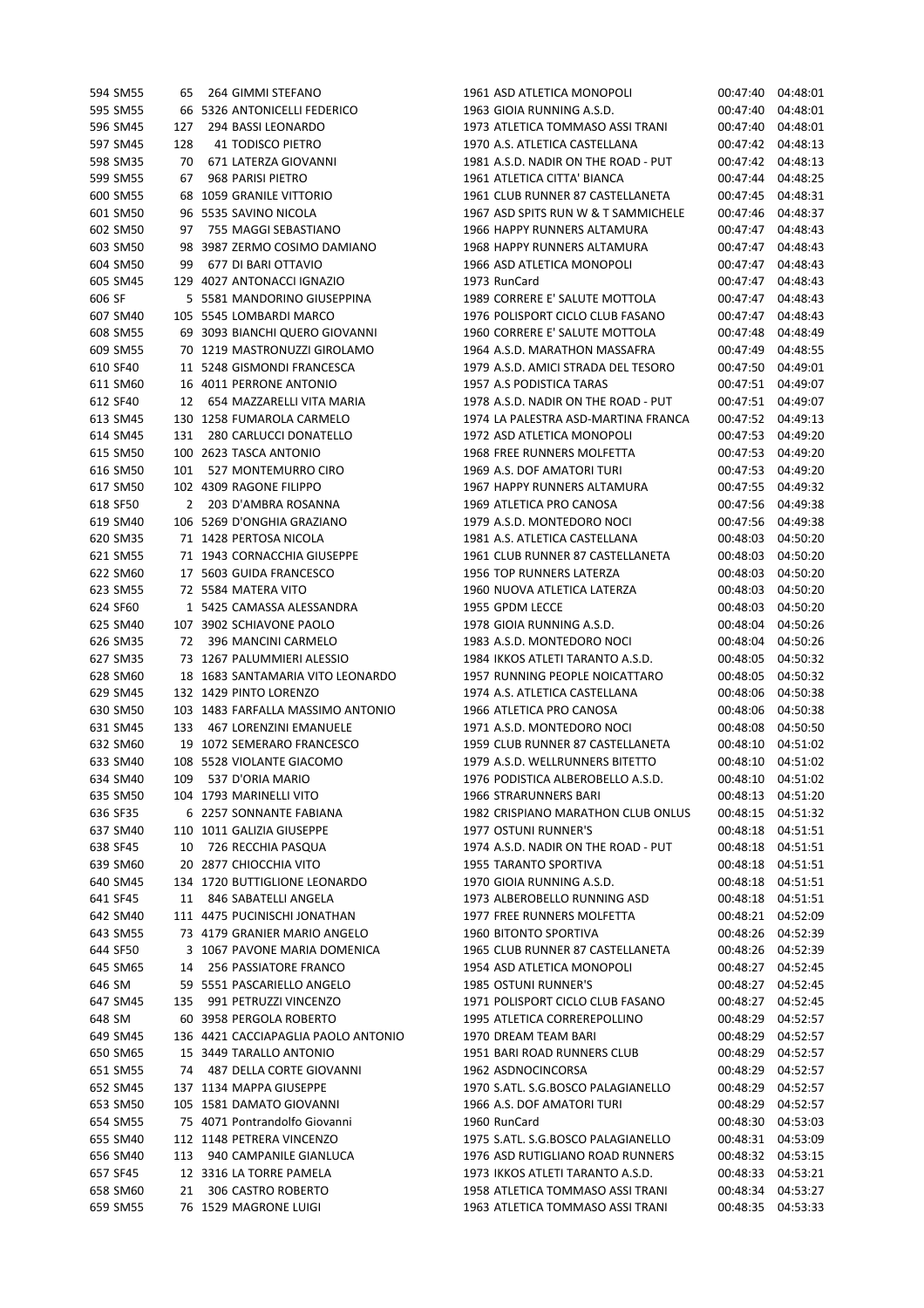| 660 SM45 |     | 138 5598 CECERE VITANTONIO                         | 1973 G.S. PAOLOTTI - ATL MARTINA    |                      | 00:48:35 04:53:33    |
|----------|-----|----------------------------------------------------|-------------------------------------|----------------------|----------------------|
| 661 SM40 |     | 114 5597 RULLO ANTONIO                             | 1976 G.S. PAOLOTTI - ATL MARTINA    |                      | 00:48:35 04:53:33    |
| 662 SM35 |     | 74 5264 ZAZZERA FABIO                              | 1981 ASD ATLETICA MONOPOLI          | 00:48:35             | 04:53:33             |
| 663 SM45 |     | 139 3245 COLANDREA RAFFAELE                        | 1974 G.S. ATHLOS MATERA             | 00:48:35             | 04:53:33             |
| 664 SM45 |     | 140 5620 QUARANTA DOMENICO                         | 1971 A.S.D.FITNESS PODISTICA S.G.J. | 00:48:35             | 04:53:33             |
| 665 SM   |     | 61 1008 CAVALLO FRANCESCO                          | 1988 OSTUNI RUNNER'S                | 00:48:36             | 04:53:39             |
| 666 SM45 |     | 141 4222 PETROSINO ANGELO                          | 1972 S.ATL. S.G.BOSCO PALAGIANELLO  | 00:48:36             | 04:53:39             |
| 667 SM50 |     | 106 1849 LEGROTTAGLIE ROBERTO                      | 1969 ATLETICA CITTA' BIANCA         | 00:48:38             | 04:53:51             |
| 668 SM50 |     | 107 4669 STEFANIZZI MAURO                          | 1969 GPDM LECCE                     | 00:48:38             | 04:53:51             |
| 669 SM60 | 22  | 258 DIBELLO NICOLO'                                | 1956 ASD ATLETICA MONOPOLI          | 00:48:38             | 04:53:51             |
| 670 SM60 |     | 23 1230 SALVI COSIMO ANTONIO                       | 1957 A.S.D. MARATHON MASSAFRA       | 00:48:38             | 04:53:51             |
| 671 SM45 |     | 142 2018 PIGNATELLI COSIMO                         | 1970 A.S.D. MARATHON MASSAFRA       | 00:48:38             | 04:53:51             |
| 672 SM45 |     | 143 1253 RICCI EMILIANO                            | 1972 A.S.D. MARATHON MASSAFRA       | 00:48:38             | 04:53:51             |
| 673 SM45 | 144 | 281 GUCCIONE PIETRO                                | 1971 ASD ATLETICA MONOPOLI          |                      | 00:48:38 04:53:51    |
| 674 SM50 |     | 108 5540 BARNABA LORENZO                           | 1965 ATLETICA CITTA' BIANCA         | 00:48:38             | 04:53:51             |
| 675 SF45 |     | 13 1256 CHIARADIA TUNDRA                           | 1974 A.S.D. MARATHON MASSAFRA       | 00:48:39             | 04:53:57             |
| 676 SM50 | 109 | 565 RUTIGLIANO LUIGI                               | 1969 ATLETICA DISFIDA DI BARLETTA   | 00:48:42             | 04:54:16             |
| 677 SM55 |     | 77 1116 SCARATI MICHELE                            | 1961 NUOVA ATLETICA LATERZA         | 00:48:43             | 04:54:22             |
| 678 SM40 |     | 115 3417 CANTORO DOMENICO                          | 1977 IKKOS ATLETI TARANTO A.S.D.    | 00:48:43             | 04:54:22             |
| 679 SF35 |     | 7 3459 PAPPALETTERA SANTA                          | 1982 ATLETICA TOMMASO ASSI TRANI    | 00:48:46             | 04:54:40             |
| 680 SM45 |     | 145 1234 COVELLA GIUSEPPE                          | 1970 A.S.D. MARATHON MASSAFRA       | 00:48:46             | 04:54:40             |
| 681 SM55 |     | 78 2110 COFANO FRANCESCO                           | 1960 ATLETICA ADELFIA               | 00:48:47             | 04:54:46             |
| 682 SF35 |     | 8 1516 CAPITANIO ANTONELLA                         | 1981 ASD ATLETICA MONOPOLI          | 00:48:47             | 04:54:46             |
| 683 SM50 |     | 110 1218 SICILIANO CATALDO                         | 1968 A.S.D. MARATHON MASSAFRA       | 00:48:47             | 04:54:46             |
| 684 SM65 | 16  | 58 VIVIAN WALTER                                   | 1950 A.S. ATLETICA CASTELLANA       | 00:48:47             | 04:54:46             |
| 685 SM45 |     | 146 2625 AMATO NICOLA DAVIDE                       | 1972 FREE RUNNERS MOLFETTA          | 00:48:47 04:54:46    |                      |
| 686 SM45 |     | 147 1966 PAGLIARA ANTONIO                          | 1972 ASD POD. FAGGIANO V.P. SERVICE |                      | 00:48:47 04:54:46    |
| 687 SM45 |     | 148 2825 PASSARELLI PASQUALE                       | 1971 CLUB RUNNER 87 CASTELLANETA    | 00:48:48             | 04:54:52             |
| 688 SF40 | 13  | 674 ROMANAZZI ELISABETTA                           | 1975 A.S.D. NADIR ON THE ROAD - PUT | 00:48:48             | 04:54:52             |
| 689 SM40 |     | 116 4959 MASTILLONE DOMENICO                       | 1976 CORRERE E' SALUTE MOTTOLA      | 00:48:48             | 04:54:52             |
| 690 SM55 |     | 79 1425 LIPPOLIS TEODORO                           | 1962 A.S. ATLETICA CASTELLANA       | 00:48:48             | 04:54:52             |
| 691 SM50 | 111 | 284 LEOCI PAOLO                                    | 1967 ASD ATLETICA MONOPOLI          | 00:48:48             | 04:54:52             |
| 692 SM55 |     | 80 1466 NETTI FRANCESCO                            | 1964 A.S. AMATORI PUTIGNANO         | 00:48:48             | 04:54:52             |
| 693 SM45 |     | 149 5579 GRIMALDI FABIO                            | 1970 CLUB RUNNER 87 CASTELLANETA    | 00:48:49             | 04:54:58             |
| 694 SM50 |     | 112 1733 NICASTRI FRANCESCO                        | 1969 GIOIA RUNNING A.S.D.           | 00:48:53             | 04:55:22             |
| 695 SM45 |     | 150 1189 MARANGI VINCENZO                          | 1972 G.S. PAOLOTTI - ATL MARTINA    | 00:48:54             | 04:55:28             |
| 696 SM60 |     | 24 1232 PALMISANO MARINO                           | 1956 A.S.D. MARATHON MASSAFRA       | 00:48:54             | 04:55:28             |
| 697 SM45 | 151 | <b>199 QUARTO NICOLA</b>                           | 1971 ATLETICA PRO CANOSA            |                      |                      |
| 698 SM60 | 25  | 966 MASILLA ANTONIO                                | 1956 ATLETICA CITTA' BIANCA         | 00:48:54<br>00:48:54 | 04:55:28<br>04:55:28 |
| 699 SM50 | 113 |                                                    | 1969 ATLETICA PRO CANOSA            |                      | 00:48:54 04:55:28    |
|          | 114 | 173 RINELLA PASQUALE<br>592 GAUDIANO ANTONIO       |                                     |                      | 00:48:55 04:55:34    |
| 700 SM50 |     | 152 3055 BRESCIA ANGELO                            | 1966 FREE RUNNERS MOLFETTA          |                      | 00:48:55 04:55:34    |
| 701 SM45 |     |                                                    | 1971 OSTUNI RUNNER'S                |                      |                      |
| 702 SF   |     | 6 1908 SEMERARO LUCIA<br>115 1013 LACORTE GIUSEPPE | 1988 OSTUNI RUNNER'S                |                      | 00:48:55 04:55:34    |
| 703 SM50 |     |                                                    | 1966 OSTUNI RUNNER'S                | 00:48:56 04:55:40    |                      |
| 704 SM50 |     | 116 4724 TRIGGIANI MICHELE                         | 1967 BARI ROAD RUNNERS CLUB         |                      | 00:48:57 04:55:46    |
| 705 SF45 |     | 14 5463 VALENTE LIVIANA                            | 1974 BARI ROAD RUNNERS CLUB         |                      | 00:48:57 04:55:46    |
| 706 SM45 |     | 153 712 FLORENZIO PIETRO                           | 1972 A.S.D. NADIR ON THE ROAD - PUT | 00:48:58             | 04:55:52             |
| 707 SM55 |     | 81 1831 PASSARO PIETRO                             | 1963 ASDNOCINCORSA                  | 00:49:00             | 04:56:04             |
| 708 SM50 |     | 117 4008 MARINELLI CIRO                            | 1965 A.S.D. PODISTICA GROTTAGLIE    | 00:49:00             | 04:56:04             |
| 709 SM45 |     | 154 4200 SAVINO GIUSEPPE                           | <b>1970 FRONTRUNNERS</b>            | 00:49:00             | 04:56:04             |
| 710 SM60 |     | 26 4960 FERRARA GIUSEPPE                           | 1957 RUNNERS GINOSA                 | 00:49:03             | 04:56:22             |
| 711 SM   |     | 62 5433 Daresta Massimiliano                       | 1989 RunCard                        | 00:49:03             | 04:56:22             |
| 712 SF40 |     | 14 4467 SANGIORGIO ROBERTA                         | 1978 ASS. NAZIONALE BERSAGLIERI BAR | 00:49:04             | 04:56:29             |
| 713 SM50 | 118 | 268 SERAFINO ANTONIO                               | 1966 ASD ATLETICA MONOPOLI          | 00:49:06             | 04:56:41             |
| 714 SM60 |     | 27 445 DE GRAZIA GIOVANNI                          | 1956 A.S.D. MONTEDORO NOCI          | 00:49:06             | 04:56:41             |
| 715 SM40 |     | 117 5530 LAERA ADRIANO                             | 1978 ASDNOCINCORSA                  | 00:49:07             | 04:56:47             |
| 716 SM45 |     | 155 1080 RIZZO SALVATORE                           | 1973 CORRERE E' SALUTE MOTTOLA      | 00:49:08             | 04:56:53             |
| 717 SM   | 63  | 65 DETOMASO ALESSIO GIUSEPPE                       | 1988 A.S. ATLETICA CASTELLANA       |                      | 00:49:08 04:56:53    |
| 718 SM   |     | 64 1603 PALUMBO SAVERIO                            | 1993 A.S.D. ATLETICA POLIGNANO      | 00:49:09             | 04:56:59             |
| 719 SM35 | 75  | 721 LATERZA GIANCARLO                              | 1981 A.S.D. NADIR ON THE ROAD - PUT | 00:49:09             | 04:56:59             |
| 720 SM55 |     | 82 2063 CERVELLERA FRANCESCO                       | 1964 MARTINA FRANCA RUNNING A.S.D.  | 00:49:09             | 04:56:59             |
| 721 SM50 |     | 119 5591 CARBOTTI ANGELO                           | 1969 G.S. PAOLOTTI - ATL MARTINA    | 00:49:09             | 04:56:59             |
| 722 SF35 |     | 9 4727 CARRIERO MARIANTONIETTA                     | 1981 ATLETICA TOMMASO ASSI TRANI    | 00:49:09             | 04:56:59             |
| 723 SM55 |     | 83 702 VALENTE NICOLA GIUSEPPE                     | 1960 A.S.D. NADIR ON THE ROAD - PUT |                      | 00:49:11 04:57:11    |
| 724 SM50 |     | 120 4325 MARANGI ROCCO                             | 1967 A.S.D. MARATHON MASSAFRA       | 00:49:14             | 04:57:29             |
| 725 SM   |     | 65 5505 SAVINO SIMEONE                             | 1989 MURGIA MARATHON SANTERAMO      | 00:49:14             | 04:57:29             |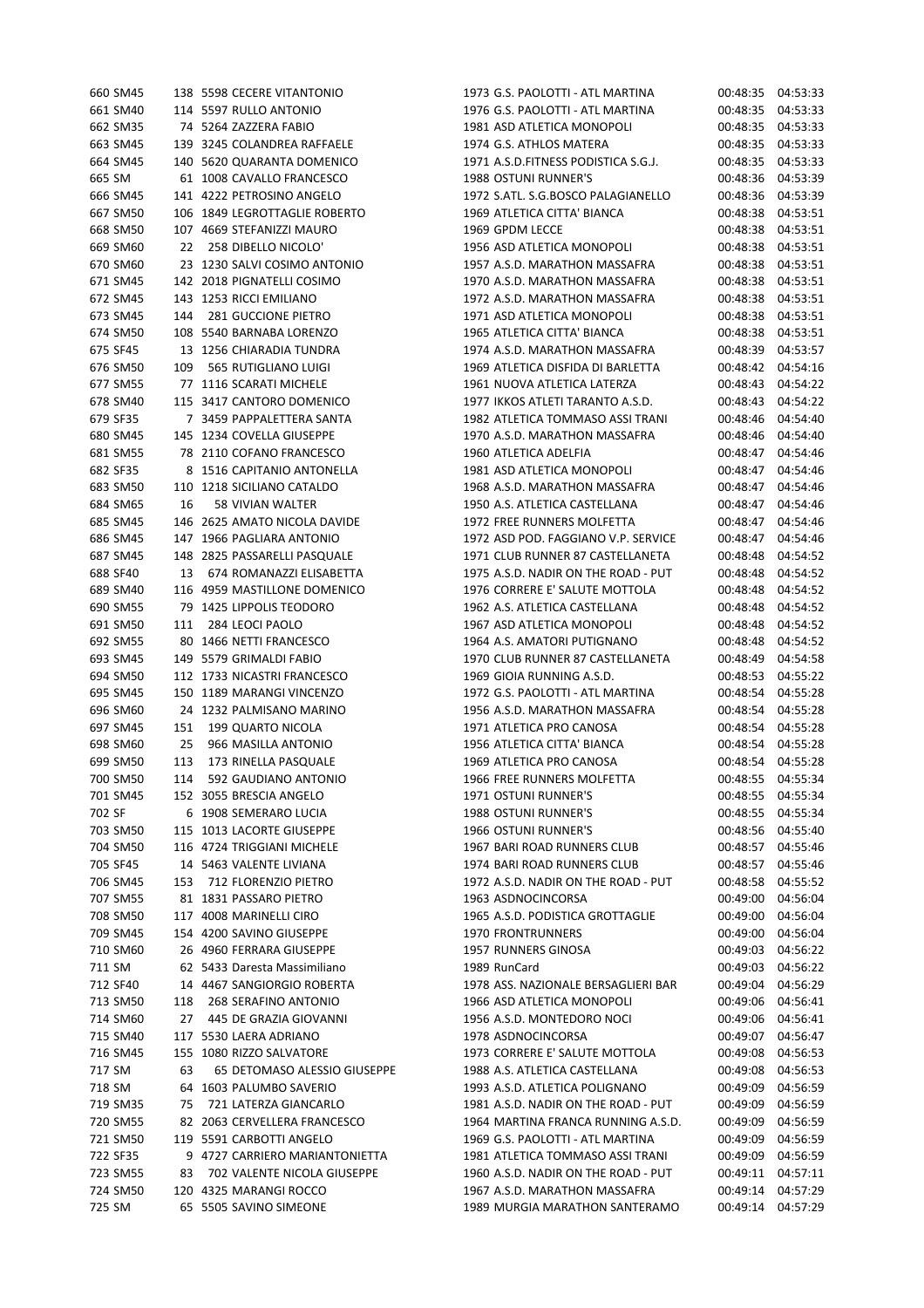| 726 SM50 | 121 | 245 MANDRILLO ALESSANDRO            | 1968 ASD ATLETICA MONOP     |
|----------|-----|-------------------------------------|-----------------------------|
| 727 SF45 |     | 15 1797 SICOLO ANNA GRAZIA          | 1972 BITONTO SPORTIVA       |
| 728 SM45 |     | 156 1728 LA GALA EUGENIO            | 1971 GIOIA RUNNING A.S.D.   |
| 729 SM50 |     | 122 825 LONGO VINCENZO              | 1969 GIOIA RUNNING A.S.D.   |
| 730 SM   |     | 66 5499 NICOLAMARINO TOMMASO        | 1989 BARLETTA SPORTIVA      |
| 731 SM45 |     | 157 1097 VIGNA CATALDO              | 1972 CORRERE E' SALUTE MO   |
| 732 SM35 |     | 76 5559 DE PAOLA GIOVANNI           | 1982 ATL. AMATORI CORIGLI   |
| 733 SM55 | 84  | 696 LARICCHIUTA NICOLA              | 1961 A.S.D. NADIR ON THE R  |
| 734 SM50 | 123 | 558 MAIELLARO VITO                  | 1969 A.S.D. ATLETICA POLIGI |
| 735 SM45 |     | 158 1212 MIRAGLIA DOMENICO          | 1971 A.S.D. MARATHON MA!    |
| 736 SM40 |     | 118 1099 MONTEMURRI ANGELO          | 1976 CORRERE E' SALUTE MO   |
| 737 SM45 | 159 | 269 CAPRA NATALE                    | 1972 ASD ATLETICA MONOP     |
| 738 SM50 | 124 | 816 VENTIMIGLIA CARMELO             | 1965 GIOIA RUNNING A.S.D.   |
| 739 SM40 |     | 119 5412 EPIFANI SALVATORE          | 1975 CLUB RUNNER 87 CAST    |
| 740 SM45 |     | 160 5230 MANSUETO GIUSEPPE GIOVANNI | 1974 CORRERE E' SALUTE MO   |
| 741 SM45 | 161 | 407 ABBRESCIA LUIGI                 | 1972 A.S.D. MONTEDORO NO    |
| 742 SM60 |     | 28 1282 INDELICATI GIUSEPPE         | 1958 TARANTO SPORTIVA       |
| 743 SM50 |     | 125 1149 NOTARANGELO CLAUDIO        | 1968 S.ATL. S.G.BOSCO PALA  |
| 744 SM60 | 29  | 796 MESTO NICOLA                    | 1959 BIO AMBRA NEW AGE      |
| 745 SF55 |     | 3 5250 MENOLASCINA ROSA             | 1961 A.S.D. AMICI STRADA D  |
| 746 SM50 |     | 126 1213 MORRONE ANTONIO            | 1969 A.S.D. MARATHON MA!    |
| 747 SM65 |     | 17 3857 DE GIRARDIS MODESTO         | 1950 ASD ATLETICA MONOP     |
| 748 SM55 |     | 85 2039 BENVENUTO CATALDO           | 1961 POD. CAROSINO JONIC    |
| 749 SM35 |     | 77 1010 PACIFICO FABIO              | <b>1982 OSTUNI RUNNER'S</b> |
| 750 SM65 | 18  | 405 PETRONILLI PIETRO SANTE         | 1951 A.S.D. MONTEDORO NO    |
| 751 SF45 | 16  | 403 MINUNNI GRAZIANA                | 1973 A.S.D. MONTEDORO NO    |
| 752 SF40 |     | 15 1250 AZZONE ANGELA               | 1975 A.S.D. MARATHON MA!    |
| 753 SM55 |     | 86 2295 MORO DOMENICO               | 1964 ATLETICA CITTA' BIANC  |
| 754 SF45 | 17  | 928 MILANO MARIA MADDALENA          | 1974 A.S. DOF AMATORI TUR   |
| 755 SM55 |     | 87 5474 BRUNO MICHELE               | 1962 A.S. DOF AMATORI TUR   |
| 756 SM45 |     | 162 5476 NATALE MICHELE             | 1974 A.S. DOF AMATORI TUR   |
| 757 SF40 | 16  | 657 LO VECCHIO VALERIA              | 1975 A.S.D. NADIR ON THE R  |
| 758 SM50 | 127 | 827 GEMMATI VITO GIOVANNI           | 1969 GIOIA RUNNING A.S.D.   |
| 759 SM50 |     | 128 5334 STELLACCI VITO             | 1965 BITONTO SPORTIVA       |
| 760 SM45 |     | 163 5547 EPIFANI ARCANGELO          | 1972 ATLETICA CEGLIE MESS.  |
| 761 SM45 |     | 164 664 SICOLI GIANNI               | 1973 A.S.D. NADIR ON THE R  |
| 762 SF40 |     | 17 2092 Cramarossa Fara             | 1976 RunCard                |
| 763 SM   |     | 67 1813 MARTALO' MARIO              | 1985 A.S.D. WELLRUNNERS E   |
| 764 SM40 | 120 | 84 PUGLIESE ANGELO                  | 1975 A.S. AMATORI PUTIGNA   |
| 765 SM60 | 30  | 482 L'ABATE POMPEO                  | 1956 ASD ATLETICA MONOP     |
| 766 SM60 | 31  | 57 PRIMAVERA VITO                   | 1957 A.S. ATLETICA CASTELL  |
| 767 SM65 | 19  | 124 SABATO FRANCESCO                | 1951 A.S. AMATORI PUTIGNA   |
| 768 SM55 | 88  | 781 BUONO DOMENICO                  | 1963 DREAM TEAM BARI        |
| 769 SM45 |     | 165 5045 LACARBONARA NICOLA         | 1970 RUNNING PEOPLE NOIC    |
| 770 SM35 |     | 78 5524 GRANDOLFO GIANLUCA          | 1984 A.S.D. LA FENICE       |
| 771 SM35 |     | 79 1123 CATUCCI ALESSIO             | 1984 NUOVA ATLETICA LATE    |
| 772 SM50 | 129 | 901 CACCIAPUOTI DANTE               | 1966 BITONTO SPORTIVA       |
| 773 SM50 | 130 | 95 VINELLA GIUSEPPE                 | 1969 A.S. AMATORI PUTIGNA   |
| 774 SM55 |     | 89 1645 REGINA FRANCESCO            | 1960 FREE RUNNERS MOLFET    |
| 775 SM50 |     | 131 5517 MINERVA COSIMO             | 1967 ALBEROBELLO RUNNIN     |
| 776 SF40 |     | 18 1734 PASTORE FRANCESCA           | 1979 GIOIA RUNNING A.S.D.   |
| 777 SM55 |     | 90 5083 CERASINO COSIMO             | 1962 ECOLSERVIZI RUNNERS    |
| 778 SM60 |     | 32 424 TRISOLINI ANGELO MARINO      | 1959 A.S.D. MONTEDORO NO    |
| 779 SF45 |     | 18 5440 NOTARNICOLA TIZIANA         | 1972 RunCard                |
| 780 SM55 |     | 91 1214 CHIEFA FRANCESCO            | 1961 A.S.D. MARATHON MA!    |
| 781 SF55 |     | 4 1451 DELFINE ELISABETTA           | 1964 A.S. AMATORI PUTIGNA   |
| 782 SF45 | 19  | 705 DELFINE EMMA                    | 1973 A.S.D. NADIR ON THE R  |
| 783 SM45 |     | 166 1703 FRACCALVIERI DOMENICO      | 1971 HAPPY RUNNERS ALTAI    |
| 784 SF35 |     | 10 1238 CHIRICO AGATA               | 1984 A.S.D. MARATHON MA!    |
| 785 SF50 |     | 4 5426 PERAGINE ROSA                | 1967 A.S.D. LA FENICE       |
| 786 SM55 |     | 92 3186 SOLAZZO VITO                | 1962 S.S.D. A.R.L. DYNAMYK  |
| 787 SM45 |     | 167 5542 ARGESE GIACOMO             | 1973 POLISPORT CICLO CLUB   |
| 788 SM40 |     | 121 4997 Intini Daniele             | 1976 RunCard                |
| 789 SM45 |     | 168 5450 ALBANESE VITO              | 1972 A.S.D. AMICI STRADA D  |
| 790 SM45 |     | 169 3138 Iammarino Armando          | 1971 RunCard                |
| 791 SF35 |     | 11 1864 LAPADULA PALMA              | 1982 POLISPORT CICLO CLUB   |
|          |     |                                     |                             |

0LI 00:49:18 04:57:53 00:49:23 04:58:23 00:49:23 04:58:23 00:49:23 04:58:23 00:49:26 04:58:41 07TOLA 00:49:26 04:58:41 14NO 00:49:26 04:58:41 20AD - PUT 00:49:26 04:58:41 NANO 00:49:28 04:58:54 735 SM45 158 1212 MIRAGLIA DOMENICO 1971 A.S.D. MARATHON MASSAFRA 00:49:28 04:58:54 00:49:28 04:58:54 011 00:49:29 04:59:00 00:49:29 04:59:00 FELLANETA 00:49:31 04:59:12 07TOLA 00:49:31 04:59:12 00:49:32 04:59:18 00:49:34 04:59:30 143 GIANELLO 00:49:34 04:59:30 00:49:36 04:59:42 745 SF55 3 5250 MENOLASCINA ROSA 1961 A.S.D. AMICI STRADA DEL TESORO 00:49:37 04:59:48 746 SM50 126 1213 MORRONE ANTONIO 1969 A.S.D. MARATHON MASSAFRA 00:49:39 05:00:00 0LI 00:49:39 05:00:00 A&HIRIA MES 00:49:40 05:00:06 00:49:40 05:00:06 00:49:43 05:00:24 751 SF45 16 403 MINUNNI GRAZIANA 1973 A.S.D. MONTEDORO NOCI 00:49:44 05:00:30 752 SF40 15 1250 AZZONE ANGELA 1975 A.S.D. MARATHON MASSAFRA 00:49:45 05:00:36 753 SM55 86 2295 MORO DOMENICO 1964 ATLETICA CITTA' BIANCA 00:49:45 05:00:36  $31$  00:49:45 05:00:36  $71$   $00:49:46$   $05:00:42$  $\frac{75}{16}$  00:49:46 05:00:42 757 SF40 16 657 LO VECCHIO VALERIA 1975 A.S.D. NADIR ON THE ROAD - PUT 00:49:47 05:00:48 00:49:47 05:00:48 00:49:50 05:01:06 APICA 00:49:50 05:01:06 164 B.COAD - PUT 00:49:50 05:01:06 00:49:50 05:01:06 81TETTO 00:49:51 05:01:13 ANO 00:49:53 05:01:25 00:49:54 05:01:31 ANA 00:49:56 05:01:43 ANO 00:49:56 05:01:43 00:49:56 05:01:43 CATTARO 00:49:56 05:01:43  $00:49:57$  05:01:49  $RZA$   $00:49:57$   $05:01:49$ 00:49:58 05:01:55 ANO 00:49:58 05:01:55  $TTA$   $00:50:01$   $05:02:13$ 775 SM50 131 5517 MINERVA COSIMO 1967 ALBEROBELLO RUNNING ASD 00:50:03 05:02:25 00:50:04 05:02:31 00:50:04 05:02:31 00:50:04 05:02:31 00:50:08 05:02:55 780 SM55 91 1214 CHIEFA FRANCESCO 1961 A.S.D. MARATHON MASSAFRA 00:50:09 05:03:01 ANO 00:50:10 05:03:07 20AD - PUT 00:50:10 05:03:07 MURA 00:50:11 05:03:13 SSAFRA 00:50:11 05:03:13 00:50:16 05:03:44 FITNESS 00:50:16 05:03:44 FASANO 00:50:17 05:03:50 00:50:18 05:03:56 789 SM45 168 5450 ALBANESE VITO 1972 A.S.D. AMICI STRADA DEL TESORO 00:50:18 05:03:56 00:50:19 05:04:02 FASANO 00:50:19 05:04:02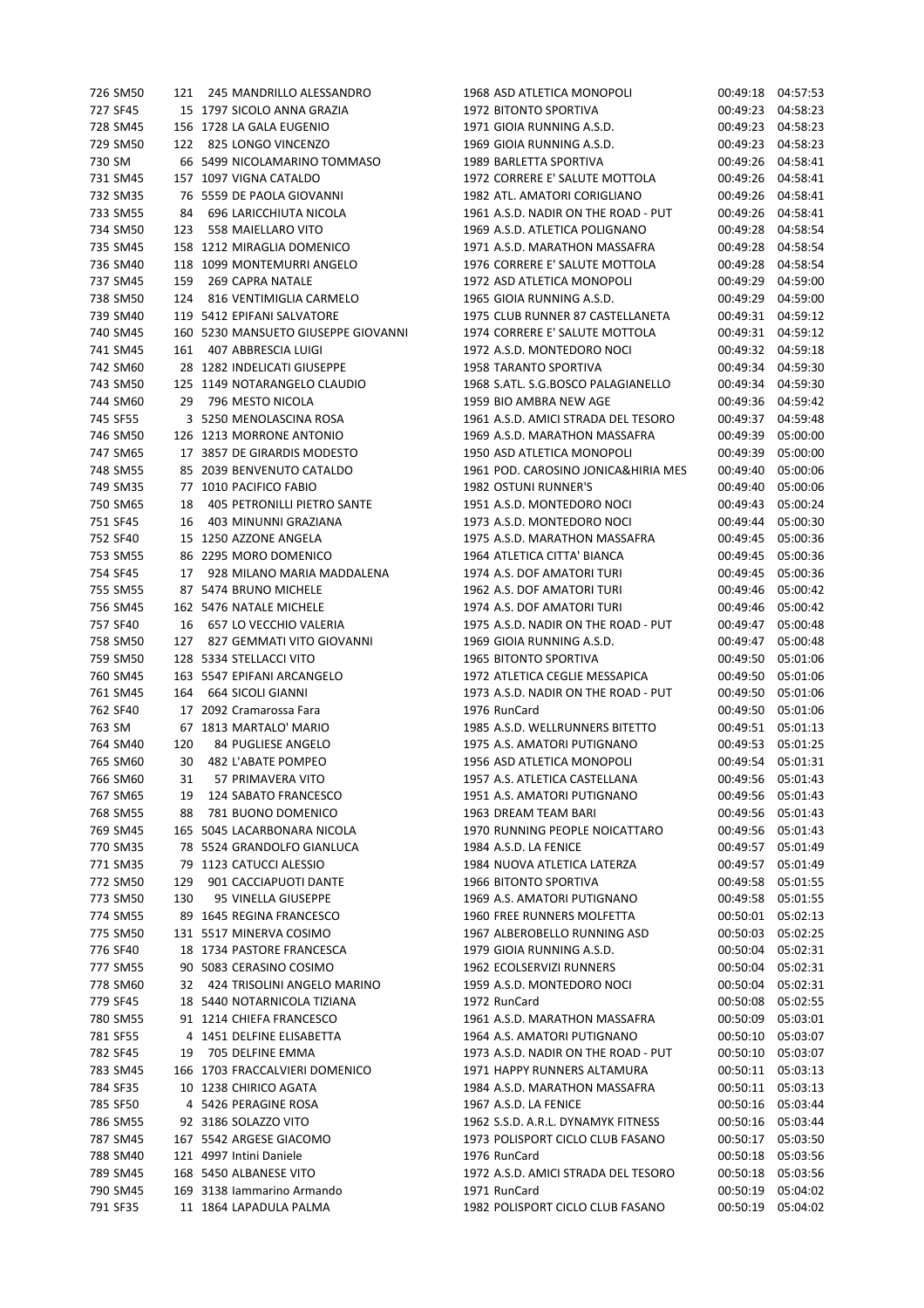| 792 SM35 |     | 80 5544 GALLO ANGELO           | 1980 POLISPORT CICLO CLUB FASANO    |                    | 00:50:21 05:04:14 |
|----------|-----|--------------------------------|-------------------------------------|--------------------|-------------------|
| 793 SM60 |     | 33 2288 BUTTIGLIONE PASQUALE   | 1955 GIOIA RUNNING A.S.D.           |                    | 00:50:22 05:04:20 |
| 794 SM45 |     | 170 1210 CAUTELA CARMELO       | 1970 A.S.D. MARATHON MASSAFRA       |                    | 00:50:23 05:04:26 |
| 795 SM45 | 171 | 542 GIANNINI GIANVITO          | 1970 PODISTICA ALBEROBELLO A.S.D.   |                    | 00:50:23 05:04:26 |
| 796 SM55 | 93  | 663 MADAMI LALLO               | 1960 ASD SPITS RUN W & T SAMMICHELE |                    | 00:50:24 05:04:32 |
| 797 SM50 |     | 132 5074 SAPONARO MODESTO      | 1969 ATLETICA CITTA' BIANCA         |                    | 00:50:24 05:04:32 |
| 798 SM65 |     | 20 4226 LOGLISCI TOMMASO       | 1952 ATLETICA PRO CANOSA            |                    | 00:50:25 05:04:38 |
|          |     | 5 1633 TRAVERSA PIERPAOLA      |                                     |                    |                   |
| 799 SF50 |     |                                | 1966 AVIS IN CORSA CONVERSANO       |                    | 00:50:25 05:04:38 |
| 800 SM40 |     | 122 4374 NOVIELLO MICHELE      | 1979 A.S.D. AMICI STRADA DEL TESORO |                    | 00:50:26 05:04:44 |
| 801 SF50 |     | 6 1528 GUSMAI ANNAMARIA        | 1966 ATLETICA TOMMASO ASSI TRANI    | 00:50:26 05:04:44  |                   |
| 802 SM55 | 94  | 822 DRAGONETTI PAOLO           | 1964 GIOIA RUNNING A.S.D.           | 00:50:26 05:04:44  |                   |
| 803 SM55 | 95  | 717 ELEFANTE MARIO             | 1962 A.S.D. NADIR ON THE ROAD - PUT |                    | 00:50:27 05:04:50 |
| 804 SM55 | 96  | 710 LOLIVA DOMENICO            | 1960 A.S.D. NADIR ON THE ROAD - PUT |                    | 00:50:27 05:04:50 |
| 805 SM50 |     | 133 4146 FARANO VITO ANTONIO   | 1967 BARLETTA SPORTIVA              |                    | 00:50:28 05:04:56 |
| 806 SM45 |     | 172 5236 CHIARAPPA GIOVANNI    | 1974 FIAMMA OLIMPIA PALO            |                    | 00:50:32 05:05:20 |
| 807 SF   |     | 7 4790 GALLIZIA ANTONELLA      | 1992 ASD ATLETICA MONOPOLI          |                    | 00:50:32 05:05:20 |
| 808 SM45 |     | 173 5506 LOMURNO PIETRO        | 1970 HAPPY RUNNERS ALTAMURA         |                    | 00:50:32 05:05:20 |
| 809 SF50 |     | 7 830 LOSITO ANNA              | 1967 GIOIA RUNNING A.S.D.           |                    | 00:50:32 05:05:20 |
| 810 SM55 |     | 97 2030 DE ROSA PATRIZIO       | 1963 TARANTO SPORTIVA               |                    | 00:50:33 05:05:26 |
|          |     |                                |                                     |                    |                   |
| 811 SM55 |     | 98 1003 CANZIO PIETRO          | 1964 OSTUNI RUNNER'S                |                    | 00:50:33 05:05:26 |
| 812 SF45 |     | 20 3327 PASSERI EUFEMIA        | 1974 S.ATL. S.G.BOSCO PALAGIANELLO  | 00:50:33 05:05:26  |                   |
| 813 SM50 | 134 | 178 ZACCARO SABINO             | 1965 ATLETICA PRO CANOSA            |                    | 00:50:33 05:05:26 |
| 814 SM55 |     | 99 5573 DE GIORGIO CIRO        | 1960 A.S.D. PODISTICA GROTTAGLIE    |                    | 00:50:33 05:05:26 |
| 815 SM45 |     | 174 4930 GESMUNDO GIUSEPPE     | 1971 FREE RUNNERS MOLFETTA          |                    | 00:50:34 05:05:32 |
| 816 SM50 |     | 135 1368 LAMANNA ROCCO ANTONIO | 1967 GIOIA RUNNING A.S.D.           |                    | 00:50:36 05:05:44 |
| 817 SM35 |     | 81 5259 FIUME GIANFRANCO       | 1982 ASD ATLETICA MONOPOLI          |                    | 00:50:36 05:05:44 |
| 818 SM45 |     | 175 5330 LACASSIA FRANCESCO    | 1974 BITONTO SPORTIVA               |                    | 00:50:40 05:06:09 |
| 819 SM45 |     | 176 2738 LEONETTI PAOLO        | 1970 RunCard                        |                    | 00:50:40 05:06:09 |
| 820 SM55 | 100 | 177 LAGRASTA SABINO            | 1963 ATLETICA PRO CANOSA            |                    | 00:50:41 05:06:15 |
| 821 SM55 | 101 | 184 SCIANNAMEA VINCENZO        | 1961 ATLETICA PRO CANOSA            |                    | 00:50:41 05:06:15 |
| 822 SM45 |     | 177 4289 LISCO ANDREA          | 1973 ATLETICA TOMMASO ASSI TRANI    |                    | 00:50:41 05:06:15 |
|          |     |                                |                                     |                    |                   |
| 823 SM70 |     | 5 5561 CALO ANTONIO            | 1945 GPDM LECCE                     | 00:50:44           | 05:06:33          |
| 824 SM50 |     | 136 1651 TOMASICCHIO GAETANO   | 1968 FREE RUNNERS MOLFETTA          |                    | 00:50:45 05:06:39 |
| 825 SM50 | 137 | 468 LOLIVA NICOLA              | 1968 A.S.D. MONTEDORO NOCI          |                    | 00:50:47 05:06:51 |
| 826 SM45 |     | 178 5599 FIORINO ROBERTO       | 1972 G.S. PAOLOTTI - ATL MARTINA    | 00:50:48           | 05:06:57          |
| 827 SM75 |     | 2 838 RONCO GIOVANNI           | 1942 GIOIA RUNNING A.S.D.           |                    | 00:50:48 05:06:57 |
| 828 SM   |     | 68 5489 TROVISI DOMENICO       | 1993 AVIS IN CORSA CONVERSANO       |                    | 00:50:48 05:06:57 |
| 829 SM50 |     | 138 4883 D'ORFEO GIOACCHINO    | 1965 FREE RUNNERS MOLFETTA          |                    | 00:50:48 05:06:57 |
| 830 SF50 |     | 8 2278 RANIERI GIULIA          | 1967 A.S.D. AMICI STRADA DEL TESORO |                    | 00:50:48 05:06:57 |
| 831 SM60 |     | 34 1961 GALASSO VITTORIO       | 1958 ASD POD. FAGGIANO V.P. SERVICE |                    | 00:50:51 05:07:15 |
| 832 SM50 |     | 139 1933 BATTAFARANO GIUSEPPE  | 1965 NOVA SIRI MARATHON             |                    | 00:50:54 05:07:33 |
| 833 SM70 | 6   | 447 DE GRAZIA FORTUNATO LUCA   | 1947 A.S.D. MONTEDORO NOCI          | 00:50:59 05:08:03  |                   |
| 834 SM60 |     | 35 2967 SPADAVECCHIA MICHELE   | 1957 DREAM TEAM BARI                |                    | 00:51:02 05:08:22 |
| 835 SM60 | 36  | 143 DE LUCA PASQUALE           | 1957 A.S. AMATORI PUTIGNANO         |                    | 00:51:03 05:08:28 |
|          |     |                                |                                     |                    |                   |
| 836 SF45 |     | 21 2953 RENNA DEBORA           | 1974 ASD ATLETICA MONOPOLI          |                    | 00:51:09 05:09:04 |
| 837 SF40 |     | 19 2545 TERRONE ROSA           | 1976 ATLETICA PRO CANOSA            |                    | 00:51:09 05:09:04 |
| 838 SM45 | 179 | 59 OTTOMANO ANTONELLO          | 1970 A.S. ATLETICA CASTELLANA       |                    | 00:51:11 05:09:16 |
| 839 SM45 | 180 | 743 RAFAELE NICOLA             | 1972 HAPPY RUNNERS ALTAMURA         |                    | 00:51:12 05:09:22 |
| 840 SM55 |     | 102 5611 PASTORE CLAUDIO       | 1964 MARTINA FRANCA RUNNING A.S.D.  |                    | 00:51:12 05:09:22 |
| 841 SM55 |     | 103 1846 DE FRONZO FRANCESCO   | 1963 ATLETICA CITTA' BIANCA         |                    | 00:51:12 05:09:22 |
| 842 SM45 |     | 181 5546 COZZOLI ALESSANDRO    | 1974 ATLETICA CEGLIE MESSAPICA      |                    | 00:51:12 05:09:22 |
| 843 SM50 |     | 140 2892 TRANI GIUSEPPE        | 1965 POD. CAROSINO JONICA&HIRIA MES |                    | 00:51:12 05:09:22 |
| 844 SM40 | 123 | 927 MARRAUDINO PAOLO           | 1976 GIOIA RUNNING A.S.D.           |                    | 00:51:12 05:09:22 |
| 845 SM60 |     | 37 5251 RUTIGLIANO FRANCESCO   | 1958 A.S.D. AMICI STRADA DEL TESORO |                    | 00:51:15 05:09:40 |
| 846 SF55 |     | 5 2751 SASSO LUCIA             | 1962 ATLETICA TOMMASO ASSI TRANI    |                    | 00:51:15 05:09:40 |
| 847 SM60 | 38  | 310 PARADISO NICOLA            | 1957 ATLETICA TOMMASO ASSI TRANI    |                    | 00:51:21 05:10:16 |
| 848 SM55 |     | 104 4735 RAGUSO GIROLAMO       | 1963 POL. 'D. PIETRI' GRAVINA       |                    | 00:51:21 05:10:16 |
|          |     |                                |                                     |                    |                   |
| 849 SM50 |     | 141 4734 BUONAMASSA FERDINANDO | 1966 POL. 'D. PIETRI' GRAVINA       |                    | 00:51:21 05:10:16 |
| 850 SF45 |     | 22 2560 MACCURO ANTONIA        | 1973 ASD ATLETICA MONOPOLI          |                    | 00:51:21 05:10:16 |
| 851 SM70 | 7   | 259 AVERSA ANTONIO             | 1948 ASD ATLETICA MONOPOLI          |                    | 00:51:22 05:10:22 |
|          |     | 252 COLELLI LEONARDO           | 1972 ASD ATLETICA MONOPOLI          | 00:51:22  05:10:22 |                   |
| 852 SM45 | 182 |                                |                                     |                    |                   |
| 853 SM55 | 105 | <b>655 QUATTRONE CARMELO</b>   | 1963 A.S.D. NADIR ON THE ROAD - PUT |                    | 00:51:22 05:10:22 |
| 854 SM50 | 142 | 661 MORELLI MASSIMILIANO       | 1969 A.S.D. NADIR ON THE ROAD - PUT |                    | 00:51:22 05:10:22 |
| 855 SM   |     | 69 5453 PAPPAGALLO GIOVANNI    | 1986 A.S.D. AMICI STRADA DEL TESORO |                    | 00:51:24 05:10:34 |
| 856 SM35 |     | 82 1981 MATARRESE NICOLA       | 1983 S.ATL. S.G.BOSCO PALAGIANELLO  |                    | 00:51:24 05:10:34 |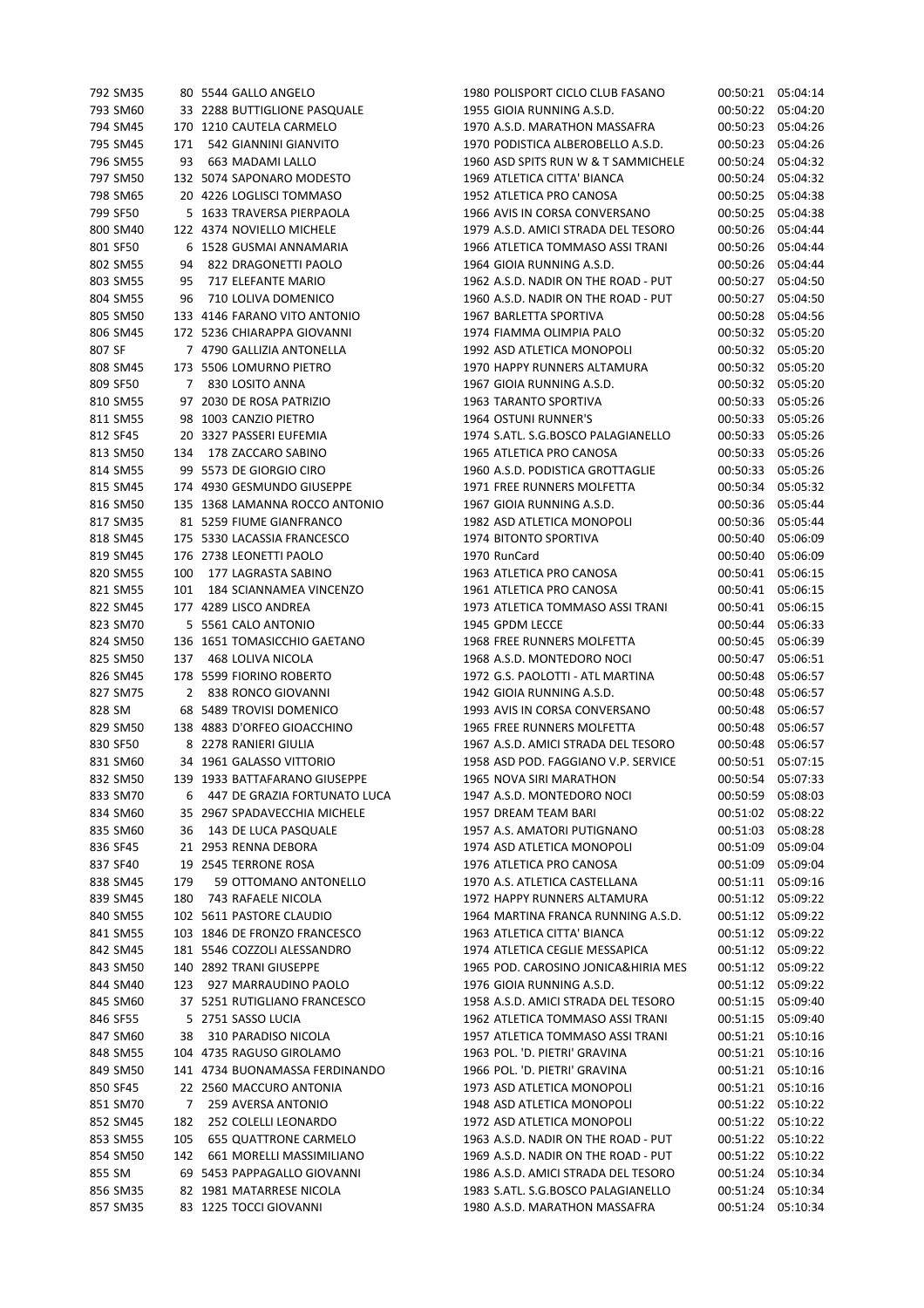| 858 SM50 | 143 | 197 ZUCCARO PAOLO                | 1965 ATLETICA PRO CANOSA            | 00:51:25 05:10:40 |  |
|----------|-----|----------------------------------|-------------------------------------|-------------------|--|
| 859 SM50 |     | 144 4184 MINENNA MICHELE         | 1969 BITONTO SPORTIVA               | 00:51:26 05:10:47 |  |
| 860 SM65 | 21  | 168 FORINA FRANCESCO             | 1951 ATLETICA PRO CANOSA            | 00:51:30 05:11:11 |  |
| 861 SM35 |     | 84 3870 MINERVA ALESSANDRO       | 1984 ASS, S. D. PINK PANTHER        | 00:51:30 05:11:11 |  |
| 862 SM50 | 145 | 902 PAGONE ANTONIO               | 1966 BITONTO SPORTIVA               | 00:51:30 05:11:11 |  |
| 863 SM55 | 106 | 121 ROMANAZZI DOMENICO           | 1960 A.S. AMATORI PUTIGNANO         | 00:51:31 05:11:17 |  |
| 864 SM45 |     | 183 3191 TORRES PASQUALE         | 1973 BITONTO SPORTIVA               | 00:51:31 05:11:17 |  |
| 865 SF   |     | 8 1310 LOVELLI MONICA            | 1987 TEAM PIANETA SPORT MASSAFRA    | 00:51:33 05:11:29 |  |
|          |     |                                  |                                     |                   |  |
| 866 SM45 | 184 | 435 LAFORGIA FELICIANO           | 1974 A.S.D. MONTEDORO NOCI          | 00:51:35 05:11:41 |  |
| 867 SM50 |     | 146 5471 TANGORRA NICOLA         | 1965 A.S.D. MONTEDORO NOCI          | 00:51:36 05:11:47 |  |
| 868 SM60 |     | 39 133 LIPPOLIS GIUSEPPE         | 1956 A.S. AMATORI PUTIGNANO         | 00:51:38 05:11:59 |  |
| 869 SM45 |     | 185 5560 BANDELLO GIANLUCA       | 1973 GPDM LECCE                     | 00:51:39 05:12:05 |  |
| 870 SM50 |     | 147 1705 FRANCIA MICHELE         | 1968 HAPPY RUNNERS ALTAMURA         | 00:51:39 05:12:05 |  |
| 871 SM60 |     | 40 1974 BASILE MICHELE           | 1959 S.ATL. S.G.BOSCO PALAGIANELLO  | 00:51:41 05:12:17 |  |
| 872 SF35 |     | 12 5526 CAVALERA YLENIA          | 1982 A.S.D. WELLRUNNERS BITETTO     | 00:51:41 05:12:17 |  |
| 873 SM65 |     | 22 448 DE GRAZIA ANASTASIO MARIA | 1951 ASDNOCINCORSA                  | 00:51:42 05:12:23 |  |
| 874 SM45 | 186 | 979 ROMA NICOLA                  | 1970 ATLETICA CITTA' BIANCA         | 00:51:42 05:12:23 |  |
| 875 SM40 |     | 124 5419 CORATELLA MARCO         | 1978 A.S.D. MARATHON MASSAFRA       | 00:51:42 05:12:23 |  |
| 876 SM65 |     | 23 1136 ANTONICELLI BERARDINO    | 1952 S.ATL. S.G.BOSCO PALAGIANELLO  | 00:51:43 05:12:29 |  |
| 877 SM50 |     | 148 3150 FANIZZI DOMENICO        | 1966 G.S.P. III REGIONE AEREA BARI  | 00:51:43 05:12:29 |  |
| 878 SF   |     | 9 530 DE TOMMASO MARIANTONIETTA  | 1987 A.S. DOF AMATORI TURI          | 00:51:45 05:12:41 |  |
| 879 SM45 |     | 187 2258 FERRANTE GIANFRANCO     | 1974 MARTINA FRANCA RUNNING A.S.D.  | 00:51:47 05:12:53 |  |
| 880 SM55 | 107 | 150 MIRIZZI VITO                 | 1962 A.S. AMATORI PUTIGNANO         | 00:51:49 05:13:05 |  |
| 881 SM40 |     | 125 1231 SCARANO MICHELE         | 1976 A.S.D. MARATHON MASSAFRA       | 00:51:54 05:13:36 |  |
| 882 SM55 |     | 108 2026 BOZZARDI SALVINO        | 1961 TARANTO SPORTIVA               | 00:51:54 05:13:36 |  |
| 883 SF55 |     | 6 2034 MARINO' MARIA             | <b>1964 TARANTO SPORTIVA</b>        | 00:51:54 05:13:36 |  |
|          |     |                                  |                                     |                   |  |
| 884 SM50 |     | 149 1735 PERSICO NICOLA          | 1967 GIOIA RUNNING A.S.D.           | 00:51:55 05:13:42 |  |
| 885 SM55 |     | 109 541 BERTINI COMASIO          | 1964 PODISTICA ALBEROBELLO A.S.D.   | 00:51:55 05:13:42 |  |
| 886 SM50 |     | 150 5558 CONGEDO MASSIMO ANTONIO | 1966 ATL. AMATORI CORIGLIANO        | 00:51:58 05:14:00 |  |
| 887 SM   |     | 70 5618 GIORGIO ALFONSO MARIA    | 1994 A.S.D. RHBIKE TEAM             | 00:51:58 05:14:00 |  |
| 888 SM50 |     | 151 1440 ANGELINI MODESTO        | 1966 A.S. AMATORI PUTIGNANO         | 00:51:58 05:14:00 |  |
| 889 SM45 |     | 188 1708 MASSARO NICOLA          | 1970 HAPPY RUNNERS ALTAMURA         | 00:51:59 05:14:06 |  |
| 890 SF45 |     | 23 5571 QUARANTA EUFEMIA         | 1974 A.S.D. PODISTICA GROTTAGLIE    | 00:51:59 05:14:06 |  |
| 891 SM45 |     | 189 4028 CARPIGNANO ANGELO       | 1970 S.ATL. S.G.BOSCO PALAGIANELLO  | 00:52:02 05:14:24 |  |
| 892 SM60 |     | 41 1252 D'ANGELO ANTONIO         | 1958 A.S.D. MARATHON MASSAFRA       | 00:52:05 05:14:42 |  |
| 893 SM45 |     | 190 2796 MANIGRASSO COSIMO       | 1972 A.S.D. PODISTICA GROTTAGLIE    | 00:52:06 05:14:48 |  |
| 894 SM50 |     | 152 1967 SCARANO ANTONIO         | 1966 ASD POD. FAGGIANO V.P. SERVICE | 00:52:06 05:14:48 |  |
| 895 SF50 |     | 9 1348 TURE CARMELA              | 1969 G.S.P. III REGIONE AEREA BARI  | 00:52:06 05:14:48 |  |
| 896 JM   |     | 7 5454 TROIANO CARMINE           | 2000 A.S.D. AMICI STRADA DEL TESORO | 00:52:06 05:14:48 |  |
| 897 SM55 |     | 110 569 GISSI GIUSEPPE           | 1962 ATLETICA DISFIDA DI BARLETTA   | 00:52:06 05:14:48 |  |
| 898 SM60 |     | 42 5408 MAGGIO ANTONIO           | 1959 A.POD. VALTENNA                | 00:52:06 05:14:48 |  |
| 899 SM50 |     | 153 1061 FERA GIUSEPPE CLAUDIO   | 1965 CLUB RUNNER 87 CASTELLANETA    | 00:52:06 05:14:48 |  |
| 900 SM50 |     | 154 2657 LACALAMITA NICOLA       | <b>1969 BITONTO SPORTIVA</b>        | 00:52:07 05:14:54 |  |
| 901 SM45 | 191 | 469 RIGLIETTI MICHELE            | 1973 A.S.D. MONTEDORO NOCI          | 00:52:09 05:15:06 |  |
| 902 SM60 | 43  | 707 CAMPANELLA PIETRO            | 1956 A.S.D. NADIR ON THE ROAD - PUT | 00:52:10 05:15:12 |  |
| 903 SM65 | 24  | 913 SCARAGGI FRANCESCO ANTONIO   | 1954 BITONTO SPORTIVA               | 00:52:11 05:15:18 |  |
| 904 SM50 |     | 155 1095 TURI MICHELE            | 1969 CORRERE E' SALUTE MOTTOLA      | 00:52:15 05:15:43 |  |
| 905 SM50 | 156 | 253 LACITIGNOLA NICOLO'          | 1968 ASD ATLETICA MONOPOLI          | 00:52:18 05:16:01 |  |
|          |     |                                  | 1977 GIOIA RUNNING A.S.D.           |                   |  |
| 906 SM40 |     | 126 1725 GALATOLA ANTONELLO      |                                     | 00:52:20 05:16:13 |  |
| 907 SM40 |     | 127 5550 FRAGNELLI PIETRO        | 1977 ATLETICA CEGLIE MESSAPICA      | 00:52:20 05:16:13 |  |
| 908 SM40 | 128 | 736 DIRIENZO VITO                | 1975 HAPPY RUNNERS ALTAMURA         | 00:52:21 05:16:19 |  |
| 909 SM55 |     | 111 5541 MARZIO PASQUALE         | 1962 ATLETICA CITTA' BIANCA         | 00:52:22 05:16:25 |  |
| 910 SM60 |     | 44 1951 DE CARLO CARMINE         | 1958 CORRERE E' SALUTE MOTTOLA      | 00:52:24 05:16:37 |  |
| 911 SM55 |     | 112 4156 MASTROVITO MAURO        | 1964 GIOIA RUNNING A.S.D.           | 00:52:24 05:16:37 |  |
| 912 SM35 | 85  | 202 LAMANNA SABINO               | 1980 ATLETICA PRO CANOSA            | 00:52:25 05:16:43 |  |
| 913 SM50 |     | 157 2826 ROMEI VITTORIO EMANUELE | 1965 CLUB RUNNER 87 CASTELLANETA    | 00:52:25 05:16:43 |  |
| 914 SF60 | 2   | 191 MERCO NICOLETTA              | 1958 ATLETICA PRO CANOSA            | 00:52:27 05:16:55 |  |
| 915 SM45 |     | 192 5612 LALINGA DOMENICO        | 1972 MARTINA FRANCA RUNNING A.S.D.  | 00:52:34 05:17:37 |  |
| 916 SM35 | 86  | 138 VALENZANO DOMENICO           | 1980 A.S. AMATORI PUTIGNANO         | 00:52:34 05:17:37 |  |
| 917 SM40 | 129 | 90 MIRIZZI VINCENZO              | 1979 A.S. AMATORI PUTIGNANO         | 00:52:34 05:17:37 |  |
| 918 SM50 |     | 158 4364 PARISI PIERLUIGI        | 1967 RunCard                        | 00:52:34 05:17:37 |  |
| 919 SM40 |     | 130 1339 MORRICELLA VITO         | 1975 MARTINA FRANCA RUNNING A.S.D.  | 00:52:36 05:17:49 |  |
| 920 SM50 |     | 159 1815 SELVAGGI SAVERIO        | 1969 A.S.D. WELLRUNNERS BITETTO     | 00:52:36 05:17:49 |  |
| 921 SF55 | 7   | 760 OSTUNI ANGELA                | 1964 HAPPY RUNNERS ALTAMURA         | 00:52:36 05:17:49 |  |
| 922 SM55 | 113 | 345 LEONE GIUSEPPE               | 1961 ATLETIC CLUB ALTAMURA          | 00:52:36 05:17:49 |  |
| 923 SF40 |     | 20 5578 D'APRILE ALESSANDRA      | 1975 CLUB RUNNER 87 CASTELLANETA    | 00:52:36 05:17:49 |  |
|          |     |                                  |                                     |                   |  |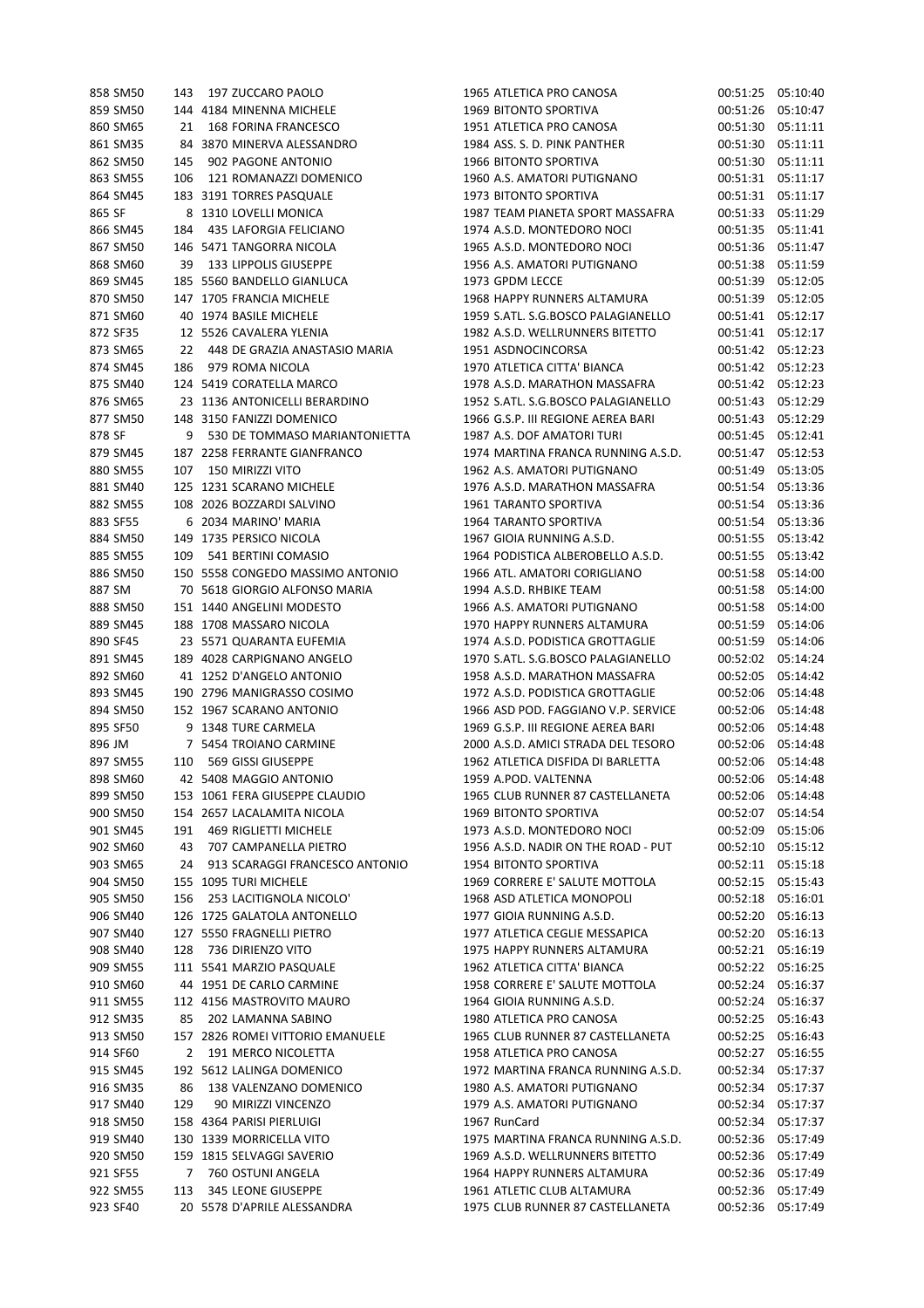| 924 SM40 |     | 131 1698 CASANOVA FRANCESCO          | 1976 HAPPY RUNNERS ALTAMURA         | 00:52:37          | 05:17:56 |
|----------|-----|--------------------------------------|-------------------------------------|-------------------|----------|
| 925 SF40 |     | 21 1280 BUCCI MARIA                  | 1976 TARANTO SPORTIVA               | 00:52:38          | 05:18:02 |
| 926 SM50 | 160 | 74 CONTE STEFANO                     | 1969 A.S. ATLETICA CASTELLANA       | 00:52:38          | 05:18:02 |
| 927 SM45 |     | 193 1163 DE BENEDETTO VINCENZO       | 1974 ATHLETIC TEAM PALAGIANO        | 00:52:39          | 05:18:08 |
| 928 SM50 |     | 161 4324 RAGUSO FRANCESCO PAOLO      | 1966 G.S. PAOLOTTI - ATL MARTINA    | 00:52:42          | 05:18:26 |
| 929 SM40 |     | 132 5014 GELAO ANTONIO               | 1979 A.S.D. AMICI STRADA DEL TESORO | 00:52:45          | 05:18:44 |
| 930 SM40 |     | 133 2101 Masoni Giuseppe             | 1977 RunCard                        | 00:52:45          | 05:18:44 |
|          |     | 114 1814 RUTIGLIANO AGOSTINO         | 1960 A.S.D. WELLRUNNERS BITETTO     |                   |          |
| 931 SM55 |     |                                      |                                     | 00:52:46          | 05:18:50 |
| 932 SM40 | 134 | 826 PALERMO VINCENZO                 | 1976 GIOIA RUNNING A.S.D.           | 00:52:47          | 05:18:56 |
| 933 SM55 | 115 | 97 CASSONE STEFANO                   | 1963 A.S. AMATORI PUTIGNANO         | 00:52:48          | 05:19:02 |
| 934 SM60 |     | 45 1623 LARICCHIUTA NICOLA           | 1959 AVIS IN CORSA CONVERSANO       | 00:52:48          | 05:19:02 |
| 935 SM50 | 162 | 701 FLORENZIO GIUSEPPE               | 1969 A.S.D. NADIR ON THE ROAD - PUT | 00:52:48          | 05:19:02 |
| 936 SM40 |     | 135 5473 CAMPINOPOLI ANGELO          | 1977 A.S.D. MONTEDORO NOCI          | 00:52:49          | 05:19:08 |
| 937 SM60 | 46  | 539 SABATELLI VITO NICOLA            | 1956 PODISTICA ALBEROBELLO A.S.D.   | 00:52:52          | 05:19:26 |
| 938 SF45 | 24  | 544 SBLENDORIO GEMMA                 | 1974 PODISTICA ALBEROBELLO A.S.D.   | 00:52:52          | 05:19:26 |
| 939 SM65 | 25  | 543 GRASSI GIUSEPPE                  | 1953 PODISTICA ALBEROBELLO A.S.D.   | 00:52:53          | 05:19:32 |
| 940 SM40 |     | 136 2097 Laterza Francesco           | 2018 RunCard                        | 00:52:54          | 05:19:38 |
| 941 SM50 | 163 | 802 PUGLIESE ORAZIO                  | 1967 GIOIA RUNNING A.S.D.           | 00:52:55          | 05:19:44 |
| 942 SM40 |     | 137 2764 NOTARNICOLA GIOVANNI        | 1977 GIOIA RUNNING A.S.D.           | 00:53:00          | 05:20:15 |
| 943 SM35 |     | 87 3838 FILOGRANO DIEGO              | 1980 A.S.D. AMICI STRADA DEL TESORO | 00:53:02          | 05:20:27 |
| 944 SF55 |     | 8 1064 DANZA GRAZIA                  | 1963 CLUB RUNNER 87 CASTELLANETA    | 00:53:03          | 05:20:33 |
| 945 SM65 |     | 26 1426 MINOIA FELICE                | 1954 A.S. ATLETICA CASTELLANA       | 00:53:03          | 05:20:33 |
| 946 SM55 |     | 116 1460 LENTINI MARIO               | 1964 A.S. AMATORI PUTIGNANO         | 00:53:03          | 05:20:33 |
| 947 SM60 | 47  | 114 SPORTELLI VITO                   | 1957 A.S. AMATORI PUTIGNANO         | 00:53:04          | 05:20:39 |
|          |     |                                      |                                     |                   |          |
| 948 SM   |     | 71 5562 GENTILE DANIELE              | 1988 GPDM LECCE                     | 00:53:06          | 05:20:51 |
| 949 SM50 |     | 164 1034 COSTANTINI MASSIMO GIOVANNI | 1966 G.POD. DUEMILA RUFFANO         | 00:53:06          | 05:20:51 |
| 950 SM55 |     | 117 1999 MAGGI ANGELO                | 1961 MARTINA FRANCA RUNNING A.S.D.  | 00:53:08          | 05:21:03 |
| 951 SM45 |     | 194 1248 LOCOROTONDO PIETRO          | 1973 A.S.D. MARATHON MASSAFRA       | 00:53:08          | 05:21:03 |
| 952 SM55 | 118 | 650 FANIZZI GIOVANNI                 | 1964 A.S.D. NADIR ON THE ROAD - PUT | 00:53:10          | 05:21:15 |
| 953 SM50 |     | 165 4632 SGURA ALFREDO               | 1965 OSTUNI RUNNER'S                | 00:53:10          | 05:21:15 |
| 954 SF55 |     | 9 5497 TOTA WANDA                    | 1960 A.S.D. AGORA'                  | 00:53:10          | 05:21:15 |
| 955 SM55 | 119 | 692 PERRONE GIUSEPPE                 | 1963 A.S.D. NADIR ON THE ROAD - PUT | 00:53:10          | 05:21:15 |
| 956 SF50 | 10  | 42 PRIMAVERA ANGELA                  | 1965 A.S. ATLETICA CASTELLANA       | 00:53:14          | 05:21:39 |
| 957 SM40 |     | 138 1168 BELMONTE ANGELO             | 1975 ATHLETIC TEAM PALAGIANO        | 00:53:15          | 05:21:45 |
| 958 SM50 |     | 166 2095 GIAMPAOLO VITO              | 1969 ASD RUN LIFE                   | 00:53:15          | 05:21:45 |
| 959 SM45 |     | 195 1101 MARTUCCI DONATO             | 1971 CORRERE E' SALUTE MOTTOLA      | 00:53:16          | 05:21:51 |
| 960 SM50 |     | 167 4306 DIGREGORIO GIULIO           | 1966 MURGIA MARATHON SANTERAMO      | 00:53:16          | 05:21:51 |
| 961 SM70 |     | 8 1293 RESTA LORENZO                 | 1947 A.S.D ATL. PODISTICA PALAGIANO | 00:53:17          | 05:21:57 |
| 962 SF45 |     | 25 3339 PICCOLO MARIA ROSARIA        | 1974 A.S.D. MARATHON MASSAFRA       | 00:53:18          | 05:22:03 |
| 963 SM50 |     | 168 1096 CICCONE PIETRO              | 1966 CORRERE E' SALUTE MOTTOLA      | 00:53:18          | 05:22:03 |
| 964 SM50 |     | 169 3528 FERGOLA ROBERTO             | 1965 ATLETICA DISFIDA DI BARLETTA   | 00:53:19          | 05:22:09 |
| 965 SF45 | 26  | 732 STORSILLO CATERINA               | 1970 HAPPY RUNNERS ALTAMURA         | 00:53:21 05:22:21 |          |
|          |     |                                      |                                     | 00:53:22 05:22:27 |          |
| 966 SM60 |     | 48 5465 TARALLO MARIO                | 1959 BARI ROAD RUNNERS CLUB         |                   |          |
| 967 SM45 |     | 196 2912 PETRUZZI MASSIMO            | 1972 IKKOS ATLETI TARANTO A.S.D.    | 00:53:24 05:22:40 |          |
| 968 SM55 | 120 | 758 DIGESU' BIAGIO                   | 1962 HAPPY RUNNERS ALTAMURA         | 00:53:24          | 05:22:40 |
| 969 SM55 |     | 121 1621 IANNELLI PASQUALE           | 1960 AVIS IN CORSA CONVERSANO       | 00:53:24          | 05:22:40 |
| 970 SM55 | 122 | 644 PORCELLI VITO ROCCO              | 1964 RUNNING PEOPLE NOICATTARO      | 00:53:24          | 05:22:40 |
| 971 SM60 |     | 49 1711 SIMONE ROCCO                 | 1959 HAPPY RUNNERS ALTAMURA         | 00:53:24          | 05:22:40 |
| 972 SM45 |     | 197 1279 LO PERFIDO MASSIMILIANO     | <b>1973 TARANTO SPORTIVA</b>        | 00:53:25          | 05:22:46 |
| 973 SM70 |     | 9 1515 BRESCIA MICHELE               | 1947 ASD ATLETICA MONOPOLI          | 00:53:28          | 05:23:04 |
| 974 SM45 |     | 198 4404 CASALINI CLAUDIO            | 1973 BARI ROAD RUNNERS CLUB         | 00:53:30          | 05:23:16 |
| 975 SM40 |     | 139 5472 BIANCO TONI                 | 1979 A.S.D. MONTEDORO NOCI          | 00:53:30          | 05:23:16 |
| 976 SF45 |     | 27 2007 ZITO ANNA MARIA              | 1970 MARTINA FRANCA RUNNING A.S.D.  | 00:53:41          | 05:24:22 |
| 977 SM45 |     | 199 3861 RENNA MARIO                 | 1972 AVIS IN CORSA CONVERSANO       | 00:53:41          | 05:24:22 |
| 978 SM35 |     | 88 1619 D'ALESSANDRO VITO            | 1983 AVIS IN CORSA CONVERSANO       | 00:53:41 05:24:22 |          |
| 979 SM55 |     | 123 1637 DE STENA FILIPPO            | 1962 FREE RUNNERS MOLFETTA          | 00:53:47 05:24:58 |          |
| 980 SM50 |     | 170 2029 DE BELLIS FABIO             | 1969 TARANTO SPORTIVA               | 00:53:47          | 05:24:58 |
| 981 SF45 |     | 28 5592 CARRIERI GIOVANNA            | 1973 G.S. PAOLOTTI - ATL MARTINA    | 00:53:47          | 05:24:58 |
| 982 SM55 |     | 124 2361 MORRONE ANTONIO             | 1964 ATL. AMATORI CORIGLIANO        | 00:53:51          | 05:25:23 |
| 983 SM55 |     | 125 5605 FAVIA MARCELLO              | 1964 BODY ANGEL                     | 00:53:53          | 05:25:35 |
| 984 SM70 |     | 10 4813 TAMMA FRANCESCO              | 1948 A.S.D. AMICI STRADA DEL TESORO | 00:53:55          | 05:25:47 |
|          |     |                                      |                                     |                   |          |
| 985 SM50 |     | 171 3167 BRANDI VITANTONIO           | 1966 POD. VALLE D'ITRIA LOCOROTONDO | 00:53:56 05:25:53 |          |
| 986 SM50 |     | 172 1588 SADDI LUIGI                 | 1969 A.S. DOF AMATORI TURI          | 00:53:56 05:25:53 |          |
| 987 SM45 |     | 200 4317 ANTICO MICHELE              | 1972 ATLETICA CEGLIE MESSAPICA      | 00:53:59          | 05:26:11 |
| 988 SM35 |     | 89 4098 MIANULLI CARMINE             | 1981 S.ATL. S.G.BOSCO PALAGIANELLO  | 00:53:59          | 05:26:11 |
| 989 SM35 |     | 90 3851 PAPARELLA VINCENZO           | 1982 DREAM TEAM BARI                | 00:54:01 05:26:23 |          |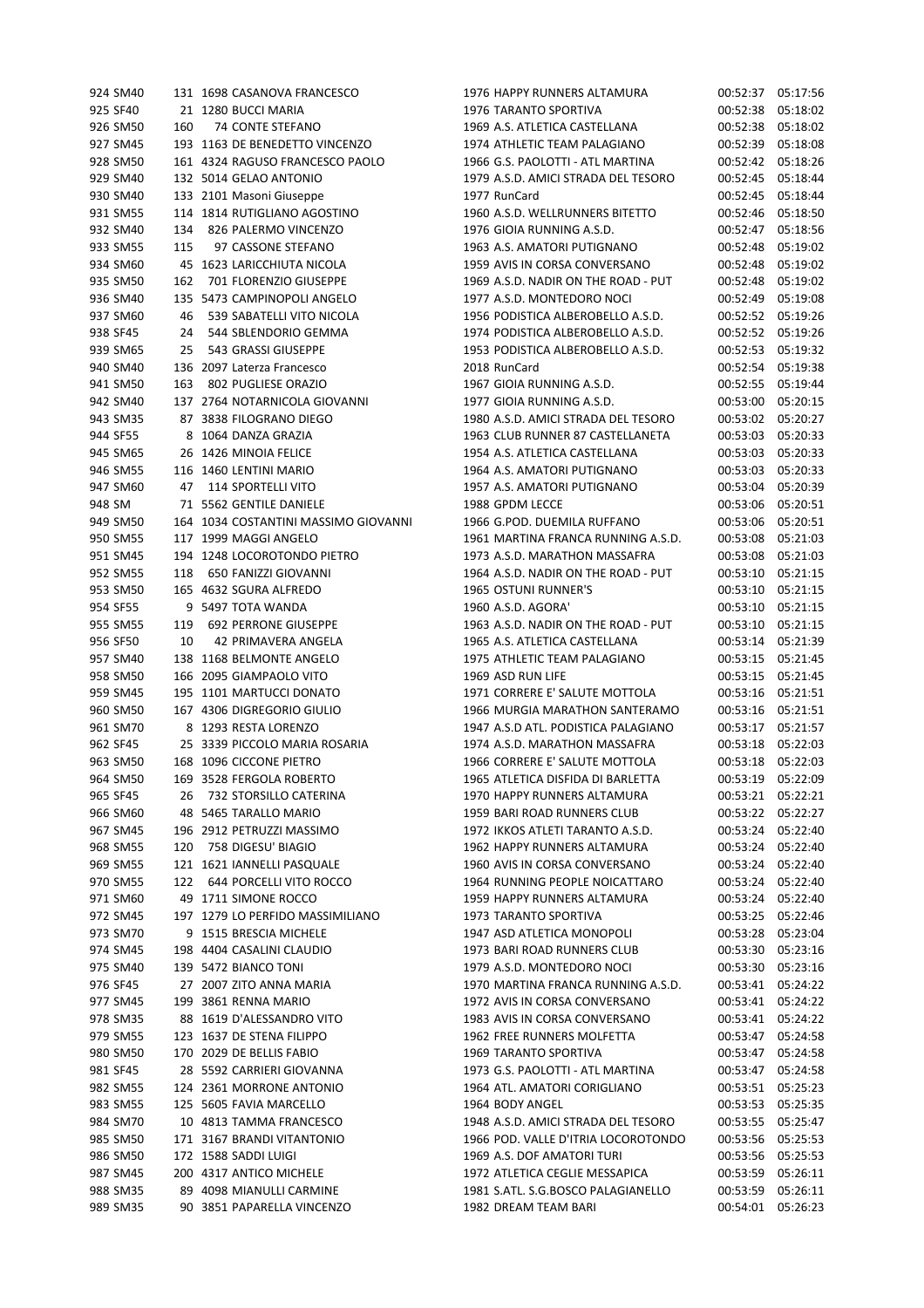| 990 SM60  | 50   | 849 COLUCCI GRAZIANO                |
|-----------|------|-------------------------------------|
| 991 SM45  |      | 201 388 LOPERFIDO MARIANO FRANCESCO |
| 992 SM45  |      | 202 2493 TORTORELLA STEFANO         |
| 993 SF50  |      | 11 1481 CAVALLO ELENA               |
| 994 SM35  |      | 91 5329 FRASCELLA GAETANO           |
| 995 SM50  | 173  | 241 CARINGELLA GIUSEPPE             |
| 996 SF55  |      | 10 299 SINISI GIUSEPPINA            |
| 997 SF45  |      | 29 5521 CAIATI CONCETTA             |
| 998 SM55  |      | 126 5594 SISTO MARTINO              |
| 999 SF45  | 30   | 5415 TERRUSI ANNAMARIA              |
| 1000 SM70 |      | 11 376 LIUZZI PAOLO                 |
| 1001 SF45 | 31   | 1559 GABRIELE MARIELLA              |
| 1002 SM40 |      | 140 5477 MALENA ALBINO              |
| 1003 SM60 |      | 51 5260 ALBANESE COSIMO             |
| 1004 SF35 |      | 13 4010 FUNIATI CLAUDIA             |
| 1005 SM55 |      | 127 3054 ANDRIOLA FRANCESCO         |
| 1006 SF45 |      | 32 5073 NACCI LUCIA                 |
| 1007 SM60 |      | 52 4038 L'ABBATE GIOVANNI           |
| 1008 SM50 |      | 174 1233 MAGGI SALVATORE            |
| 1009 SF35 |      | 14 5548 GIOIA GESSICA               |
| 1010 SM35 |      | 92 5479 EMILIO MICHELE              |
| 1011 SM50 | 175  | 587 PACE VITO DOMENICO              |
| 1012 SM65 |      | 27 3933 PATISSO PASQUALE            |
| 1013 SM40 |      | 141 1530 MANNATRIZIO ANSELMO        |
| 1014 SM50 |      | 176 1973 BALESTRA AUGUSTO           |
| 1015 SM40 |      | 142 5421 PIGNATELLI ANGELO          |
| 1016 SM55 |      | 128 5459 GALLO DOMENICO             |
| 1017 SM60 | - 53 | 1301 LILLO VITO                     |
| 1018 SM40 |      | 143 125 NOVEMBRE LUIGI              |
| 1019 SM45 |      | 203 5610 MARANGI SEBASTIANO         |
| 1020 SF50 | 12   | 1858 VINCENTI MADIA                 |
| 1021 SM60 | 54   | 962 MARZIO LEONARDO                 |
| 1022 SM60 | 55   | 529 DE TOMMASO RAFFAELE             |
| 1023 SM40 | 144  | 1187 SCARAFILE MARCO                |
| 1024 SF40 | 22   | 4388 PINNELLI CARMELA SILVIA        |
| 1025 SM60 | 56   | 231 PITEO SALVATORE                 |
| 1026 SM40 | 145  | 1308 PETRICCIUOLO RAFFAELE          |
| 1027 SM50 |      | 177 260 PERRICCI SAVERIO            |
| 1028 SM55 |      | 129 3847 FERRARA EMANUELE ENRICO    |
| 1029 SM50 |      | 178 4964 GAZZILLI ANGELO            |
| 1030 SF40 | 23   | 1843 BAVARO ANTONELLA               |
| 1031 SF50 | 13   | 1071 D'ONOFRIO PASQUALINA           |
| 1032 SF   | 10   | 5265 CONSERVA VIVIANA               |
| 1033 SM50 | 179  | 691 MICCOLIS PAOLO                  |
| 1034 SF40 | 24   | 1636 DE NICHILO FRANCESCA           |
| 1035 SM40 | 146  | 821 CEPPAGLIA LEANDRO               |
| 1036 SM45 |      | 204 1141 CASTRONOVI FRANCESCO       |
| 1037 SM50 | 180  | 1228 COLELLA SALVATORE              |
| 1038 SM50 | 181  | 1513 BARNABA FRANCESCO              |
| 1039 SM35 | 93   | 1931 CONTINO MARCO                  |
| 1040 SM70 | 12   | 3880 GIOVE DOMENICO                 |
| 1041 SF40 | 25   | <b>658 BUONSANTE LIDIA</b>          |
| 1042 SM45 | 205  | 1891 VENERITO DOMENICO              |
| 1043 SM60 | 57   | 3849 DEFANO GIUSEPPE                |
| 1044 SF55 | 11   | 5418 FELE MARIA                     |
| 1045 SF50 | 14   | 3996 ZECCHINO LUISA                 |
| 1046 SM55 | 130  | 1014 ZARA IGNAZIO                   |
| 1047 SM45 | 206  | 1075 MARTEMUCCI STEFANO             |
| 1048 SM60 | 58   | 596 GERVASIO SERGIO EDMONDO         |
| 1049 SM65 | 28   | 104 PICCIRILLI STEFANO              |
| 1050 SM45 |      | 207 1154 MOSCATO CARMELO            |
| 1051 SM55 | 131  | 3835 ALBANO GAETANO                 |
| 1052 SM40 | 147  | 4720 PELLEGRINI VITO                |
| 1053 SM50 | 182  | 2245 QUARTA RAFFAELE                |
| 1054 SM60 | 59   | 2070 NARDELLI GIOVANNI              |
| 1055 SF35 | 15   | 670 MARIO ALESSANDRA                |
|           |      |                                     |

| 990 SM60  | 50  | 849 COLUCCI GRAZIANO             | 1958 ALBEROBELLO RUNNING ASD        | 00:54:03 05:26:35 |                      |
|-----------|-----|----------------------------------|-------------------------------------|-------------------|----------------------|
| 991 SM45  | 201 | 388 LOPERFIDO MARIANO FRANCESCO  | 1973 A.S.D. MONTEDORO NOCI          | 00:54:03          | 05:26:35             |
| 992 SM45  |     | 202 2493 TORTORELLA STEFANO      | 1971 GPDM LECCE                     | 00:54:04          | 05:26:41             |
| 993 SF50  |     | 11 1481 CAVALLO ELENA            | 1965 ATLETICA PRO CANOSA            | 00:54:04          | 05:26:41             |
| 994 SM35  |     | 91 5329 FRASCELLA GAETANO        | 1981 BITONTO SPORTIVA               | 00:54:04          | 05:26:41             |
| 995 SM50  | 173 | 241 CARINGELLA GIUSEPPE          | 1969 G.S.P. III REGIONE AEREA BARI  | 00:54:05          | 05:26:47             |
| 996 SF55  | 10  | 299 SINISI GIUSEPPINA            | 1961 ATLETICA TOMMASO ASSI TRANI    | 00:54:10          | 05:27:17             |
| 997 SF45  |     | 29 5521 CAIATI CONCETTA          | 1973 BITONTO SPORTIVA               | 00:54:13          | 05:27:36             |
| 998 SM55  |     | 126 5594 SISTO MARTINO           | 1961 G.S. PAOLOTTI - ATL MARTINA    | 00:54:14          | 05:27:42             |
| 999 SF45  |     | 30 5415 TERRUSI ANNAMARIA        | 1973 CLUB RUNNER 87 CASTELLANETA    | 00:54:14          | 05:27:42             |
| 1000 SM70 | 11  | 376 LIUZZI PAOLO                 | 1949 A.S.D. MONTEDORO NOCI          | 00:54:14          | 05:27:42             |
| 1001 SF45 |     | 31 1559 GABRIELE MARIELLA        | 1974 A.S.D. MONTEDORO NOCI          | 00:54:14          | 05:27:42             |
| 1002 SM40 |     | 140 5477 MALENA ALBINO           | 1975 A.S. DOF AMATORI TURI          | 00:54:15          | 05:27:48             |
| 1003 SM60 |     | 51 5260 ALBANESE COSIMO          | 1958 ASD ATLETICA MONOPOLI          | 00:54:15          | 05:27:48             |
| 1004 SF35 |     | 13 4010 FUNIATI CLAUDIA          | 1981 A.S PODISTICA TARAS            | 00:54:15          | 05:27:48             |
| 1005 SM55 |     | 127 3054 ANDRIOLA FRANCESCO      | 1964 OSTUNI RUNNER'S                | 00:54:15          | 05:27:48             |
| 1006 SF45 |     | 32 5073 NACCI LUCIA              | 1973 ATLETICA CITTA' BIANCA         | 00:54:15          | 05:27:48             |
| 1007 SM60 |     | 52 4038 L'ABBATE GIOVANNI        | 1958 A.S. ATLETICA CASTELLANA       | 00:54:15          | 05:27:48             |
| 1008 SM50 |     | 174 1233 MAGGI SALVATORE         | 1966 A.S.D. MARATHON MASSAFRA       | 00:54:15          | 05:27:48             |
| 1009 SF35 |     | 14 5548 GIOIA GESSICA            | 1982 ATLETICA CEGLIE MESSAPICA      | 00:54:15          | 05:27:48             |
| 1010 SM35 |     | 92 5479 EMILIO MICHELE           | 1980 A.S. DOF AMATORI TURI          | 00:54:26          | 05:28:54             |
| 1011 SM50 | 175 | 587 PACE VITO DOMENICO           | 1968 AVIS IN CORSA CONVERSANO       | 00:54:26          | 05:28:54             |
| 1012 SM65 |     | 27 3933 PATISSO PASQUALE         | 1953 POLISPORT CICLO CLUB FASANO    | 00:54:26          | 05:28:54             |
| 1013 SM40 |     | 141 1530 MANNATRIZIO ANSELMO     | 1975 ATLETICA TOMMASO ASSI TRANI    | 00:54:26          | 05:28:54             |
| 1014 SM50 |     | 176 1973 BALESTRA AUGUSTO        | 1967 S.ATL. S.G.BOSCO PALAGIANELLO  | 00:54:26          | 05:28:54             |
| 1015 SM40 |     | 142 5421 PIGNATELLI ANGELO       | 1976 TARANTO SPORTIVA               | 00:54:26          | 05:28:54             |
| 1016 SM55 |     | 128 5459 GALLO DOMENICO          | 1963 A.S.D. AMICI STRADA DEL TESORO | 00:54:26          | 05:28:54             |
|           |     |                                  |                                     |                   |                      |
| 1017 SM60 |     | 53 1301 LILLO VITO               | 1955 POD. CAROSINO JONICA&HIRIA MES | 00:54:26          | 05:28:54<br>05:28:54 |
| 1018 SM40 | 143 | <b>125 NOVEMBRE LUIGI</b>        | 1975 A.S. AMATORI PUTIGNANO         | 00:54:26          | 05:29:00             |
| 1019 SM45 |     | 203 5610 MARANGI SEBASTIANO      | 1974 MARTINA FRANCA RUNNING A.S.D.  | 00:54:27          |                      |
| 1020 SF50 |     | 12 1858 VINCENTI MADIA           | 1966 ATLETICA CITTA' BIANCA         | 00:54:27          | 05:29:00             |
| 1021 SM60 | 54  | 962 MARZIO LEONARDO              | 1957 ATLETICA CITTA' BIANCA         | 00:54:27          | 05:29:00             |
| 1022 SM60 | 55  | 529 DE TOMMASO RAFFAELE          | 1959 A.S. DOF AMATORI TURI          | 00:54:30          | 05:29:18             |
| 1023 SM40 |     | 144 1187 SCARAFILE MARCO         | 1976 G.S. PAOLOTTI - ATL MARTINA    | 00:54:35          | 05:29:49             |
| 1024 SF40 |     | 22 4388 PINNELLI CARMELA SILVIA  | 1977 ATLETICA PRO CANOSA            | 00:54:38          | 05:30:07             |
| 1025 SM60 | 56  | 231 PITEO SALVATORE              | 1958 G.S.P. III REGIONE AEREA BARI  | 00:54:38          | 05:30:07             |
| 1026 SM40 |     | 145 1308 PETRICCIUOLO RAFFAELE   | 1976 POD. CAROSINO JONICA&HIRIA MES | 00:54:39          | 05:30:13             |
| 1027 SM50 | 177 | <b>260 PERRICCI SAVERIO</b>      | 1965 ASD ATLETICA MONOPOLI          | 00:54:40          | 05:30:19             |
| 1028 SM55 |     | 129 3847 FERRARA EMANUELE ENRICO | 1964 BARI ROAD RUNNERS CLUB         | 00:54:44          | 05:30:43             |
| 1029 SM50 |     | 178 4964 GAZZILLI ANGELO         | 1965 A.A.'E. MANZARI' CASAMASSIMA   | 00:54:44 05:30:43 |                      |
| 1030 SF40 |     | 23 1843 BAVARO ANTONELLA         | 1976 ATLETICA CITTA' BIANCA         | 00:54:44 05:30:43 |                      |
| 1031 SF50 |     | 13 1071 D'ONOFRIO PASQUALINA     | 1966 CLUB RUNNER 87 CASTELLANETA    | 00:54:45 05:30:49 |                      |
| 1032 SF   |     | 10 5265 CONSERVA VIVIANA         | 1985 ASD ATLETICA MONOPOLI          | 00:54:52          | 05:31:31             |
| 1033 SM50 | 179 | 691 MICCOLIS PAOLO               | 1967 A.S.D. NADIR ON THE ROAD - PUT | 00:54:55          | 05:31:49             |
| 1034 SF40 |     | 24 1636 DE NICHILO FRANCESCA     | 1976 FREE RUNNERS MOLFETTA          | 00:54:57          | 05:32:01             |
| 1035 SM40 | 146 | 821 CEPPAGLIA LEANDRO            | 1978 GIOIA RUNNING A.S.D.           | 00:54:57          | 05:32:01             |
| 1036 SM45 |     | 204 1141 CASTRONOVI FRANCESCO    | 1970 S.ATL. S.G.BOSCO PALAGIANELLO  | 00:54:59          | 05:32:14             |
| 1037 SM50 |     | 180 1228 COLELLA SALVATORE       | 1967 A.S.D. MARATHON MASSAFRA       | 00:55:01          | 05:32:26             |
| 1038 SM50 |     | 181 1513 BARNABA FRANCESCO       | 1966 ASD ATLETICA MONOPOLI          | 00:55:01          | 05:32:26             |
| 1039 SM35 |     | 93 1931 CONTINO MARCO            | 1981 GPDM LECCE                     | 00:55:01          | 05:32:26             |
| 1040 SM70 |     | 12 3880 GIOVE DOMENICO           | 1947 MURGIA MARATHON SANTERAMO      | 00:55:02          | 05:32:32             |
| 1041 SF40 | 25  | <b>658 BUONSANTE LIDIA</b>       | 1979 A.S.D. NADIR ON THE ROAD - PUT | 00:55:04          | 05:32:44             |
| 1042 SM45 |     | 205 1891 VENERITO DOMENICO       | 1974 ATLETICA CEGLIE MESSAPICA      | 00:55:06          | 05:32:56             |
| 1043 SM60 |     | 57 3849 DEFANO GIUSEPPE          | 1955 SPORT CENTER A.S.D.            | 00:55:06          | 05:32:56             |
| 1044 SF55 |     | 11 5418 FELE MARIA               | 1963 S.ATL. S.G.BOSCO PALAGIANELLO  | 00:55:06          | 05:32:56             |
| 1045 SF50 |     | 14 3996 ZECCHINO LUISA           | 1967 TEAM PIANETA SPORT MASSAFRA    | 00:55:10          | 05:33:20             |
| 1046 SM55 |     | 130 1014 ZARA IGNAZIO            | 1964 A.S.D. ATLETICA MONTEPONI IGLE | 00:55:10          | 05:33:20             |
| 1047 SM45 |     | 206 1075 MARTEMUCCI STEFANO      | 1972 CLUB RUNNER 87 CASTELLANETA    | 00:55:10          | 05:33:20             |
| 1048 SM60 | 58  | 596 GERVASIO SERGIO EDMONDO      | 1955 FREE RUNNERS MOLFETTA          | 00:55:17          | 05:34:02             |
| 1049 SM65 | 28  | 104 PICCIRILLI STEFANO           | 1951 A.S. AMATORI PUTIGNANO         | 00:55:23          | 05:34:39             |
| 1050 SM45 |     | 207 1154 MOSCATO CARMELO         | 1973 S.ATL. S.G.BOSCO PALAGIANELLO  | 00:55:24          | 05:34:45             |
| 1051 SM55 |     | 131 3835 ALBANO GAETANO          | 1964 A.S.D. AMICI STRADA DEL TESORO | 00:55:25 05:34:51 |                      |
| 1052 SM40 |     | 147 4720 PELLEGRINI VITO         | 1976 A.S.D. AMICI STRADA DEL TESORO | 00:55:27          | 05:35:03             |
| 1053 SM50 |     | 182 2245 QUARTA RAFFAELE         | 1969 ASD N.E.S.T.                   | 00:55:27          | 05:35:03             |
| 1054 SM60 |     | 59 2070 NARDELLI GIOVANNI        | 1958 MARTINA FRANCA RUNNING A.S.D.  | 00:55:28          | 05:35:09             |
| 1055 SF35 | 15  | 670 MARIO ALESSANDRA             | 1984 A.S.D. NADIR ON THE ROAD - PUT | 00:55:28          | 05:35:09             |
|           |     |                                  |                                     |                   |                      |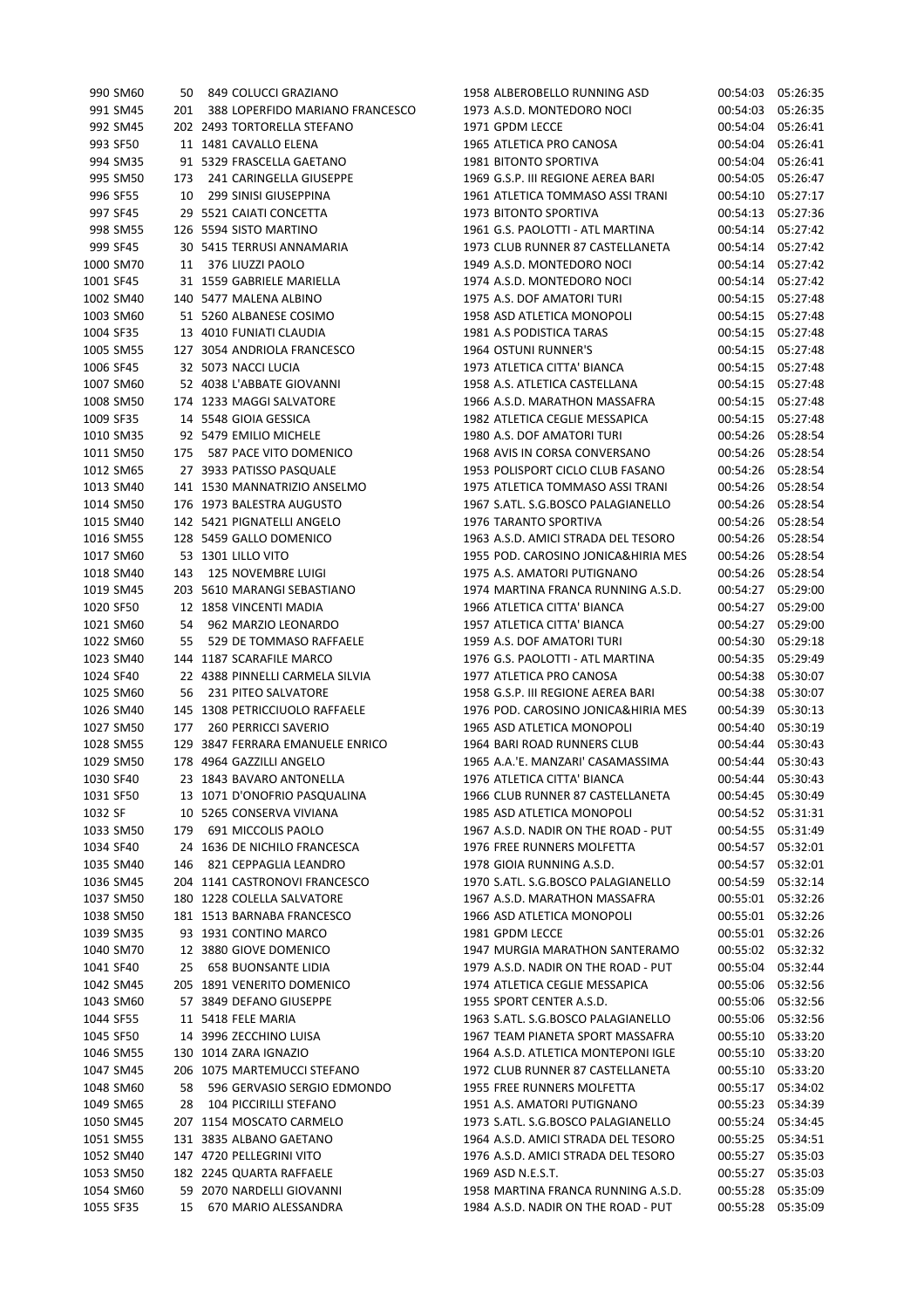| 1056 SF50 |     | 15 3196 STELLACCI MARIA GRAZIA       | 1969 BITONTO SPORTIVA               |                   | 00:55:28 05:35:09 |
|-----------|-----|--------------------------------------|-------------------------------------|-------------------|-------------------|
| 1057 SM45 | 208 | 704 NAPOLETANO ALBERTO               | 1973 A.S.D. NADIR ON THE ROAD - PUT | 00:55:30          | 05:35:21          |
| 1058 SM50 |     | 183 8010 PANTALEO ANTONIO            | 1967 A.S.D. AMICI STRADA DEL TESORO |                   | 00:55:31 05:35:27 |
| 1059 SM60 | 60  | 602 BINETTI SILVIO MARIA CRISTIA     | 1958 FREE RUNNERS MOLFETTA          |                   | 00:55:32 05:35:33 |
| 1060 SF40 |     | 26 2061 CATALANO GIOVANNA            | 1978 MARTINA FRANCA RUNNING A.S.D.  |                   | 00:55:32 05:35:33 |
| 1061 SF60 |     | 3 1514 BIASI MARIA                   | 1957 ASD ATLETICA MONOPOLI          |                   | 00:55:34 05:35:45 |
| 1062 SM60 | 61  | 926 LAGALANTE RAFFAELE               | 1958 A.S.D. LA FENICE               |                   | 00:55:36 05:35:57 |
| 1063 SM45 |     | 209 1284 LAGIOIA CHRISTIAN           | 1974 TARANTO SPORTIVA               | 00:55:36          | 05:35:57          |
| 1064 SF50 |     | 16 5246 BORRICELLI MARIA DELIA       | 1966 A.S.D. AMICI STRADA DEL TESORO |                   | 00:55:38 05:36:09 |
| 1065 SM45 |     | 210 1448 DE'CATALDO VITO             | 1971 A.S. AMATORI PUTIGNANO         |                   | 00:55:41 05:36:27 |
| 1066 SM60 | 62  | 538 ANGIOLILLO PIETRO                | 1959 PODISTICA ALBEROBELLO A.S.D.   |                   | 00:55:41 05:36:27 |
| 1067 SM65 |     | 29 5461 DE TULLIO MICHELE            | 1954 BARI ROAD RUNNERS CLUB         |                   | 00:55:41 05:36:27 |
| 1068 SM75 |     | 3 3746 CARUSO LEONARDO               | 1941 ATL. SAN NICANDRO GARGANICO    |                   | 00:55:41 05:36:27 |
| 1069 SM55 |     | 132 3321 CONVERTINI DOMENICO         | 1960 NUOVA ATLETICA LATERZA         |                   | 00:55:41 05:36:27 |
| 1070 SM50 | 184 | 123 GIANNANDREA ROBERTO              | 1965 A.S. AMATORI PUTIGNANO         | 00:55:44          | 05:36:45          |
| 1071 SM55 |     | 133 1649 SCARCIA ROBERTO             | 1961 FREE RUNNERS MOLFETTA          | 00:55:44          | 05:36:45          |
| 1072 SM65 |     | 30 4121 ADDANTE ONOFRIO              | 1950 A.A.'E. MANZARI' CASAMASSIMA   | 00:55:44          | 05:36:45          |
| 1073 SF50 |     | 17 2966 DE CANDIA TERESA             | 1968 DREAM TEAM BARI                | 00:55:44          | 05:36:45          |
| 1074 SM60 |     | 63 4811 GIULIANI VITO                | 1956 A.S.D. AMICI STRADA DEL TESORO | 00:55:44          | 05:36:45          |
| 1075 SM70 | 13  | 852 NAPOLETANO PAOLO LUIGI           | 1948 ALBEROBELLO RUNNING ASD        | 00:55:44          | 05:36:45          |
| 1076 SM55 |     | 134 4719 NANNA FRANCESCO             | 1964 A.A.'E. MANZARI' CASAMASSIMA   | 00:55:47          | 05:37:04          |
| 1077 SM50 |     | 185 3203 TRICASE DOMENICO            | <b>1966 STRARUNNERS BARI</b>        | 00:55:54          | 05:37:46          |
| 1078 SF50 |     | 18 1818 ANTONACCI ANTONIETTA         | <b>1968 FRONTRUNNERS</b>            |                   | 00:55:54 05:37:46 |
| 1079 SM45 | 211 | 436 MASCIOPINTO MATTEO               | 1974 A.S.D. MONTEDORO NOCI          | 00:55:54 05:37:46 |                   |
| 1080 SM50 | 186 | 20 BASILE NICOLA                     | 1965 ASD RUNNING CASSANO VENTI18    | 00:55:54 05:37:46 |                   |
| 1081 SF40 |     | 27 5321 LIPPOLIS FLORINDA            | 1976 A.S.D. NADIR ON THE ROAD - PUT |                   | 00:55:54 05:37:46 |
| 1082 SF35 | 16  | 718 LIUZZI ANNUNZIATA                | 1981 A.S.D. NADIR ON THE ROAD - PUT | 00:55:54          | 05:37:46          |
| 1083 SM55 | 135 | 69 MONGELLI LUIGI                    | 1963 A.S. ATLETICA CASTELLANA       | 00:55:55          | 05:37:52          |
| 1084 SF55 |     | 12 4926 DE CEGLIA OTTAVIA EUGENIA    | 1963 FREE RUNNERS MOLFETTA          | 00:55:56          | 05:37:58          |
| 1085 SM45 |     | 212 5552 SALONNA FRANCESCO           | 1972 OSTUNI RUNNER'S                | 00:55:56          | 05:37:58          |
|           |     |                                      |                                     |                   |                   |
| 1086 SM50 |     | 187 5602 RUSSO GIUSEPPE              | 1968 A.S.D. MARATHON MASSAFRA       | 00:55:56          | 05:37:58          |
| 1087 SM65 | 31  | 131 GIGANTE DONATO                   | 1952 A.S. AMATORI PUTIGNANO         | 00:55:56          | 05:37:58          |
| 1088 SM40 |     | 148 5601 PUPILLO FRANCESCO           | 1978 A.S.D. MARATHON MASSAFRA       | 00:55:57          | 05:38:04          |
| 1089 SM65 |     | 32 4295 MINERVA GENNARO              | 1954 DREAM TEAM BARI                | 00:56:00          | 05:38:22          |
| 1090 SM60 |     | 64 1118 PACCIANA BONAVENTURA         | 1955 NUOVA ATLETICA LATERZA         | 00:56:01          | 05:38:28          |
| 1091 SM45 |     | 213 5593 CASTELLANA GIOVANNI         | 1971 G.S. PAOLOTTI - ATL MARTINA    | 00:56:02          | 05:38:34          |
| 1092 SF40 |     | 28 2069 LIUZZI CATERINA COSIMA ANNA  | 1975 MARTINA FRANCA RUNNING A.S.D.  | 00:56:02 05:38:34 |                   |
| 1093 SM55 |     | 136 1112 FERRICELLI GIOVANNI COSIMO  | 1960 CORRERE E' SALUTE MOTTOLA      |                   | 00:56:03 05:38:40 |
| 1094 SM55 |     | 137 2002 PASSIATORE GIUSEPPE         | 1963 G.S. PAOLOTTI - ATL MARTINA    | 00:56:03          | 05:38:40          |
| 1095 SM35 |     | 94 2100 Maraglino Domenico           | 1978 RunCard                        | 00:56:06 05:38:58 |                   |
| 1096 SM50 |     | 188 1334 SEMERARO VITANTONIO         | 1965 MARTINA FRANCA RUNNING A.S.D.  |                   | 00:56:06 05:38:58 |
| 1097 SF55 | 13  | <b>132 VITTORIONE GIUSEPPA</b>       | 1962 A.S. AMATORI PUTIGNANO         | 00:56:08 05:39:10 |                   |
| 1098 SM50 | 189 | 963 CISTERNINO DONATO                | 1966 ATLETICA CITTA' BIANCA         |                   | 00:56:16 05:39:59 |
| 1099 SM65 |     | 33 2867 SALINARI DAMIANO COSIMO      | 1953 A.S.D. MARATHON MASSAFRA       |                   | 00:56:16 05:39:59 |
| 1100 SM50 | 190 | 128 CATALANO NICOLA                  | 1969 A.S. AMATORI PUTIGNANO         | 00:56:19          | 05:40:17          |
| 1101 SF40 |     | 29 5617 DE BENEDETTO ROSA            | 1977 IKKOS ATLETI TARANTO A.S.D.    | 00:56:19          | 05:40:17          |
| 1102 SM70 | 14  | 645 MELE DOMENICO                    | 1945 RUNNING PEOPLE NOICATTARO      | 00:56:20          | 05:40:23          |
| 1103 SF50 |     | 19 1736 PRISCIANTELLI MARIA VITTORIA | 1969 GIOIA RUNNING A.S.D.           | 00:56:23          | 05:40:41          |
| 1104 SF40 |     | 30 2561 SILVESTRI LUCREZIA           | 1976 ASD ATLETICA MONOPOLI          | 00:56:27          | 05:41:05          |
| 1105 SM35 |     | 95 5039 CAPRISTO GIUSEPPE            | 1982 ATLETICA ADELFIA               | 00:56:29          | 05:41:17          |
| 1106 SF45 | 33  | 394 LOCOROTONDO ISABELLA             | 1972 A.S.D. MONTEDORO NOCI          | 00:56:29          | 05:41:17          |
| 1107 SM40 | 149 | 402 SANSONETTI ANGELO                | 1977 A.S.D. MONTEDORO NOCI          | 00:56:29          | 05:41:17          |
| 1108 SF45 | 34  | 52 VALENTE ELISABETTA                | 1971 A.S. ATLETICA CASTELLANA       | 00:56:29          | 05:41:17          |
| 1109 SF   | 11  | 38 MELIKHOVA EKATERINA               | 1986 A.S. ATLETICA CASTELLANA       | 00:56:34          | 05:41:48          |
| 1110 SM45 |     | 214 2836 GRANIERI NICOLA             | 1973 ASD POD. FAGGIANO V.P. SERVICE | 00:56:36 05:42:00 |                   |
| 1111 SM50 |     | 191 3290 BUSCIALA' BARTOLOMEO        | 1966 A.S PODISTICA TARAS            |                   | 00:56:37 05:42:06 |
| 1112 SF50 |     | 20 5258 LOSAVIO MARCELLA             | 1966 ASD ATLETICA MONOPOLI          | 00:56:38          | 05:42:12          |
|           |     |                                      |                                     |                   |                   |
| 1113 SM50 |     | 192 5576 CARMIGNANO FRANCESCO        | 1966 A.S PODISTICA TARAS            | 00:56:40          | 05:42:24          |
| 1114 SF50 |     | 21 2750 MAURO MARIA PAOLA            | 1967 ATLETICA TOMMASO ASSI TRANI    |                   | 00:56:41 05:42:30 |
| 1115 SM50 |     | 193 1995 CARRIERI DONATO             | 1968 MARTINA FRANCA RUNNING A.S.D.  | 00:56:41          | 05:42:30          |
| 1116 SF50 |     | 22 1746 D'ORIA AURELIA               | 1967 ALBEROBELLO RUNNING ASD        | 00:56:41          | 05:42:30          |
| 1117 SF35 |     | 17 1522 PUGLIESE MARIA               | 1981 ASD ATLETICA MONOPOLI          | 00:56:43 05:42:42 |                   |
| 1118 SF45 | 35  | 837 D'AGOSTINO LUCIANA               | 1974 ASD ATLETICA MONOPOLI          | 00:56:47          | 05:43:06          |
| 1119 SM70 | 15  | 349 RAGONE GIOVANNI                  | 1946 ATLETIC CLUB ALTAMURA          | 00:56:52          | 05:43:36          |
| 1120 SM50 |     | 194 1457 INTINI VITO                 | 1968 A.S. AMATORI PUTIGNANO         | 00:56:52          | 05:43:36          |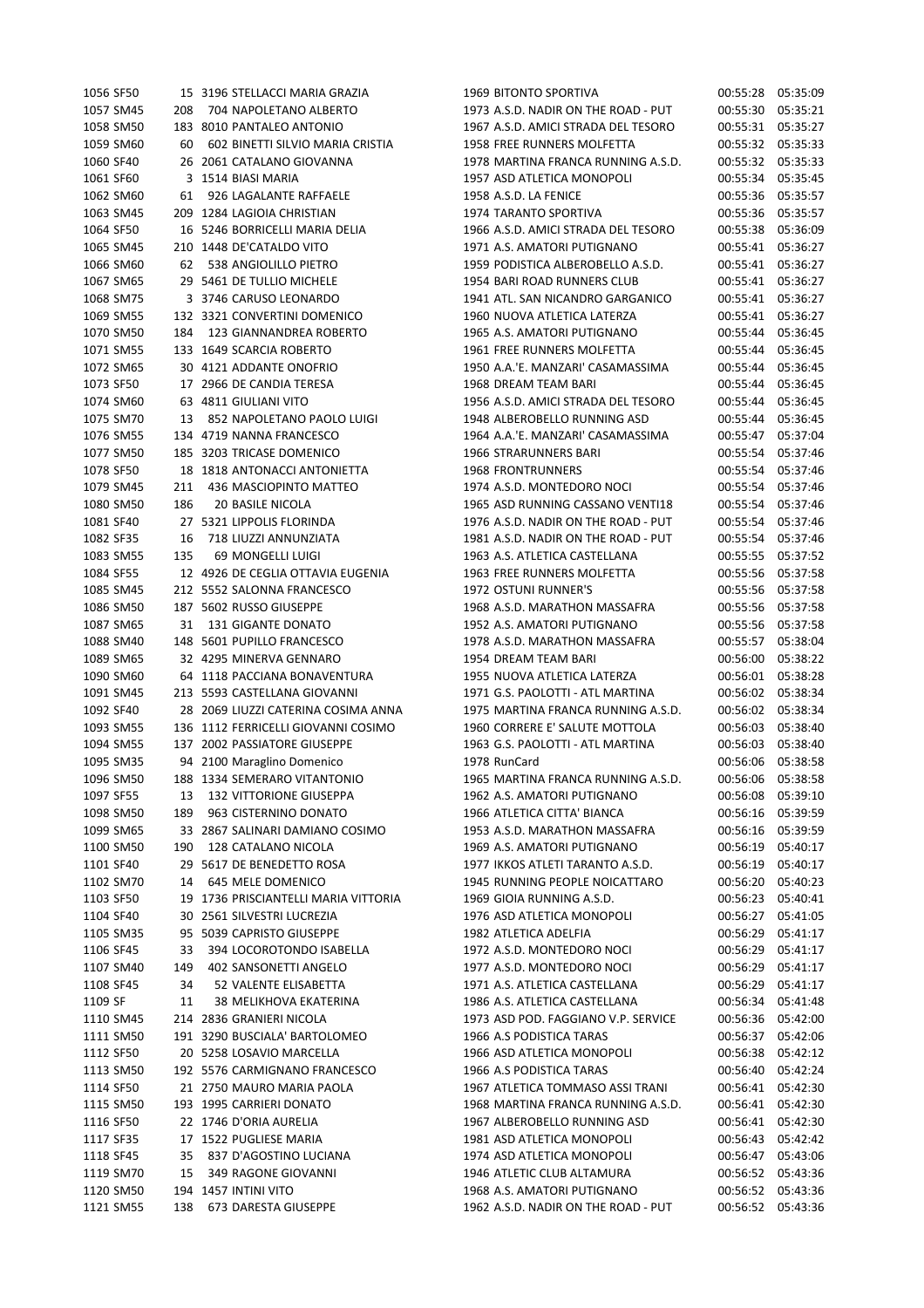| 1122 SM45              |     | 215 5533 TRISOLINI ANGELO                        | 1971 ASDNOCINCORSA                  | 00:56:54          | 05:43:48          |
|------------------------|-----|--------------------------------------------------|-------------------------------------|-------------------|-------------------|
| 1123 SM55              | 139 | 564 PALUMBO DOMENICO                             | 1961 A.S.D. ATLETICA POLIGNANO      | 00:56:54          | 05:43:48          |
| 1124 SM55              |     | 140 1602 MESSA ANTONIO                           | 1964 A.S.D. ATLETICA POLIGNANO      | 00:57:02          | 05:44:37          |
| 1125 SM40              |     | 150 1185 MARANGI PIETRO                          | 1976 G.S. PAOLOTTI - ATL MARTINA    | 00:57:02          | 05:44:37          |
| 1126 SM60              | 65  | 556 BARONE NICOLA                                | 1956 A.S.D. ATLETICA POLIGNANO      |                   | 00:57:02 05:44:37 |
| 1127 SF45              |     | 36 5466 MOSCATO VITTORIA                         | 1973 ASD ATLETICA MONOPOLI          | 00:57:03          | 05:44:43          |
| 1128 SF45              |     | 37 1156 RUSSANO GABRIELA                         | 1970 CRISPIANO MARATHON CLUB ONLUS  | 00:57:04          | 05:44:49          |
| 1129 SM55              |     | 141 1712 FAVIA GIUSEPPE                          | 1962 DREAM TEAM BARI                | 00:57:04          | 05:44:49          |
| 1130 SM40              |     | 151 3328 GALATONE LEONARDO                       | 1977 S.ATL. S.G.BOSCO PALAGIANELLO  | 00:57:04          | 05:44:49          |
| 1131 SM55              |     | 142 1350 PAPPOLLA MAURIZIO                       | 1963 IKKOS ATLETI TARANTO A.S.D.    | 00:57:12          | 05:45:37          |
| 1132 SM50              | 195 | 778 DE BELLIS VITO                               | 1967 DREAM TEAM BARI                | 00:57:12          | 05:45:37          |
| 1133 SM60              |     | 66 1912 CARDONE ENRICO                           | 1956 DORANDO PIETRI                 | 00:57:17          | 05:46:07          |
| 1134 SM65              |     | 34 1782 PIZZUTO UGO                              | 1951 A.S.D. ATLETICA AZZURRA        | 00:57:18          | 05:46:13          |
| 1135 SM45              |     | 216 5457 SINNI MARCELLO                          | 1970 A.S.D. AMICI STRADA DEL TESORO | 00:57:21          | 05:46:32          |
| 1136 SF35              |     | 18 4885 CHIECO DONATELLA                         | 1981 ATLETICA TOMMASO ASSI TRANI    | 00:57:21          | 05:46:32          |
| 1137 SM60              | 67  | 797 SOZIO ANTONIO                                | 1959 BIO AMBRA NEW AGE              | 00:57:21          | 05:46:32          |
| 1138 SM65              |     | 35 1555 MERCEDE FRANCESCO                        | 1952 POL. 'D. PIETRI' GRAVINA       | 00:57:21          | 05:46:32          |
| 1139 SM60              |     | 68 5487 TROVISI MATTEO                           | 1958 AVIS IN CORSA CONVERSANO       | 00:57:24          | 05:46:50          |
| 1140 SM80              | 1   | 854 PANARO COSIMO                                | 1939 ALBEROBELLO RUNNING ASD        | 00:57:24          | 05:46:50          |
|                        |     |                                                  |                                     |                   |                   |
| 1141 SM45<br>1142 SM65 |     | 217 1146 GASPARRE LUIGI<br>970 DELL'EDERA FELICE | 1970 S.ATL. S.G.BOSCO PALAGIANELLO  | 00:57:32          | 05:47:38          |
|                        | 36  |                                                  | 1950 ATLETICA CITTA' BIANCA         | 00:57:33          | 05:47:44          |
| 1143 SF35              |     | 19 5614 CHIARELLI ROSANNA                        | 1983 MARTINA FRANCA RUNNING A.S.D.  | 00:57:33          | 05:47:44          |
| 1144 SF40              |     | 31 2016 MARANGI MARIA SCALA                      | 1975 A.S.D. MARATHON MASSAFRA       | 00:57:38          | 05:48:14          |
| 1145 SM35              |     | 96 1625 LOSAVIO FRANCESCO                        | 1980 AVIS IN CORSA CONVERSANO       | 00:57:43 05:48:44 |                   |
| 1146 SM80              |     | 2 5485 LORUSSO FRANCESCO                         | 1939 AVIS IN CORSA CONVERSANO       | 00:57:43          | 05:48:44          |
| 1147 SM70              |     | 16 1430 RITELLA PIETRO                           | 1948 A.S. ATLETICA CASTELLANA       | 00:57:43          | 05:48:44          |
| 1148 SF35              | 20  | 249 OSTUNI FLAVIA                                | 1984 ASD ATLETICA MONOPOLI          | 00:57:43          | 05:48:44          |
| 1149 SF                | 12  | 73 LOFANO MARILISA                               | 1989 A.S. ATLETICA CASTELLANA       | 00:57:50          | 05:49:27          |
| 1150 SM60              |     | 69 1888 CHIRICO VELIO ANDREA                     | 1957 ATLETICA CEGLIE MESSAPICA      | 00:57:59          | 05:50:21          |
| 1151 SM                | 72  | 39 LOPRIORE FRANCESCO ROBERTO                    | 1987 A.S. ATLETICA CASTELLANA       | 00:58:05          | 05:50:57          |
| 1152 SM65              |     | 37 2024 LUPOLI GIOVANNI                          | 1952 A.S.D. ATLETICA DON MILANI     | 00:58:05          | 05:50:57          |
| 1153 SM60              |     | 70 1853 PIGNATELLI PASQUALE                      | 1959 ATLETICA CITTA' BIANCA         | 00:58:06          | 05:51:03          |
| 1154 SM60              | 71  | 106 SANSOLINO VITO                               | 1956 A.S. AMATORI PUTIGNANO         | 00:58:06          | 05:51:03          |
| 1155 SM45              |     | 218 4036 LIPPOLIS MARIO                          | 1973 A.S. ATLETICA CASTELLANA       | 00:58:08          | 05:51:16          |
| 1156 SM60              | 72  | 233 BENEDETTO GIOVANNI                           | 1959 G.S.P. III REGIONE AEREA BARI  | 00:58:09          | 05:51:22          |
| 1157 SM60              | 73  | 977 CIRASINO DOMENICO                            | 1958 ATLETICA CITTA' BIANCA         | 00:58:10          | 05:51:28          |
| 1158 SM55              |     | 143 5488 PACE ANGELO                             | 1962 AVIS IN CORSA CONVERSANO       |                   | 00:58:11 05:51:34 |
| 1159 SF35              |     | 21 1980 MARTUCCI VITTORIA ORIANA                 | 1980 S.ATL. S.G.BOSCO PALAGIANELLO  |                   | 00:58:11 05:51:34 |
| 1160 SM55              |     | 144 1133 CARPIGNANO LORENZO                      | 1964 S.ATL. S.G.BOSCO PALAGIANELLO  | 00:58:11          | 05:51:34          |
| 1161 SM35              | 97  | 690 MASTRANGELO GIANFRANCO                       | 1980 A.S.D. NADIR ON THE ROAD - PUT | 00:58:12          | 05:51:40          |
| 1162 SM55              |     | 145 1659 ANGIULLI GIOVANNI                       | 1961 BARLETTA SPORTIVA              | 00:58:12          | 05:51:40          |
| 1163 SM50              |     | 196 4224 SIMEONE FRANCESCO                       | 1966 TARANTO SPORTIVA               | 00:58:12 05:51:40 |                   |
| 1164 SM45              |     | 219 5478 DI BARI ANTONIO                         | 1971 A.S. DOF AMATORI TURI          | 00:58:12 05:51:40 |                   |
| 1165 SM55              | 146 | 573 DELLA ROSA ELIODORO FRANCES                  | 1962 POD. VALLE D'ITRIA LOCOROTONDO |                   | 00:58:12 05:51:40 |
| 1166 SM60              |     | 74 1220 LEGGIERI ANTONIO                         | 1955 A.S.D. MARATHON MASSAFRA       |                   | 00:58:12 05:51:40 |
| 1167 SF40              |     | 32 5413 SERINO ROBERTA                           | 1975 CLUB RUNNER 87 CASTELLANETA    | 00:58:13          | 05:51:46          |
| 1168 SM40              |     | 152 3786 D'IPPOLITO ALESSANDRO                   | 1977 IKKOS ATLETI TARANTO A.S.D.    | 00:58:13          | 05:51:46          |
| 1169 SM35              |     | 98 4076 MAIORANO ANGELANTONIO                    | 1984 A.S.D. LA FENICE               | 00:58:20          | 05:52:28          |
|                        |     |                                                  |                                     |                   | 00:58:22 05:52:40 |
| 1170 SM65              |     | 38 1626 LOVECCHIO LUIGI                          | 1952 AVIS IN CORSA CONVERSANO       |                   |                   |
| 1171 SF                |     | 13 5563 PLIJNAAR MARISKA NADINE                  | 1986 GPDM LECCE                     |                   | 00:58:23 05:52:46 |
| 1172 SM50              |     | 197 1489 DE PALMA MARCO                          | 1965 G.S.D. ATLETICA AMATORI CORATO |                   | 00:58:23 05:52:46 |
| 1173 SM50              | 198 | 703 INTINI GIANFRANCO                            | 1967 A.S.D. NADIR ON THE ROAD - PUT | 00:58:23          | 05:52:46          |
| 1174 SF50              |     | 23 1585 ELMINO ANGELA                            | 1967 A.S. DOF AMATORI TURI          | 00:58:29          | 05:53:22          |
| 1175 SF50              |     | 24 3099 BUFANO ANTONELLA                         | 1966 G.S. PAOLOTTI - ATL MARTINA    | 00:58:29          | 05:53:22          |
| 1176 SF                |     | 14 5229 CALDERARO MARIA                          | 1985 A.S.D. MARATHON MASSAFRA       |                   | 00:58:29 05:53:22 |
| 1177 SM50              |     | 199 5537 SPADA FRANCESCO                         | 1966 ASD SPITS RUN W & T SAMMICHELE |                   | 00:58:33 05:53:47 |
| 1178 SF                |     | 15 1247 SANSEVERINO MONICA                       | 1989 A.S.D. MARATHON MASSAFRA       |                   | 00:58:34 05:53:53 |
| 1179 SM55              |     | 147 5503 DAGOSTINO VITO                          | 1963 MURGIA MARATHON SANTERAMO      | 00:58:34          | 05:53:53          |
| 1180 SF50              |     | 25 1752 PRETE NADIA                              | 1966 ALBEROBELLO RUNNING ASD        |                   | 00:58:41 05:54:35 |
| 1181 SM55              |     | 148 1672 VITOBELLO RUGGIERO                      | 1961 BARLETTA SPORTIVA              | 00:58:41          | 05:54:35          |
| 1182 SM45              |     | 220 5510 SAVINO GIUSEPPE                         | 1971 GIOIA RUNNING A.S.D.           | 00:58:44          | 05:54:53          |
| 1183 SM50              |     | 200 3839 MONNO GIUSEPPE                          | 1966 A.S.D. AMICI STRADA DEL TESORO |                   | 00:58:44 05:54:53 |
| 1184 SM75              |     | 4 4835 MANZONI GIOVANNI                          | 1943 A.S.D. ATLETICA AZZURRA        | 00:58:44          | 05:54:53          |
| 1185 SM50              |     | 201 1070 CASAMASSIMA GIUSEPPE                    | 1965 CLUB RUNNER 87 CASTELLANETA    | 00:58:44          | 05:54:53          |
| 1186 SM45              |     | 221 3198 SERAFINO EMANUELE                       | 1973 A.S.D. LA FENICE               | 00:58:44          | 05:54:53          |
| 1187 SM55              |     | 149 1464 MAGNOLIA GIUSEPPE                       | 1963 A.S. AMATORI PUTIGNANO         |                   | 00:58:45 05:54:59 |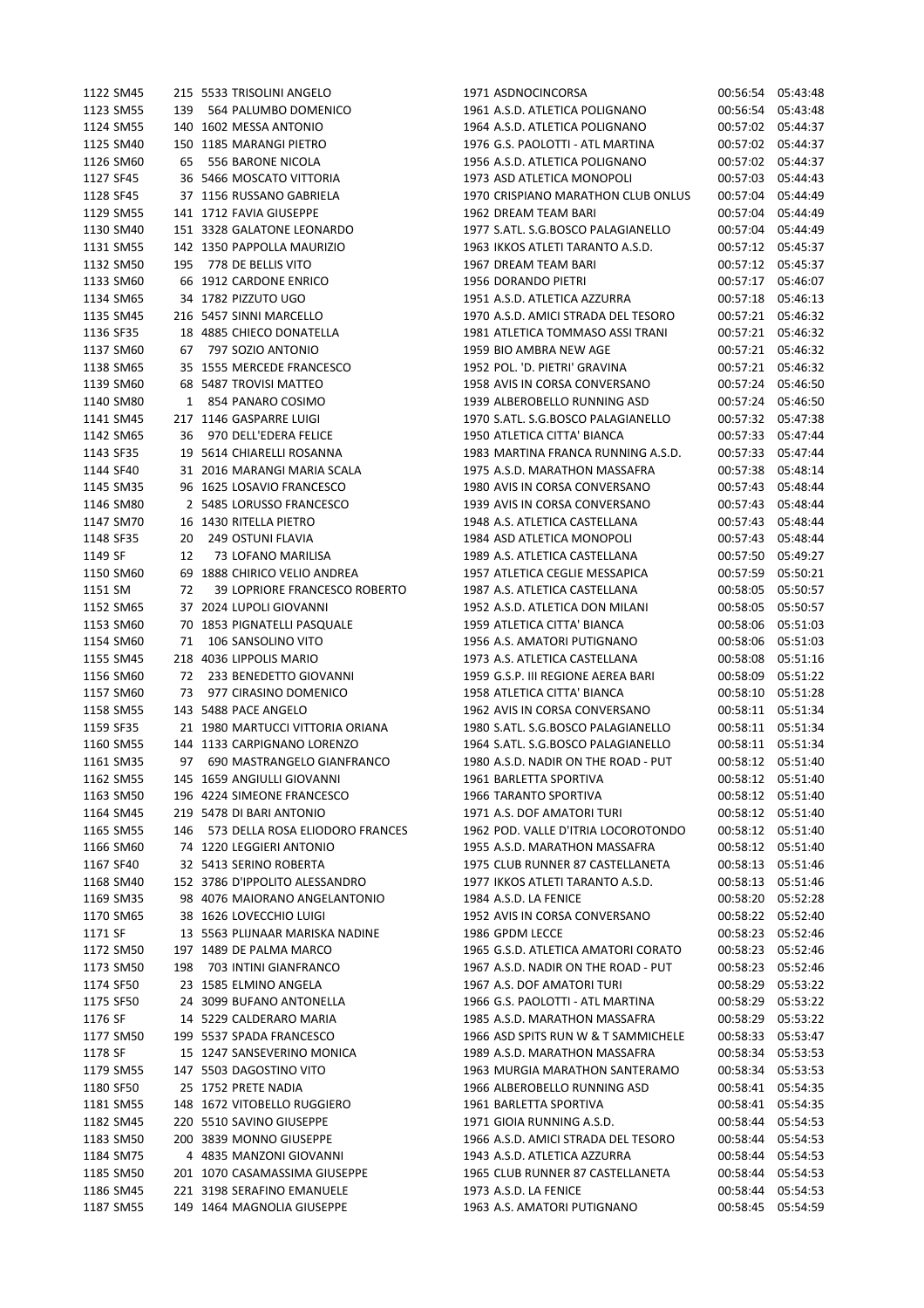| 1188 SF50 |     | 26 4043 DE CARNE CECILIA      | 1969 A.S.D. AMICI STRADA DEL TESORO | 00:58:46          | 05:55:05 |
|-----------|-----|-------------------------------|-------------------------------------|-------------------|----------|
| 1189 SF65 |     | 1 1216 TADDEO PASQUA ROSA     | 1953 A.S.D. MARATHON MASSAFRA       | 00:58:47          | 05:55:11 |
| 1190 SM50 |     | 202 1739 SCHIAVONE GIOVANNI   | 1969 GIOIA RUNNING A.S.D.           | 00:58:53          | 05:55:47 |
| 1191 SF50 |     | 27 688 LATTARULO MARIANNA     | 1968 A.S.D. NADIR ON THE ROAD - PUT | 00:58:56          | 05:56:06 |
| 1192 SM60 |     | 75 1769 VASILE GIUSEPPE       | 1956 RUNNERS DEL LEVANTE            | 00:58:56          | 05:56:06 |
|           |     | 28 5252 DI BARI MARIA RITA    | 1966 A.S.D. AMICI STRADA DEL TESORO | 00:58:56          | 05:56:06 |
| 1193 SF50 |     |                               |                                     |                   |          |
| 1194 SM45 |     | 222 5516 RINALDI LORENZO      | 1970 ALBEROBELLO RUNNING ASD        | 00:59:02          | 05:56:42 |
| 1195 SM50 |     | 203 5608 CASTELLANA ANTONIO   | 1965 MARTINA FRANCA RUNNING A.S.D.  | 00:59:03          | 05:56:48 |
| 1196 SF45 |     | 38 4180 SARACINO MARIA DONATA | 1970 BITONTO SPORTIVA               | 00:59:04          | 05:56:54 |
| 1197 SF   |     | 16 5619 DI MAGGIO GIORGIA     | 1991 A.S.D.FITNESS PODISTICA S.G.J. | 00:59:04          | 05:56:54 |
| 1198 SF50 |     | 29 1085 SEMERARO FRANCESCA    | 1967 CORRERE E' SALUTE MOTTOLA      | 00:59:04          | 05:56:54 |
| 1199 SF45 |     | 39 5577 COLLU MIRELLA         | 1971 A.S PODISTICA TARAS            | 00:59:05 05:57:00 |          |
| 1200 SM60 |     | 76 4812 MANZARI VITO          | 1955 A.S.D. AMICI STRADA DEL TESORO | 00:59:22 05:58:43 |          |
| 1201 SF35 |     | 22 5515 GATTI DALILA          | 1980 GIOIA RUNNING A.S.D.           | 00:59:22 05:58:43 |          |
| 1202 SF   |     | 17 1723 DONVITO FRANCESCA     | 1990 GIOIA RUNNING A.S.D.           | 00:59:22 05:58:43 |          |
| 1203 SM45 | 223 | 739 CORNACCHIA MARCANTONIO    | 1971 HAPPY RUNNERS ALTAMURA         | 00:59:22          | 05:58:43 |
|           |     |                               |                                     |                   |          |
| 1204 SF40 |     | 33 5318 DILEO PALMA           | 1975 A.S.D. NADIR ON THE ROAD - PUT | 00:59:22 05:58:43 |          |
| 1205 SM55 | 150 | 55 LAERA DOMENICO             | 1960 A.S. AMATORI PUTIGNANO         | 00:59:22 05:58:43 |          |
| 1206 SM70 |     | 17 5015 GELAO RAFFAELE        | 1947 A.S.D. AMICI STRADA DEL TESORO | 00:59:23 05:58:49 |          |
| 1207 SF50 |     | 30 5247 CURCI MADDALENA       | 1967 A.S.D. AMICI STRADA DEL TESORO | 00:59:23          | 05:58:49 |
| 1208 SM40 |     | 153 5444 Villani Emanuele     | 1977 RunCard                        | 00:59:23 05:58:49 |          |
| 1209 SM60 |     | 77 1115 MATERA GIOVANNI       | 1955 NUOVA ATLETICA LATERZA         | 00:59:23          | 05:58:49 |
| 1210 SM70 | 18  | 801 SABATO MICHELE            | 1949 GIOIA RUNNING A.S.D.           | 00:59:26          | 05:59:07 |
| 1211 SM70 | 19  | 581 LOPRIORE BONIFACIO ANGELO | 1946 AVIS IN CORSA CONVERSANO       | 00:59:28 05:59:19 |          |
| 1212 SM55 |     | 151 5513 RIZZI FRANCESCO      | 1960 GIOIA RUNNING A.S.D.           | 00:59:30 05:59:31 |          |
| 1213 SM75 |     | 5 1444 CASSONE DOMENICO       | 1941 A.S. AMATORI PUTIGNANO         | 00:59:31          | 05:59:37 |
|           |     |                               |                                     |                   |          |
| 1214 SM65 |     | 39 5018 PIEPOLI GENNARO       | 1952 BARI ROAD RUNNERS CLUB         | 00:59:31 05:59:37 |          |
| 1215 SF45 | 40  | 363 NINIVAGGI ANNA TERESA     | 1974 ATLETIC CLUB ALTAMURA          | 00:59:34          | 05:59:55 |
| 1216 SM55 |     | 152 3100 CAROLI NICOLA        | 1961 G.S. PAOLOTTI - ATL MARTINA    | 00:59:37          | 06:00:13 |
| 1217 SM   |     | 73 5555 CHIAPPERINO GIANVITO  | 1992 ASD ATLETICA FORTITUDO CATANIA | 00:59:43          | 06:00:50 |
| 1218 SM60 |     | 78 1458 LAERA COSIMO          | 1957 A.S. AMATORI PUTIGNANO         | 00:59:43          | 06:00:50 |
| 1219 SF40 |     | 34 5596 VINCI PATRIZIA        | 1976 G.S. PAOLOTTI - ATL MARTINA    | 00:59:44          | 06:00:56 |
| 1220 SF45 |     | 41 5414 TOTARO KATIA          | 1974 CLUB RUNNER 87 CASTELLANETA    | 00:59:45          | 06:01:02 |
| 1221 SF45 |     | 42 5580 DE NOVELLIS PIERA     | 1971 CLUB RUNNER 87 CASTELLANETA    | 00:59:45          | 06:01:02 |
| 1222 SM50 |     | 204 5189 LOBUONO DOMENICO     | 1967 G.S.P. III REGIONE AEREA BARI  | 00:59:45          | 06:01:02 |
| 1223 SM70 | 20  | 99 D'ALOIA ANTONIO            | 1949 A.S. AMATORI PUTIGNANO         | 00:59:55          | 06:02:02 |
|           |     |                               | 1978 RunCard                        |                   |          |
| 1224 SM40 |     | 154 1365 Conserva Fabio       |                                     | 01:00:03          | 06:02:50 |
| 1225 SF45 |     | 43 5256 POMPA ROSA            | 1970 ATLETICA PRO CANOSA            | 01:00:27          | 06:05:15 |
| 1226 SM60 |     | 79 1557 BIANCO STEFANO        | 1956 A.S.D. MONTEDORO NOCI          | 01:00:27          | 06:05:15 |
| 1227 SF50 |     | 31 5518 BITETTI ANTONELLA     | 1969 ASD LA FABRICA DI CORSA        | 01:00:29          | 06:05:27 |
| 1228 SM60 |     | 80 1713 QUISTELLI VITANTONIO  | 1957 DREAM TEAM BARI                | 01:00:29          | 06:05:27 |
| 1229 SF40 |     | 35 4661 GRECO GIUDITTA        | 1977 GPDM LECCE                     | 01:00:29          | 06:05:27 |
| 1230 SM55 |     | 153 1678 DE NICOLO' ANTONIO   | 1963 RUNNING PEOPLE NOICATTARO      | 01:00:29          | 06:05:27 |
| 1231 SM65 |     | 40 3860 LACANDELA GIOVANNI    | 1951 AVIS IN CORSA CONVERSANO       | 01:00:39          | 06:06:28 |
| 1232 SM55 |     | 154 3257 LUCATELLI ANTONIO    | 1962 A.S.D. PODISTICA GROTTAGLIE    | 01:00:45          | 06:07:04 |
| 1233 SM75 | 6   | 105 BIANCO GIOVANNI           | 1944 A.S. AMATORI PUTIGNANO         | 01:00:50          | 06:07:34 |
| 1234 SF   |     | 18 1243 ANTONANTE ANNAMARIA   | 1985 A.S.D. MARATHON MASSAFRA       | 01:00:51          | 06:07:40 |
|           |     |                               | 1973 BITONTO SPORTIVA               |                   |          |
| 1235 SF45 |     | 44 1789 GENTILE ROSA          |                                     | 01:00:52          | 06:07:46 |
| 1236 SM65 |     | 41 5323 SIMONE GIUSEPPE       | 1951 HAPPY RUNNERS ALTAMURA         | 01:00:52          | 06:07:46 |
| 1237 SM60 | 81  | 531 ARRE' STEFANO             | 1957 A.S. DOF AMATORI TURI          | 01:00:53          | 06:07:53 |
| 1238 SF50 |     | 32 3116 TRIVISANI ANNA MARIA  | 1969 MARTINA FRANCA RUNNING A.S.D.  | 01:00:53          | 06:07:53 |
| 1239 SM50 |     | 205 5483 GIANCOLA GIACOMO     | 1968 A.S.D. ATLETICA POLIGNANO      | 01:00:54          | 06:07:59 |
| 1240 SM40 |     | 155 5462 SIMONE MICHELE       | 1978 BARI ROAD RUNNERS CLUB         | 01:00:54          | 06:07:59 |
| 1241 SF65 |     | 2 5312 DE PALMA MARIA TERESA  | 1954 PEDONE-RICCARDI BISCEGLIE      | 01:00:54          | 06:07:59 |
| 1242 SF40 |     | 36 2828 SPADA ANNA LUCIA      | 1976 CLUB RUNNER 87 CASTELLANETA    | 01:00:55          | 06:08:05 |
| 1243 SF55 |     | 14 4021 ROMANAZZO CARMELA     | 1963 MARTINA FRANCA RUNNING A.S.D.  | 01:00:55          | 06:08:05 |
|           | 224 |                               |                                     | 01:00:57          | 06:08:17 |
| 1244 SM45 |     | 81 GASPARRO ANGELO SCIPIO     | 1972 FIAMMA OLIMPIA PALO            |                   |          |
| 1245 SM65 |     | 42 2066 DE VITO MICHELE       | 1954 MARTINA FRANCA RUNNING A.S.D.  | 01:00:57          | 06:08:17 |
| 1246 SM60 |     | 82 1681 LOSAVIO GIACOMO       | 1956 RUNNING PEOPLE NOICATTARO      | 01:01:28          | 06:11:24 |
| 1247 SF   |     | 19 2846 BELLO ROSA            | 1985 CRISPIANO MARATHON CLUB ONLUS  | 01:01:28          | 06:11:24 |
| 1248 JF   |     | 1 5449 MAGGIPINTO MARCELLA    | 2000 A.S. AMATORI PUTIGNANO         | 01:01:28          | 06:11:24 |
| 1249 SM65 |     | 43 1960 DONATELLI MASSIMO     | 1952 ASD POD. FAGGIANO V.P. SERVICE | 01:01:28          | 06:11:24 |
| 1250 SM70 |     | 21 1143 TODARO VITO CATALDO   | 1945 S.ATL. S.G.BOSCO PALAGIANELLO  | 01:01:28          | 06:11:24 |
| 1251 SM55 | 155 | 50 DELFINE GIUSEPPE           | 1960 A.S. ATLETICA CASTELLANA       | 01:01:28          | 06:11:24 |
| 1252 SM35 |     | 99 1983 CONVERTINO ROBERTO    | 1983 CRISPIANO MARATHON CLUB ONLUS  | 01:01:28          | 06:11:24 |
| 1253 SF45 |     | 45 1691 LUISI CARMELA         | 1970 A.S.D. NADIR ON THE ROAD - PUT | 01:01:28          | 06:11:24 |
|           |     |                               |                                     |                   |          |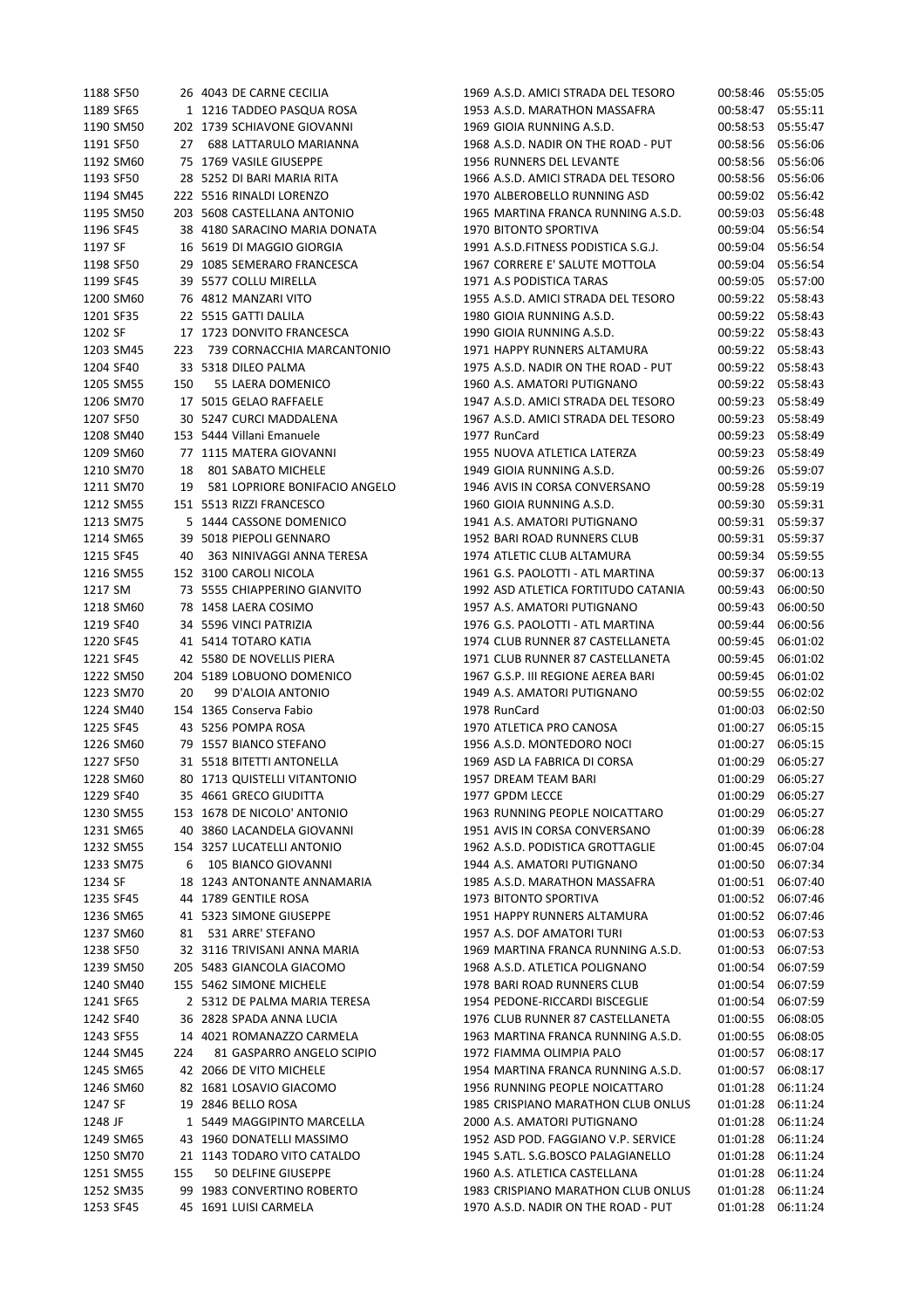| 1254 SF45              |     | 46 2732 FONSECA MARIA MICHELA                             | 1974 ATHLETIC TEAM PALAGIANO                                        | 01:01:33 06:11:54             |                      |
|------------------------|-----|-----------------------------------------------------------|---------------------------------------------------------------------|-------------------------------|----------------------|
| 1255 SF35              |     | 23 3680 LABIANCA ANGELA                                   | 1980 BITONTO SPORTIVA                                               | 01:01:33                      | 06:11:54             |
| 1256 SM50              | 206 | 360 POPOLIZIO SANTE                                       | 1968 ATLETIC CLUB ALTAMURA                                          | 01:01:40                      | 06:12:36             |
| 1257 SM65              |     | 44 5481 SIMONE FRANCESCO                                  | 1953 A.S.D. ATLETICA POLIGNANO                                      | 01:01:50                      | 06:13:37             |
| 1258 SM50              |     | 207 5332 PETTA FRANCESCO                                  | 1969 BITONTO SPORTIVA                                               | 01:02:00                      | 06:14:37             |
| 1259 SF55              |     | 15 1816 SOMMA MARIA                                       | 1963 A.S.D. WELLRUNNERS BITETTO                                     | 01:02:01 06:14:43             |                      |
| 1260 SF50              |     | 33 1855 RICCHIUTO ANTONELLA                               | 1968 ATLETICA CITTA' BIANCA                                         | 01:02:14 06:16:02             |                      |
| 1261 SM65              |     | 45 1845 COLUCCI PIETRO                                    | 1954 ATLETICA CITTA' BIANCA                                         | 01:02:21                      | 06:16:44             |
| 1262 SF45              |     | 47 5443 STAGNO ROSANNA                                    | 1973 RunCard                                                        | 01:02:21 06:16:44             |                      |
| 1263 SM55              |     | 156 1142 BARULLI MARIO                                    | 1963 S.ATL. S.G.BOSCO PALAGIANELLO                                  | 01:02:28                      | 06:17:27             |
| 1264 SF60              |     | 4 5428 ADAMO LUCIA MIRELLA ADRIANA                        | 1955 RunCard                                                        | 01:02:35 06:18:09             |                      |
| 1265 SF45              |     | 48 5430 BOZZA FILIPPO                                     | 1971 RunCard                                                        | 01:02:35 06:18:09             |                      |
| 1266 SM45              |     | 225 1432 RUSSO ROBERTO                                    | 1972 A.S. ATLETICA CASTELLANA                                       | 01:02:36 06:18:15             |                      |
| 1267 SF35              |     | 24 653 NARDELLI ANGELICA                                  | 1981 A.S.D. NADIR ON THE ROAD - PUT                                 | 01:02:39                      | 06:18:33             |
| 1268 SM70              | 22  | 115 COSACCO MICHELE                                       | 1945 A.S. AMATORI PUTIGNANO                                         | 01:02:39                      | 06:18:33             |
| 1269 SM65              |     | 46 1465 MICCOLIS GIUSEPPE                                 | 1950 A.S. AMATORI PUTIGNANO                                         | 01:02:44                      | 06:19:03             |
| 1270 SM40              | 156 | 722 CAVALLO FLORIANO                                      | 1978 A.S.D. NADIR ON THE ROAD - PUT                                 | 01:02:44                      | 06:19:03             |
| 1271 SM60              | 83  | <b>665 LIPPOLIS SANDRO</b>                                | 1959 A.S.D. NADIR ON THE ROAD - PUT                                 | 01:02:59                      | 06:20:34             |
| 1272 SF55              |     | 16 1109 DE CARLO LUCIA                                    | 1964 CORRERE E' SALUTE MOTTOLA                                      | 01:03:11 06:21:46             |                      |
| 1273 SF35              |     | 25 3190 SCARAGGI ANGELA                                   | <b>1983 BITONTO SPORTIVA</b>                                        | 01:03:22 06:22:53             |                      |
| 1274 SM65              | 47  | 597 GIANFREDA VITO                                        | 1951 FREE RUNNERS MOLFETTA                                          | 01:03:28                      | 06:23:29             |
| 1275 SM65              | 48  | 257 CARAMIA DONATO                                        | 1951 ASD ATLETICA MONOPOLI                                          | 01:03:29                      | 06:23:35             |
| 1276 SM40              |     | 157 5452 BUSSOLA LUIGI                                    | 1977 A.S.D. AMICI STRADA DEL TESORO                                 | 01:03:29                      | 06:23:35             |
| 1277 SF40              |     | 37 3679 CASTELLANO MARIA ANTONIETTA                       | 1977 BITONTO SPORTIVA                                               | 01:03:29                      | 06:23:35             |
| 1278 SM60              | 84  | 925 FORTUNATO VITO NICOLA                                 | 1958 A.S.D. LA FENICE                                               | 01:03:29                      | 06:23:35             |
| 1279 SM55              | 157 | 549 SCAGLIUSI EUGENIO                                     | 1964 A.S.D. ATLETICA POLIGNANO                                      | 01:03:29                      | 06:23:35             |
| 1280 SM60              |     | 85 1631 SCISCI GIOVANNI                                   | 1956 AVIS IN CORSA CONVERSANO                                       | 01:03:49                      | 06:25:36             |
| 1281 SM65              |     | 49 5244 PERRELLI MICHELE                                  | 1950 A.S.D. AMICI STRADA DEL TESORO                                 | 01:03:56                      | 06:26:18             |
| 1282 SM45              |     | 226 5527 OCCHIOGROSSO GIACINTO                            | 1970 A.S.D. WELLRUNNERS BITETTO                                     | 01:03:56                      | 06:26:18             |
| 1283 SM35              |     | 100 1583 DESIO TONI                                       | 1980 A.S. DOF AMATORI TURI                                          | 01:04:05                      | 06:27:13             |
| 1284 SM65              |     | 50 1608 ZUPO ANTONIO                                      | 1953 A.S.D. ATLETICA POLIGNANO                                      | 01:04:05                      | 06:27:13             |
| 1285 SF55              |     | 17 5486 MASSARO ANNA DOMENICA                             | 1963 AVIS IN CORSA CONVERSANO                                       | 01:04:05                      | 06:27:13             |
| 1286 SM45              | 227 | 75 ROTOLO ANGELO                                          | 1970 A.S. ATLETICA CASTELLANA                                       | 01:04:29                      | 06:29:38             |
| 1287 SM50              |     | 208 1722 DE LUISI RAFFAELE                                | 1966 ASD SPITS RUN W & T SAMMICHELE                                 | 01:04:31                      | 06:29:50             |
| 1288 SF40              |     | 38 4882 Lauta Maria Rosa                                  | 1976 RunCard                                                        | 01:04:49                      | 06:31:38             |
| 1289 SM50              |     | 209 1124 MIANI VITO                                       | 1966 S.ATL. S.G.BOSCO PALAGIANELLO                                  | 01:05:01                      | 06:32:51             |
| 1290 SF                |     | 20 1830 NOTARNICOLA ANNAROSA                              | 1988 ASDNOCINCORSA                                                  | 01:05:01 06:32:51             |                      |
| 1291 SF50              |     | 34 1955 LOTITO FLORIANA                                   | 1968 CORRERE E' SALUTE MOTTOLA                                      | 01:05:04 06:33:09             |                      |
| 1292 SF45              |     | 49 1467 POLIGNANO MARIANA                                 | 1970 A.S. AMATORI PUTIGNANO                                         | 01:05:04                      | 06:33:09             |
| 1293 SM65              |     | 51 5445 LANZILOTTA FRANCESCO                              | 1954 A.S. ATLETICA CASTELLANA                                       | 01:05:13 06:34:04             |                      |
| 1294 SF65              |     | 3 298 CROCI ORNELLA                                       | 1951 ATLETICA TOMMASO ASSI TRANI                                    |                               | 01:05:13 06:34:04    |
| 1295 SM50              | 210 | 68 IMPEDOVO FRANCESCO                                     | 1967 A.S. ATLETICA CASTELLANA<br>1960 MARTINA FRANCA RUNNING A.S.D. | 01:05:38 06:36:35             |                      |
| 1296 SF55              |     | 18 2057 BARRATTA COSIMA                                   |                                                                     | 01:05:50                      | 06:37:47             |
| 1297 SF55              |     | 19 2639 PALMIERI CONCHITA MARIA                           | 1962 BARLETTA SPORTIVA                                              | 01:06:01 06:38:54             |                      |
| 1298 SM65              |     | 52 5531 SCARANO ANGELO                                    | 1950 ASDNOCINCORSA                                                  | 01:06:01 06:38:54             |                      |
| 1299 SF50              |     | 35 1477 MASSARO ROSA                                      | 1968 A.A.'E. MANZARI' CASAMASSIMA                                   | 01:06:01 06:38:54             |                      |
| 1300 SM50<br>1301 SM50 |     | 211 1666 LEOPARDI BARRA ANTONIO<br>212 1662 FALEO MASSIMO | 1965 BARLETTA SPORTIVA<br>1966 BARLETTA SPORTIVA                    | 01:06:02 06:39:00<br>01:06:02 | 06:39:00             |
|                        |     |                                                           |                                                                     |                               | 06:41:43             |
| 1302 SF55<br>1303 SF65 | 4   | 20 4990 PRICCI GIOVANNA<br>270 CORBACIO MICHELA           | 1963 RunCard<br>1950 ASD ATLETICA MONOPOLI                          | 01:06:29<br>01:06:34          | 06:42:13             |
|                        |     | 158 1089 LIPPOLIS MICHELE                                 | 1961 CORRERE E' SALUTE MOTTOLA                                      | 01:06:34                      |                      |
| 1304 SM55<br>1305 SM50 | 213 | 563 L'ABBATE LUIGI                                        | 1968 A.S.D. ATLETICA POLIGNANO                                      | 01:06:52                      | 06:42:13<br>06:44:02 |
| 1306 PF                |     | 2 5484 L'ABBATE ANNA CHIARA                               | 1998 A.S.D. ATLETICA POLIGNANO                                      | 01:06:52                      | 06:44:02             |
| 1307 SM80              | 3   | 433 LIPPOLIS VITANTONIO                                   | 1936 A.S.D. MONTEDORO NOCI                                          | 01:06:52                      | 06:44:02             |
| 1308 SF35              |     | 26 1053 PERONA LOREDANA                                   | 1980 A.S.D. PODISTICA GROTTAGLIE                                    | 01:06:52                      | 06:44:02             |
| 1309 SF40              | 39  | 842 LOSITO MARIANGELA                                     | 1975 GIOIA RUNNING A.S.D.                                           | 01:07:35 06:48:22             |                      |
| 1310 SF50              |     | 36 1450 DELFINE PATRIZIA                                  | 1968 A.S. AMATORI PUTIGNANO                                         | 01:07:37                      | 06:48:34             |
| 1311 SM65              | 53  | 399 LOMBARDI GIOVANNI ANTONIO                             | 1952 A.S.D. MONTEDORO NOCI                                          | 01:07:47                      | 06:49:34             |
| 1312 SF50              | 37  | 37 LANERA ANGELA MARIA CARMELA                            | 1968 A.S. ATLETICA CASTELLANA                                       | 01:07:47                      | 06:49:34             |
| 1313 SM65              | 54  | 971 PETRELLI GIUSEPPE                                     | 1950 ATLETICA CITTA' BIANCA                                         | 01:07:48                      | 06:49:40             |
| 1314 SM55              |     | 159 5435 diasparro alberto                                | 1960 RunCard                                                        | 01:08:04                      | 06:51:17             |
| 1315 SF45              |     | 50 5501 BIANCO GABRIELLA ANTONIA                          | 1970 A.S.D. NADIR ON THE ROAD - PUT                                 | 01:08:04                      | 06:51:17             |
| 1316 SM                | 74  | 78 ZAZZERA PAOLO                                          | 1992 A.S. ATLETICA CASTELLANA                                       | 01:08:04                      | 06:51:17             |
| 1317 SM75              | 7   | 552 BUZZOTTA GIOVANNI                                     | 1940 A.S.D. ATLETICA POLIGNANO                                      | 01:08:09                      | 06:51:47             |
| 1318 SM60              | 86  | 550 SCAGLIUSI FRANCESCO                                   | 1959 A.S.D. ATLETICA POLIGNANO                                      | 01:08:19                      | 06:52:47             |
| 1319 SF55              | 21  | 546 PETRUZZELLI CRISTINA                                  | 1962 A.S.D. ATLETICA POLIGNANO                                      | 01:08:49                      | 06:55:49             |
|                        |     |                                                           |                                                                     |                               |                      |